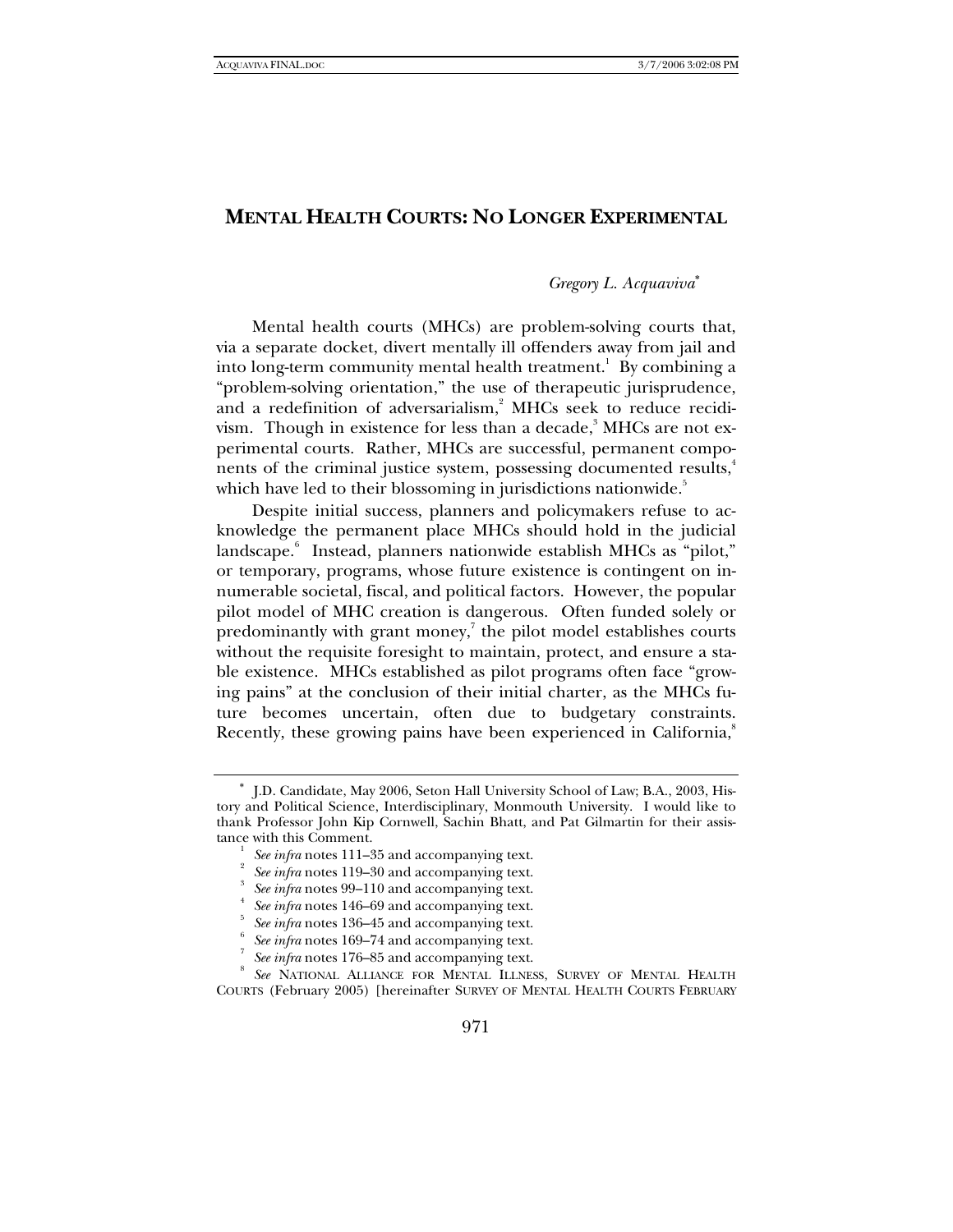Florida, $^{\textrm{s}}$  Nevada, $^{\textrm{10}}$  Oregon, $^{\textrm{11}}$  Pennsylvania, $^{\textrm{12}}$  Tennessee, $^{\textrm{13}}$  Utah, $^{\textrm{14}}$  and Washington, $15$  where MHC advocates scrambled to maintain current or find additional funding sources.

Rather than continue the implementation of the pilot model of MHC establishment, planners must recognize MHC permanence, think prospectively, and take action to implement strategies to provide resources for the indefinite support of MHCs. By providing for long-term support, an operative infrastructure, and continued maintenance, planners will prevent and mitigate the growing pains experienced throughout the nation, while simultaneously respecting and legitimizing MHC goals and missions.

Part I of this Article explores the emergence of MHCs in American jurisprudence. MHCs were the product of numerous factors including high recidivism rates among mentally ill offenders, pervasive institutional problems (such as jail overcrowding, an influx of mentally ill offenders to jails and prisons, and an inability of correctional

 *See* Chuck Nowlen, *Do We Need a Mental Health Court?*, CAPITAL TIMES (Madison, Wis.), July 5, 2003, at 1A (noting the MHC in Fort Lauderdale has "been eyed lately as [a] potential line item budget cut[]"). 10 *See id*. Nevada state legislator Sheila Leslie noted the state's MHCs are feeling

budget-cutting pressures. *Id.; see also* Susan Voyles, *Special Courts Face Cash Cuts*, RENO GAZETTE-J., Dec. 29, 2002, at 1A. Judge Peter Breen said MHCs need permanent financing sources rather than living hand-to-mouth on grants susceptible to state and county budget cuts.  $Id$ .

<sup>11</sup> See Sarah Lemon, *'Mental Health Court' Concept Considered a Potential Solution*, MAIL TRIBUNE (Medford, Or.), Sept. 7, 2003, http://www.mailtribune.com/arch ive/2003/0907/local/stories/02local.htm. According to Circuit Court administrator Jim Adams, if Oregon does not pass a tax surcharge, then the Jackson County MHC cannot maintain existing programs. *Id.* 

<sup>12</sup> See Nowlen, *supra* note 9 (noting the MHC in Pittsburgh has been targeted as a budget cut).

budget cut). 13 *See* Silvia Castaneda, *Budget Cuts May End Mental Health Court for Metro*, (News 2 WKRN television broadcast June 21, 2004). The Davidson County MHC's grant expired. *Id.* Combined with a mayoral budget cut, the program is in jeopardy. *Id.* <sup>14</sup> Elizabeth Neff, *Mental Health Courts in Peril; Funding Loss Threatens Program for* 

*Nonviolent Offenders*, SALT LAKE TRIB., Aug. 17, 2004, at C1.<br><sup>15</sup> *See* Nowlen, *supra* note 9 (noting the MHC in Seattle has been eyed as a budget

cut).

<sup>2005], (</sup>on file with author). The Superior Court of California, County of Placer reported that the "[s]cope of future operations [is] to be determined." *Id.* This language is strikingly similar to language used by the Superior Court of California in Santa Barbara County in the July 2004 report, indicating that due to declining federal grant money the future funding and scope of the MHC was uncertain. *See*  NATIONAL ALLIANCE FOR MENTAL ILLNESS, SURVEY OF MENTAL HEALTH COURTS (July 2004) [hereinafter SURVEY OF MENTAL HEALTH COURTS JULY 2004], (on file with author). Within a year, the Santa Barbara MHC was removed from the survey. SURVEY OF MENTAL HEALTH COURTS FEBRUARY 2005, *supra*. <sup>9</sup>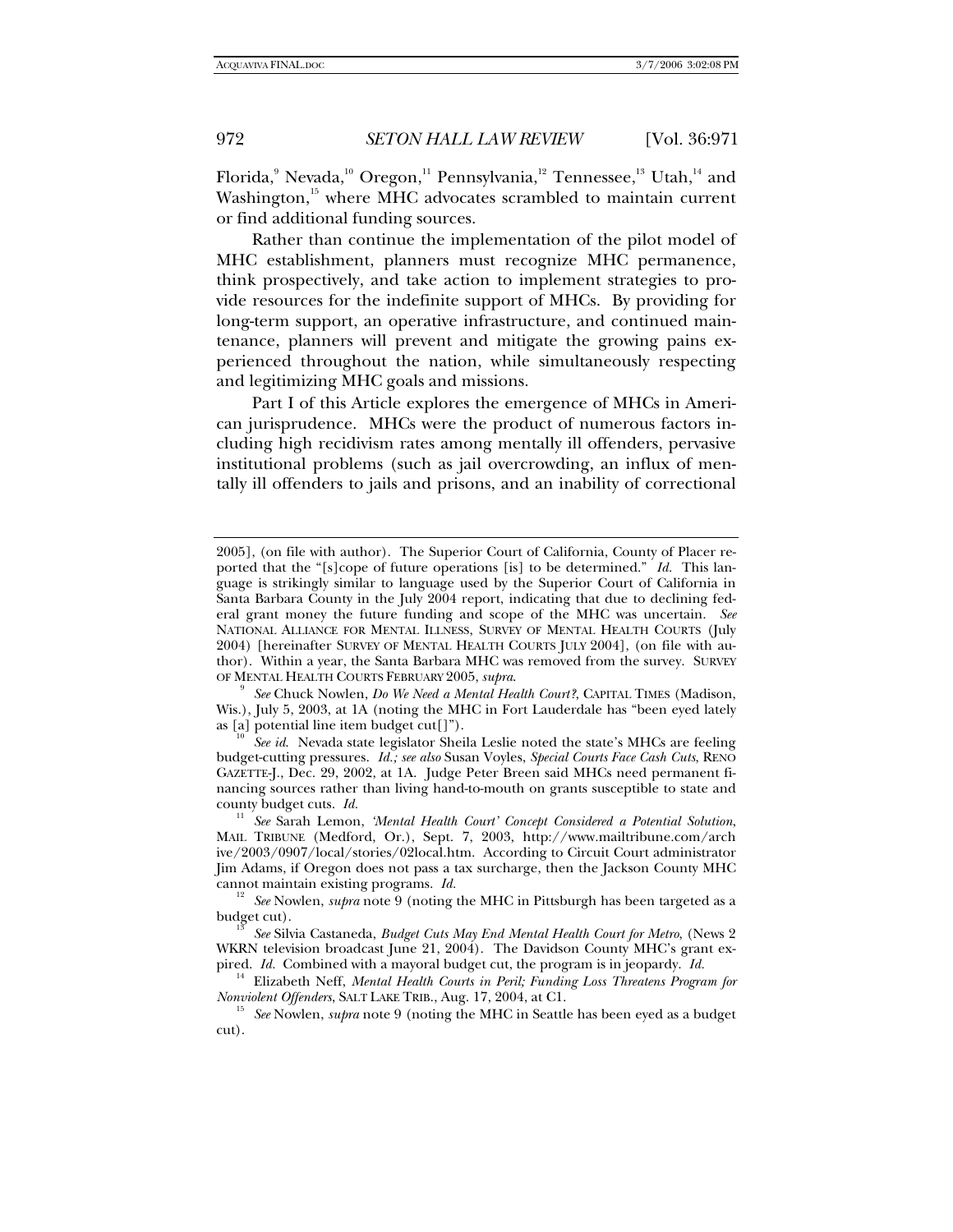institutions to accommodate and treat the mentally ill),  $^{16}$  "McJustice,"<sup>17</sup> and judicial dissatisfaction.<sup>18</sup> These systematic failures sparked MHCs' rapid spread and evolution over the past nine years.<sup>19</sup> But, in just a brief time, MHCs encountered significant preliminary success in reducing recidivism<sup>20</sup> and have become a fixture in the American legal landscape, $2^2$  as now 113 MHCs exist in thirty-five states.<sup>22</sup> Despite their prominence, MHCs, as discussed in Part II, are suffering from growing pains, most notably budget insufficiencies created by shortsighted policymakers establishing MHCs as pilot programs.<sup>23</sup> Part III offers a solution for the growing pains afflicting MHCs established as experimental: abandonment of the pilot model. Rather than establish MHCs as pilot programs, planners and policymakers should implement strategies providing the resources, funding, and infrastructure necessary to maintain MHCs indefinitely. MHC advocates must think and act prospectively. By providing for mechanisms to increase community support,<sup>24</sup> diversify funding, $\frac{25}{5}$  maintain personnel,<sup>26</sup> and create adequate infrastructure,<sup>27</sup> court planners will create stable, enduring, community-based MHCs.<sup>28</sup>

MHC creation in favor of establishing permanent MHCs, I do not, however, lose sight of the fact that MHC pilot programs are rational and may be more politically palatable than the alternative this Comment proposes. For example, the Pennsylvania Supreme Court recognized that it is "rational" for a state legislature to limit a program's "initial reach to a small group . . . before prescribing the same procedures more generally throughout the state. . . . [T]here is nothing improper about this method of attacking social problems of statewide dimension, as the Legislature is free, for reasons of necessity or otherwise, to address such issues incrementally." Harrisburg Sch. Dist. v. Zogby, 828 A.2d 1079, 1090–91 (Pa. 2003). Thus, while the pilot model can be an attractive option to legislators and planners, I maintain that such a short-sited model is not the best option.

<sup>&</sup>lt;sup>16</sup> See infra notes 32–86 and accompanying text.<br><sup>17</sup> Greg Berman, ed., *What is a Traditional Judge Anyway? Problem Solving in the State*<br>*Courts*, JUDICATURE, Sept.-Oct. 2000, at 78, 80 (comments of Judge Kathleen Blatz

<sup>&</sup>lt;sup>18</sup> See infra notes 87–98 and accompanying text.<br><sup>19</sup> See infra notes 99–135 and accompanying text.<br><sup>20</sup> See infra notes 146–69 and accompanying text.<br><sup>21</sup> See infra notes 136–45 and accompanying text.<br><sup>22</sup> See NATIONAL COURTS (December 2005) [hereinafter SURVEY OF MENTAL HEALTH COURTS DECEMBER 2005], *available at* http://www.mentalhealthcourtsurvey.com/pdfs/Mental\_Health\_ Courts.pdf (updated periodically).<br>
<sup>23</sup> See infra notes 171–89 and accompanying text.<br>
<sup>24</sup> See infra notes 190–237 and accompanying text.<br>
<sup>25</sup> See infra notes 238–64 and accompanying text.<br>
<sup>26</sup> See infra notes 265–93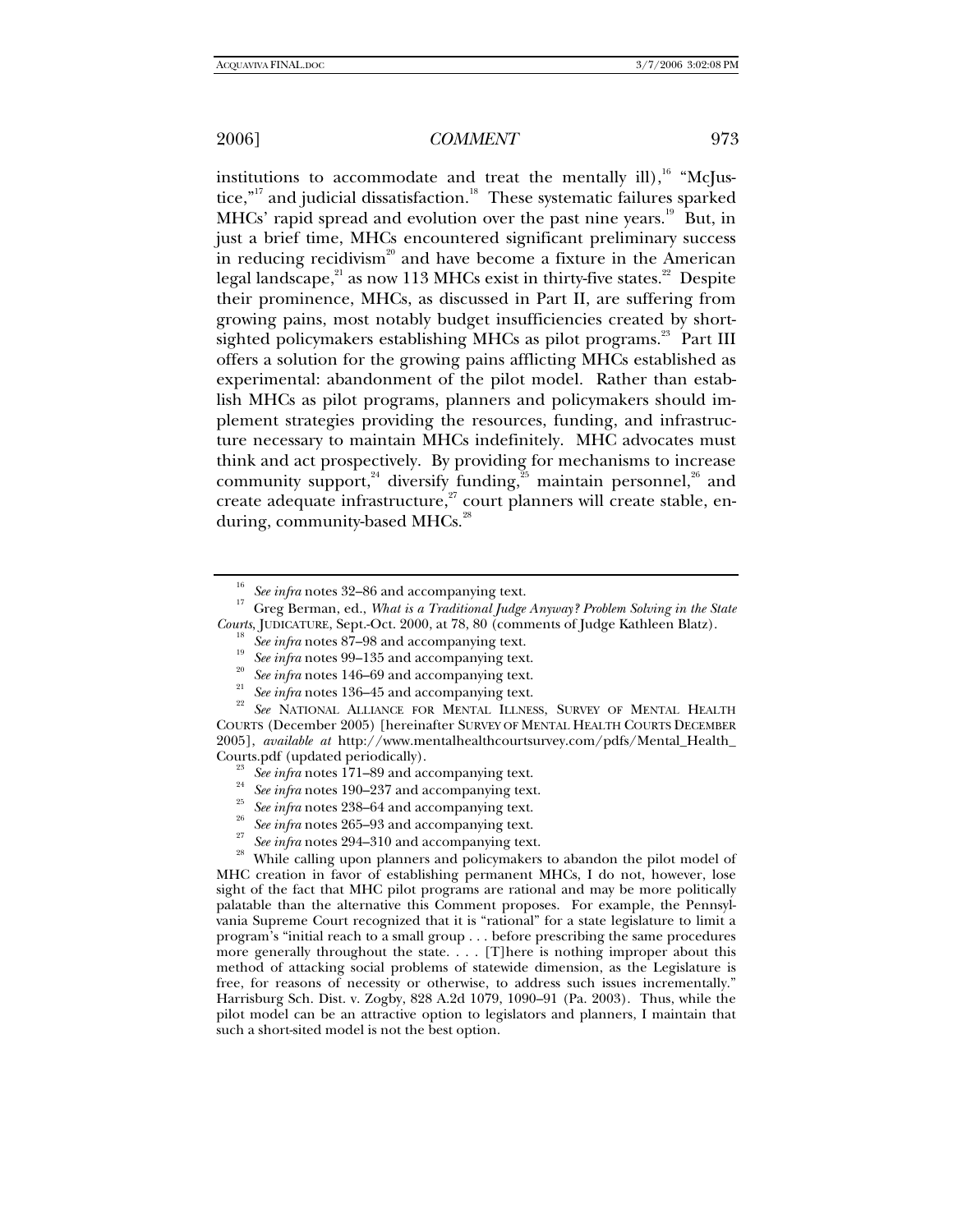# I. THE EMERGENCE OF MENTAL HEALTH COURTS IN THE UNITED STATES

#### *A. The Need for Mental Health Courts*

MHCs are a product of a "desperation"<sup>29</sup> confronting the criminal justice system, a desperation consisting of numerous factors such as a "revolving door" epidemic and the judicial dissatisfaction associated with "McJustice."<sup>30</sup> These systematic failures continue today. Specifically, recidivism is a significant problem for mentally ill offenders who often make repeated visits to correctional institutions. Further escalating the recidivism problem is the inability of the detention facilities to adequately deal with mentally ill offenders, who find themselves subject to detrimental forces within the confines of overcrowded, ill-equipped jails and prisons. Additionally, these problems, combined with the rising caseloads and lack of tools available to judges, created a heightened sense of judicial dissatisfaction with traditional handling of mentally ill offenders. These concerns highlight the need for continued MHC establishment and expansion.<sup>31</sup>

i. The Revolving Door and Other Institutional Concerns

The "revolving door" refers to the carousel mentally ill individuals ride: a minor, non-violent crime, followed by a court appearance, followed by incarceration, followed by release, followed by another minor, non-violent crime. Thus, the mentally ill offender's low-level crimes are "recycling problems."32 Bruce J. Winick, professor of law at the University of Miami School of Law, posits that these recycling problems have not been adequately addressed by traditional interventions. "The traditional judicial model addressed symptoms, but not the underlying problem. The result was that the problem reemerged,

<sup>29</sup> Jenni Bergal, *Justice That Works; Mentally Ill Defendants Avoid the Revolving Door of Jail, Get Their Lives Back on Track Through Mental Health Court's Assistance*, SUN-

SENTINEL (Ft. Lauderdale, Fla.), Nov. 24, 2002, at 1A. <sup>30</sup> See Berman, *supra* note 17, at 80 (comments of Judge Kathleen Blatz); *see also infra* notes 87–98 and accompanying text.<br><sup>31</sup> Lisa Shoaf, *A Case Study of the Akron Mental Health Court*, 32 CAP. U.L. REV. 975,

<sup>977 (2003) (&</sup>quot;There was no real impetus for implementing the [Akron MHC], other than the growing awareness that severely mentally ill individuals were increasingly finding themselves caught in a 'revolving door' in and out of the criminal justice sys-

tem and were never able to receive the assistance they required."). 32 Bruce J. Winick, *Therapeutic Jurisprudence and Problem Solving Courts*, 30 FORDHAM URB. L.J. 1055, 1060 (2003).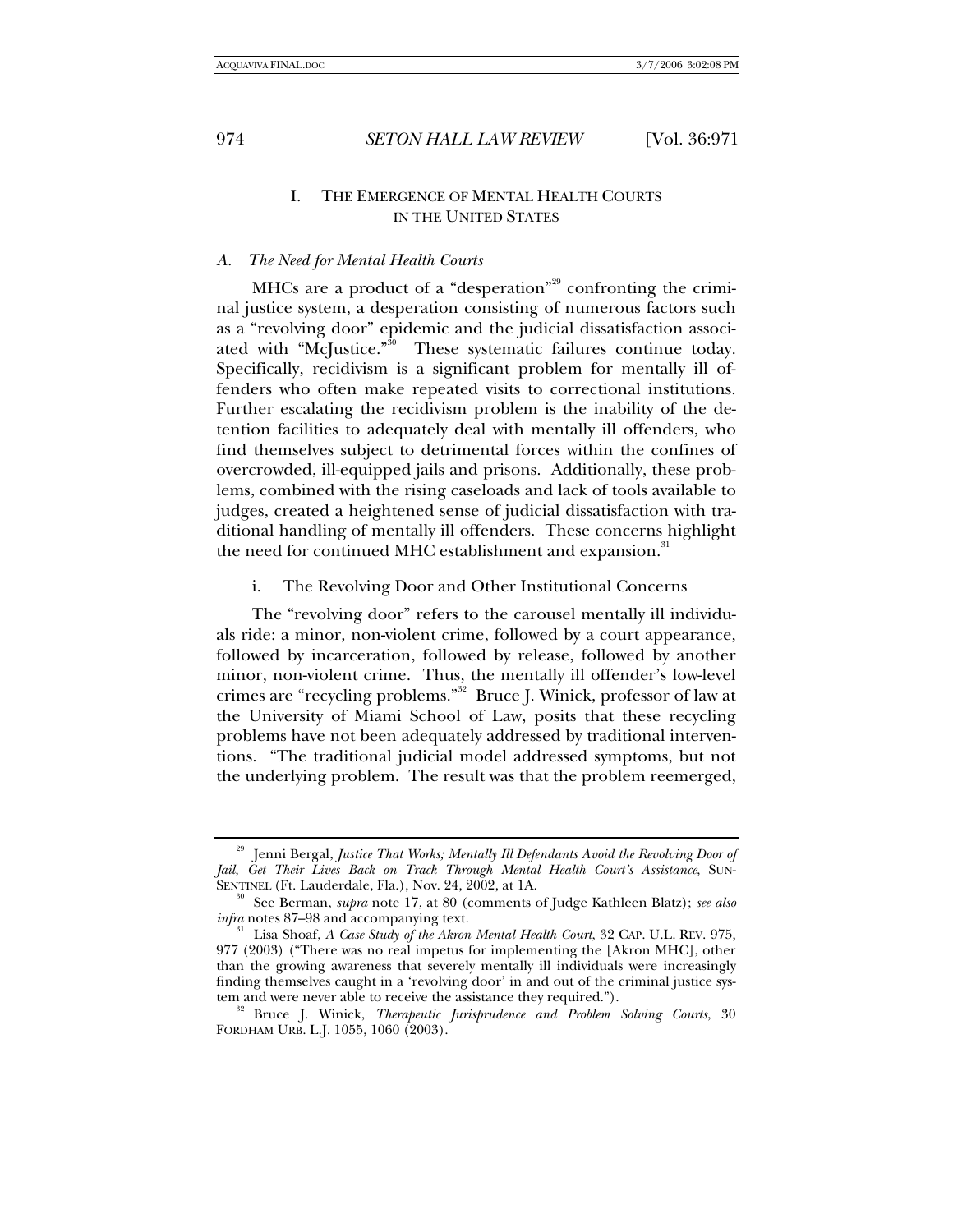constantly necessitating repeated judicial intervention."<sup>33</sup> Statistics prove the revolving door's reality, $34$  as  $48\%$  of mentally ill federal prisoners have three or more prior probations, incarcerations, or arrests, compared to just 28% of non-mentally ill prisoners.<sup>35</sup> The crime/court/jail/release cycle increases the "criminalization" of the mentally ill, whereby these offenders are continually arrested and prosecuted for minor offenses without receiving adequate mental health treatment.<sup>36</sup> Though the revolving door is a problem unto itself, its broad effects generate inefficient utilization of court resources, jail overcrowding, and ineffective mental health treatment. For example, the sheer volume of mentally ill individuals on dockets<sup>37</sup> causes courts to devote inordinate resources to such offenders, diverting attention away from more serious, dangerous, and violent criminals.<sup>38</sup>

incarceration). 35 DEREK DENCKLA & GREG BERMAN, CTR. FOR COURT INNOVATION, RETHINKING THE REVOLVING DOOR: A LOOK AT MENTAL ILLNESS IN THE COURTS 4 (2001), *available at*  http://www.courtinnovation.org/\_uploads/documents/rethinkingtherevolvingdoor. pdf (citing PAULA M. DITTON, U.S. DEP'T OF JUSTICE, MENTAL HEALTH AND TREATMENT OF INMATES AND PROBATIONERS 5 (Bureau of Justice Statistics Special Report, July 1999), *available at* http://www.ojp.usdoj.gov/bjs/pub/pdf/mhtip.pdf); Bentson H. McFarland et al., *Chronic Mental Illness and the Criminal Justice System,* 40 HOSP. & CMTY. PSYCHIATRY 718 (1989) (noting that family members of the mentally ill report that such individuals average more than three arrests)). A total of 49% of federal prisoners with mental illness have at least three previous probations, incarcerations, or arrests. DENCKLA & BERMAN, *supra*, at 4. These national numbers are corroborated by local statistics. For example, in Lucas County, Ohio, over 72% of people with mental illness are re-arrested within three years of their jail release. Lois A. Ventura et al., *Case Management and Recidivism of Mentally Ill Persons Released From Jail*, 49 PSYCHIATRIC SERVICES 1330, 1333 (1998). 36 *See* Christin E. Keele, Note, *Criminalization of the Mentally Ill: The Challenging Role* 

*of the Defense Attorney in the Mental Health Court System*, 71 UMKC L. REV. 193, 194–95 (2002) (noting most cases criminalizing mental illness involve minor crimes, where the acts are manifestations of their illness and corresponding lack of treatment) (citing H. Richard Lamb, M.D. & Linda E. Weinberger, Ph.D., *Persons with Severe Mental Illness in Jails and Prisons: A Review*, 49 PSYCHIATRIC SERVICES 483, 484 (1998)); s*ee also* Marc F. Abramson, *The Criminalization of Mentally Disordered Behavior: Possible Side-Effect* 

*See generally DITTON, supra note 35 (discussing statistics regarding incarcerated* mentally ill individuals). Between 600,000 and 700,000 mentally ill individuals are

<sup>38</sup> See JUDGE DAVID L. BAZELON, CENTER FOR MENTAL HEALTH L., CRIMINALIZATION OF PEOPLE WITH MENTAL ILLNESS: THE ROLE OF MENTAL HEALTH COURTS IN SYSTEM REFORM 2 (Jan. 2003).

 $rac{33}{34}$  *Id.* 

<sup>34</sup> Pub. L. No. 106-515, § 2, 114 Stat. 2399, 2399 (2000) (finding, in accordance with a Bureau of Justice Statistics report, that three-quarters of mentally ill inmates have been sentenced to prison, jail, or probation at least once prior to their current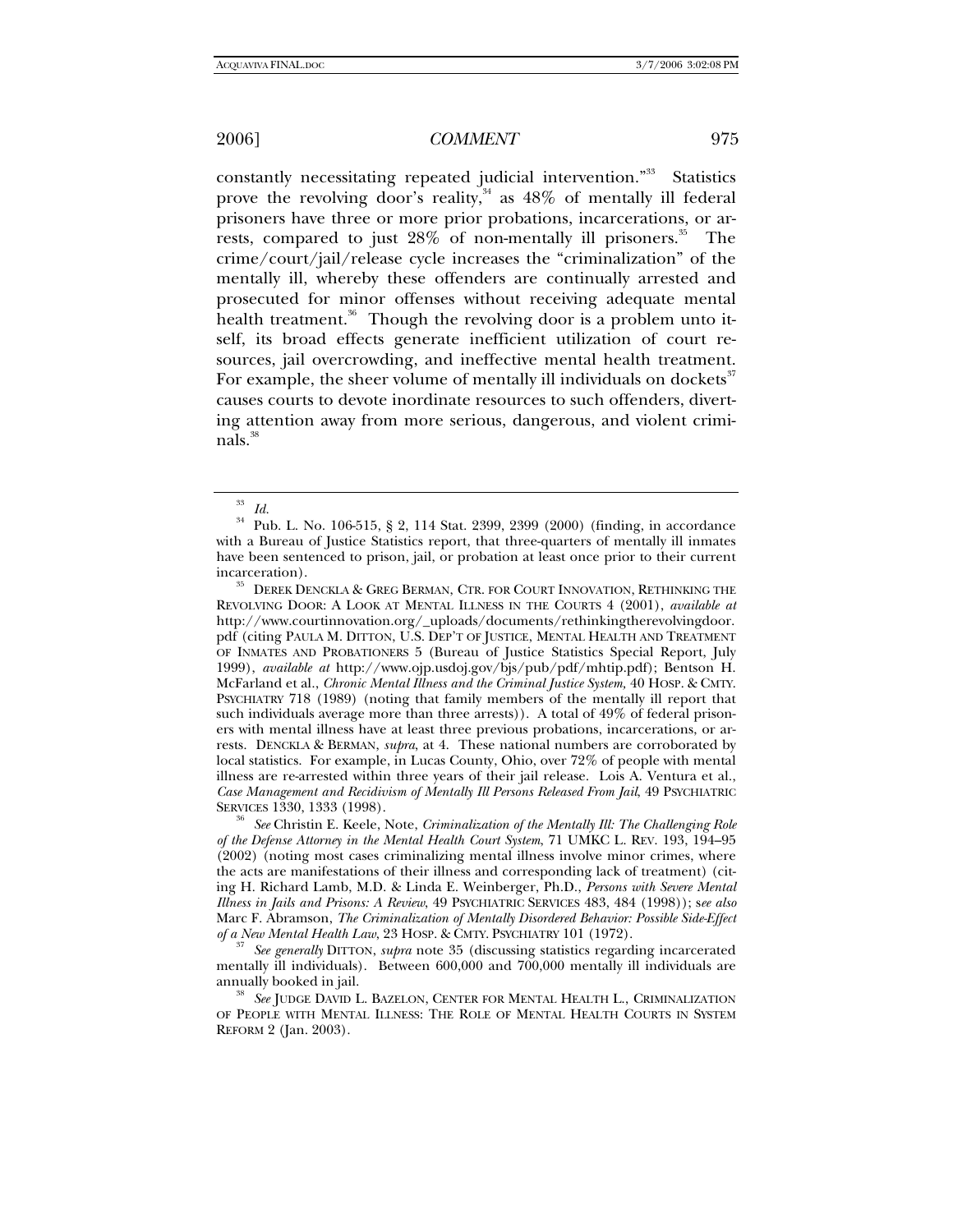Such negative effects travel with mentally ill offenders from overburdened courts to overcrowded jails. $39$  Since 1970, the national jail and prison population increased fivefold, to 1.6 million people.<sup>40</sup> The "critically overcrowded" incarceration system has many causes, including deinstitutionalization,<sup>41</sup> the War on Drugs, and increased "quality of life" offense enforcement.<sup>42</sup> In a thirty-year span, these factors quadrupled the ratio of incarcerated individuals in state and federal prisons per 100,000 in the community.<sup>43</sup> The United States has the world's third-highest incarceration rate, trailing only Russia and Rwanda.<sup>44</sup>

Further escalating the overcrowding quagmire is an influx of mentally ill offenders,<sup>45</sup> a prevalence that "threatens to overwhelm the

<sup>41</sup> See infra notes 79–86 and accompanying text.<br><sup>42</sup> See, e.g., J.S. GOLDKAMP & C. IRONS-GUYNN, U.S. DEP'T OF JUSTICE, EMERGING JUDICIAL STRATEGIES FOR THE MENTALLY ILL IN THE CRIMINAL CASELOAD: MENTAL HEALTH COURTS IN FORT LAUDERDALE, SEATTLE, SAN BERNARDINO, AND ANCHORAGE (Bureau of Justice Assistance, April 2000), *available at* http://www.ncjrs.org/html/

Steven Lamberti, M.D., *New Approaches to Preventing Incarceration of Severely Men*tally Ill Adults, PSYCHIATRIC TIMES, June 1, 2004, at 33 ("The number of individuals incarcerated in state and federal prisons per 100,000 in the community quadrupled from 100 to over 400 between 1965 and 1996. Similar trends have been noted in jails across the nation . . . [leading to] a combined rate of approximately 700 per 100,000 residing in jails and prisons."); *see also* Munetz & Teller, *supra* note 40, at 938 (recognizing that the "6.6 million Americans incarcerated, on probation, or parole in 2001"<br>represented a 258% increase from 1980).

Lamberti, *supra* note 43, at 33; *compare with Munetz & Teller, supra* note 40, at 937 (noting that America's incarceration rate of 701 per 100,000 individuals ranks

the United States ahead of Russia as the world leader in incarcerating its citizens). 45 *See* Munetz & Teller, *supra* note 40, at 940. According to Stephan Haimowitz, "although mental illness does not actually lead to legal problems, and some crimes committed by people with mental disabilities are not a result of their disability, many people do enter and remain in the criminal justice system as a result of mental disorders." *Id.* (quoting Stephan Haimowitz, *Can Mental Health Courts End the Criminalization of Persons with Mental Illness?*, 53 PSYCHIATRIC SERVICES 1226, 1228 (2002).

<sup>39</sup> GREG BERMAN & JOHN FEINBLATT, CTR. FOR COURT INNOVATION, PROBLEM SOLVING COURTS: A BRIEF PRIMER 5 (2001) [hereinafter BERMAN & FEINBLATT, PROBLEM SOLVING], *available at* http://www.courtinnovation.org/pdf/prob\_solv\_courts.pdf

DENCKLA & BERMAN, *supra* note 35, at 3 (citing UNITED STATES DEP'T OF JUSTICE, , CORRECTIONAL POPULATIONS IN THE UNITED STATES, 1998 (Bureau of Justice Statistics Internet Report, 1999)). *Compare with* Mark R. Munetz , M.D. & Jennifer L.S. Teller, Ph.D., *The Challenges of Cross-Disciplinary Collaborations: Bridging the Mental Health and Criminal Justice Systems*, 32 CAP. U.L. REV. 935, 937–38 (2003) (noting that in 2002 the population of American state and federal prisons was 1,440,655, with another 665,475 individuals in local jails. "As of June 30, 2002, the nation's prison and jail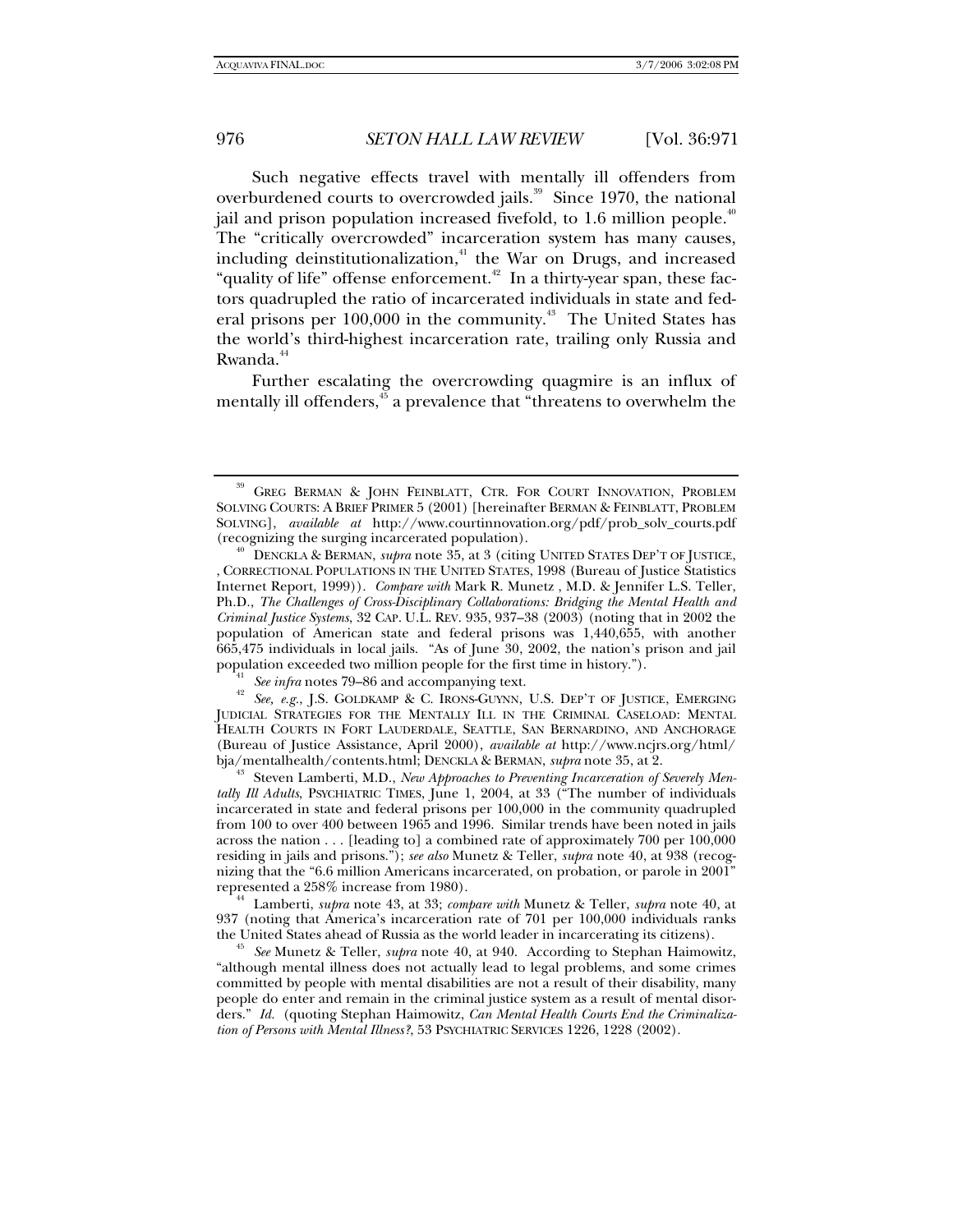criminal justice system."46 Approximately 16% of inmates nationwide are mentally ill,<sup>47</sup> while  $30\% - 75\%$  of detained juveniles have mental problems.<sup>48</sup> These "shockingly high"<sup>49</sup> percentages reflect a 154% increase in the proportion of mentally ill offenders in jail from 1980 to  $1992$ <sup>50</sup>. The effect of mentally ill offenders on the criminal justice system is overwhelming.<sup>51</sup> Approximately 250,000 severely mentally ill Americans are incarcerated, $52$  while as many as 40% of the nation's mentally ill encounter the criminal justice system.<sup>53</sup> This influx forced the criminal justice system to replace the mental health system as the nation's primary provider of mental health treatment.<sup>54</sup> Thus,

<sup>49</sup> BAZELON, *supra* note 38, at 4.<br><sup>50</sup> Amy Watson et al., *Mental Health Courts and the Complex Issue of Mentally Ill Offenders*, 52 PSYCHIATRIC SERVICES 477, (April 2001), *available at* http://ps.psychiatry

<sup>51</sup> See Paul F. Stavis, *Why Prisons are Brim-Full of the Mentally Ill: Is Their Incarceration a Solution or a Sign of Failure?*, 11 GEO. MASON U. CIV. RTS. L.J. 157, 157–58, 202 (2000) (showing the direct relationship between deinstitutionalization and jail overcrowd-

ing). 52 *Compare* Robert Bernstein & Tammy Seltzer, *Criminalization of People with Mental Illnesses: The Role of Mental Health Courts in System Reform*, 7 UDC/DCSL L. REV. 143, 145 (2003) (projecting the incarcerated population of mentally ill Americans at 250,000), *with* Kondo, *supra* note 47, at 256 (projecting the population at 210,000), *with* THE NATIONAL ALLIANCE OF THE MENTALLY ILL, THE CRIMINALIZATION OF PEOPLE WITH MENTAL ILLNESS—NAMI'S POSITION (projecting the population at 283,000).<br><sup>53</sup> Pub. L. No. 106-515, § 2, 114 Stat. 2399, 2399 (2000) (finding, in accordance

with the National Alliance of Mentally Ill, that 25%–40% of America's mentally ill contact the criminal justice system); *see also* Kondo *supra* note 47, at 272.<br><sup>54</sup> John Petrila et al., *Preliminary Observations from an Evaluation of the Broward* 

*County Mental Health Court*, 37 CT. REV. 14, 14 (2002) (citing Fox Butterfield, *Asylums*  Behind Bars: A Special Report; Prisons Replace Hospitals for the Nation's Mentally Ill, N.Y. TIMES, Mar. 5, 1998, at A1, A18; E. Fuller Torrey, *Jails and Prisons—America's New Mental Hospitals,* 85 AMER. J. PUB. HEALTH 1611 (1995)). Additionally, there are three

 $^{46}$  COUNCIL OF STATE GOVERNMENTS, CRIMINAL JUSTICE/MENTAL HEALTH CONSENSUS PROJECT 6 (2002) [hereinafter CONSENSUS PROJECT], *available at* http://

www.consensusproject.org. 47 DITTON, *supra* note 35, at 1; *see also* DENCKLA & BERMAN, *supra* note 35, at 3. Specifically, 7% of jail inmates and 14% of prison inmates suffer from schizophrenia, bipolar disorder, or major depression. LeRoy L. Kondo, *Advocacy of the Establishment of Mental Health Specialty Courts in the Provision of Therapeutic Justice for Mentally Ill Of-*

*See also* Coalition for Juvenile Justice: What's New, http://www.juvjustice.org/ resources/fs002.html (last visited Mar. 6, 2006)) (estimating that one half to threequarters of juveniles in the criminal justice system have diagnosable mental health problems). *Compare* Symposium, *The Birth of a Problem Solving Court*, 29 FORDHAM URB. L.J. 1758, 1777 (2002) [hereinafter *The Birth of a Problem Solving Court*] (comments of Lisa Schreibersdorf, Brooklyn Defender Services) (estimating the percentage of mentally ill juveniles at 30%) *with* Agata DiGiovanni, *The Los Angeles County Juvenile Mental Health Court: An Innovative Approach to Crime, Violence, and Delinquency Among Our Youth*, 23 J. JUV. L. 1, 2 (2002/2003) (estimating the percentage of mentally ill juveniles at 50%–75%).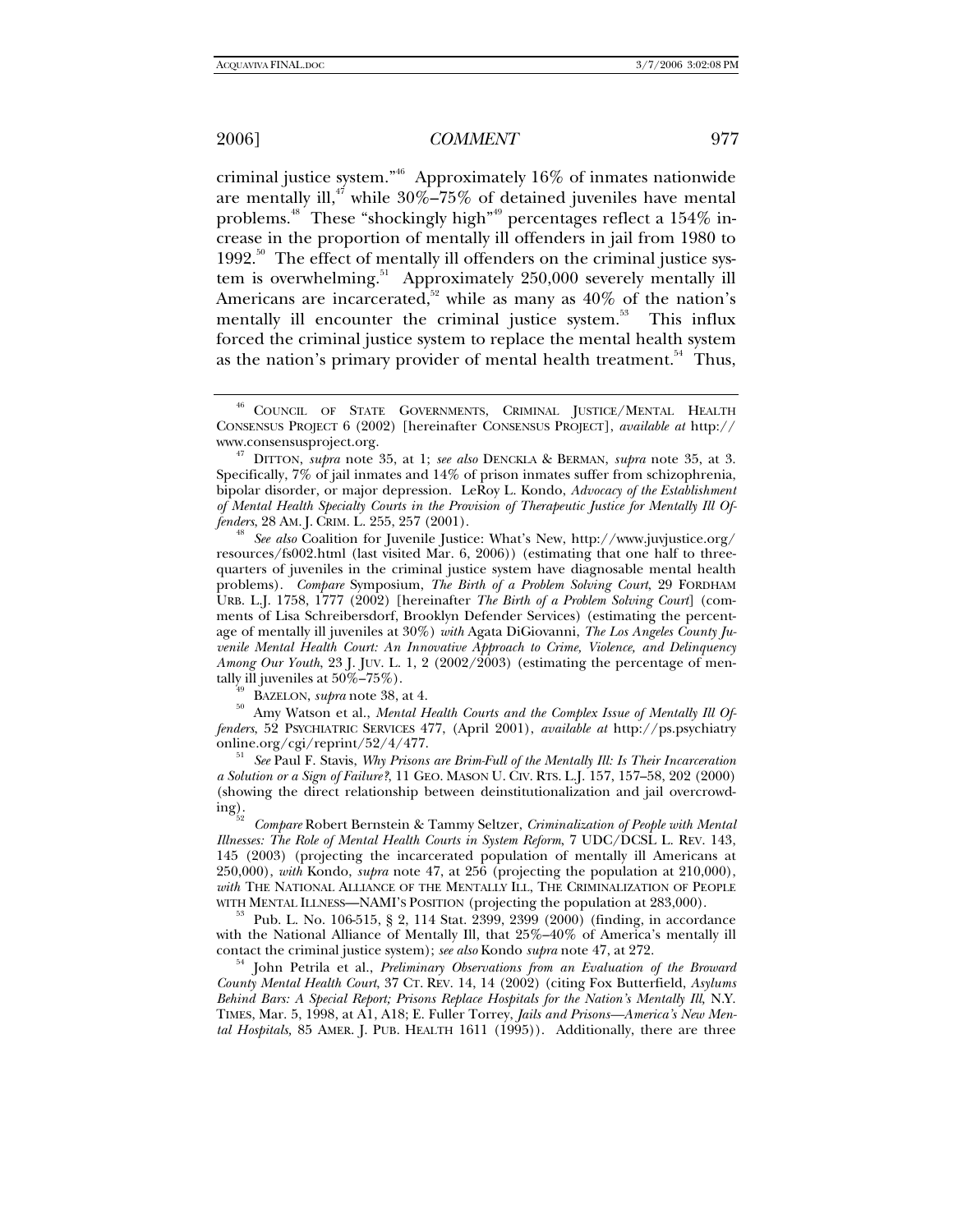in 1992, the Los Angeles County jail became the nation's largest mental institution,<sup>55</sup> with Cook County Jail, Illinois,<sup>56</sup> and Riker's Island, New York, as second and third respectively.<sup>57</sup> But, no matter what statistics are referenced, $58$  the prospects of treating incarcerated mentally ill offenders are bleak, as jails are referred to as: "the black hole of the mental health system,"<sup>59</sup> "hospitals of last resort,"<sup>60</sup> "surrogate mental hospitals,<sup>"61</sup> "the dumping ground for the mentally ill,"<sup>62</sup> and "America's new asylums."<sup>63</sup>

Despite the staggering population of incarcerated mentally ill offenders, correctional institutions cannot effectively accommodate or treat them. In short, jail and prison facilities are inadequate for caring for the mentally ill.<sup>64</sup> Correctional institutions were never intended to be mental health hospitals, thus they lack proper resources,

<sup>57</sup> Keele, *supra* note 36, at 196 (citing Mark J. Heyrman, *Mental Illness in Prisons and Jails*, 7 U. CHI. L. SCH. ROUNDTABLE 113, 113 (2000)).

nity."). 59 Keele, *supra* note 36, at 196 (citing David Sapinsky, *Troubling Statistics, Persistent Problems* (ABC News television broadcast Dec. 11, 2000) (referring to comments of Laurie Flynn, executive director of NAMI).<br><sup>60</sup> DENCKLA & BERMAN, *supra* note 35, at 3.<br><sup>61</sup> Kondo, *supra* note 47, at 258.<br><sup>62</sup> Mike O'Neal, *Half of County's Inmates Medicated for Mental Illness*, CHATTANOOGA

*Vacancy, COLUMBUS DISPATCH (Columbus, Ohio), July 25, 1999, at 7A) [hereinafter House Republicans] (quoting Representative Ted Strickland).* 

*Hamilton County, Tennessee is a prime example of this dilemma. O'Neal, supra* note 62. There, 300 of the county's nearly 600 inmates take daily psychotropic drugs for mental disorder treatment. *Id.* However, the doctor is only available one day a week and sometimes can only evaluate four patients per day. *Id.*

times as many people with severe mental illness in prison as there are in mental hospitals. Jennifer S. Bard, *Re-arranging Deck Chairs on the Titanic: Why the Incarceration of Individuals with Serious Mental Illness Violates Public Health, Ethical, and Constitutional Principles and Therefore Cannot be Made Right by Piecemeal Changes to the Insanity Defense*, 5

 $^{55}$  Watson et al., *supra* note 50, at 477–78 (citing Michael Jonathan Grinfeld, *Report Focuses on Jailed Mentally Ill*, PSYCHIATRIC TIMES, July 1993, at 1 (noting the Los Angeles County jail houses 3300 inmates requiring daily mental health services)); *see also* Munetz & Teller, *supra* note 40, at 939.<br><sup>56</sup> On any day, the Cook County Jail holds approximately 1000 inmates in need of

treatment for mental illness. Jaime Levy Pessin, *Stopping the Revolving Door: New Court* 

*See* Michael A. Scarcella, *Charlotte County Working on Mental Health Court*, SARASOTA HERALD-TRIBUNE, Dec. 24, 2004, at BC1 (discussing the changing face of mental health treatment on a smaller scale. "'We're becoming the mental health hospitals for the state,' [John] Davenport [Charlotte County Sheriff-elect] said . . . . He noted that the February 2002 closure of the state psychiatric hospital in DeSoto County, G. Pierce Wood, put caring for the mentally ill in the hands of the commu-<br>nity.").

TIMES FREE PRESS, June 19, 2005, at B3 (quoting Cameka Sanderfur, criminal justice mental health liaison for Hamilton County, Tennessee). 63 Kondo, *supra* note 47, at 307 (citing *House Republicans Angling to Fill Committee's*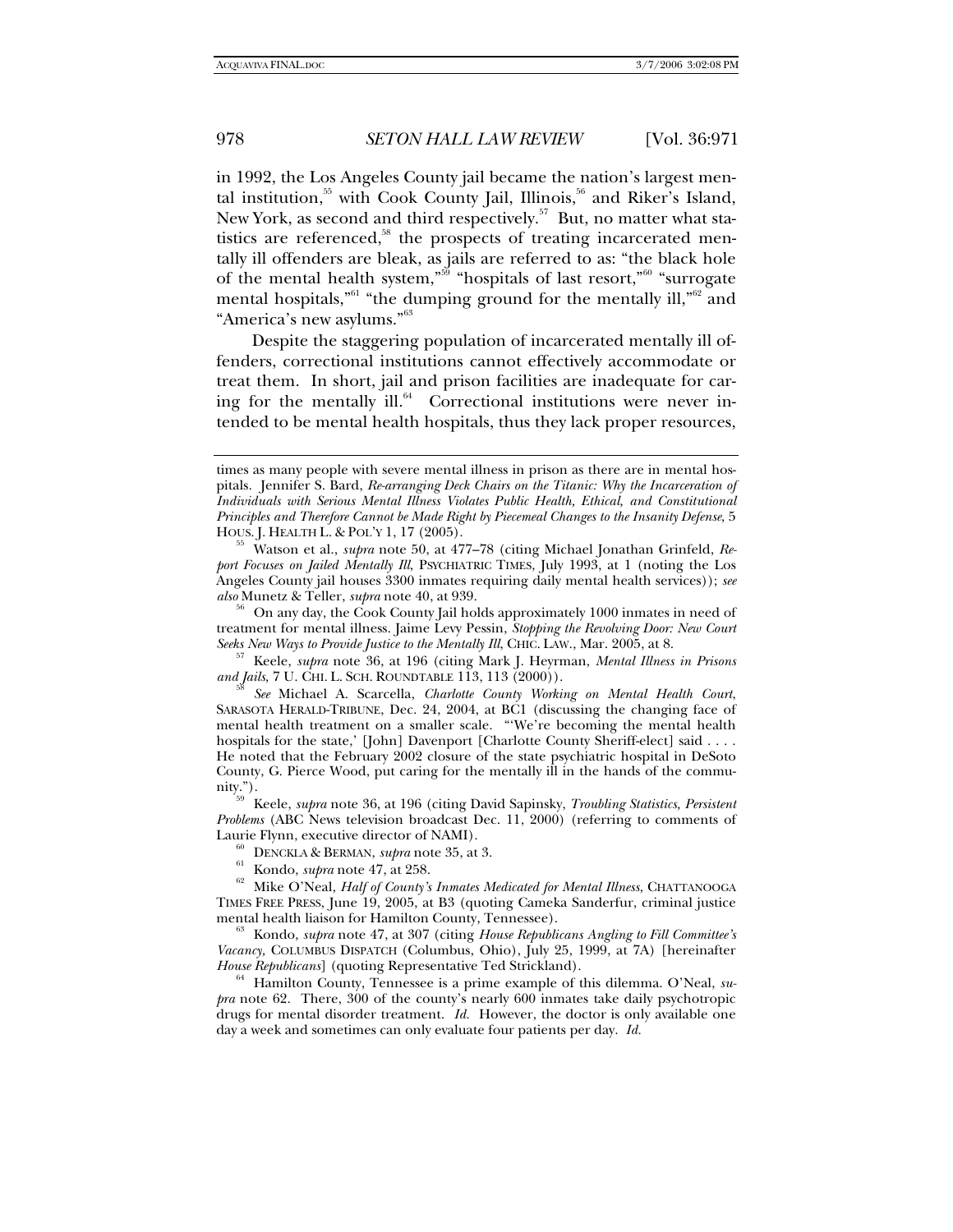facilities, and professionals to address mental illness.<sup>65</sup> Shockingly, one-fifth of jails have absolutely *no* access to mental health services.<sup>6</sup> The sponsor of federal legislation promoting MHC creation,<sup>67</sup> Senator Mike DeWine, argued that "correctional facilities simply do not have the means, or the expertise, to properly treat mentally ill inmates."<sup>68</sup> Thus, due to the criminal justice system's inadequacies, 83% of mentally ill state prisoners and 89% of mentally ill jail inmates do *not* receive treatment.<sup>69</sup> And the minority who do receive treatment must wait on long lines, without participation incentives, and be subjected to stigmatization.<sup>7</sup>

This inability to provide adequate mental health treatment gravely affects a sensitive population. While incarceration is unpleasant, inadequate mental health care escalates the mentally ill's stressful ordeal, causing crises and a plethora of avoidable problems.<sup>71</sup> These poorly-cared for individuals are vulnerable to physical abuse by other inmates, are exposed to deadly diseases, and often commit sui $cide.<sup>72</sup>$  Such vulnerabilities and insufficient treatment cause deterioration in jail.<sup>73</sup> Ultimately, "[o]nce someone with a mental disorder enters the criminal justice system, it is unlikely that their mental

<sup>65</sup> *E.g.*, DENCKLA & BERMAN, *supra* note 35, at 3; GOLDKAMP & IRONS-GUYNN, *supra*  note 42, at 60; Kondo, *supra* note 47, at 260; Debra Baker, *A One-of-a-Kind Court May Offer the Best Hope for Steering Nonviolent Mentally Ill Defendants into Care Instead of Jail*, 84 A.B.A. J. 20 (1998) (noting the vast majority of jails provide inadequate, if any, training to corrections officer in treating mental illness); *compare with* Nancy Wolff, *Interactions Between Mental Health and Law Enforcement Systems: Problems and Prospects for Cooperation*, 23 J. HEALTH POL. POL'Y & L. 133, 144 (1998) (stating that fewer than

<sup>20%</sup> of jails offer any mental health services to inmates).<br>
<sup>66</sup> Baker, *supra* note 65, at 20.<br>
<sup>67</sup> *See infra* notes 136–40 and accompanying text.<br>
<sup>68</sup> Kondo, *supra* note 47, at 259 (citing Mike DeWine, *Treatment fo mates*, CONGRESSIONAL PRESS RELEASES (FEDERAL DOCUMENT CLEARING HOUSE) Oct. 20,

<sup>1999,</sup> at 1) [hereinafter, DeWine, CONGRESSIONAL PRESS RELEASE].<br>
<sup>69</sup> DENCKLA & BERMAN, *supra* note 35, at 3 (citing DITTON, *supra* note 35).<br>
<sup>70</sup> See id.<br>
<sup>71</sup> GOLDKAMP & IRONS-GUYNN, *supra* note 42.<br>
<sup>72</sup> Baker, *su* ing *House Republicans*, *supra* note 63) (discussing the opinion of Representative Ted Strickland); *see also* Anna B. Brutzman, *Judges Push Mental-Health Court*, GREENVILLE NEWS (S.C.), Feb. 8, 2005, at 15B (noting comments of Dave Almeida, executive director of the South Carolina chapter of the National Alliance for the Mentally Ill); Sheila Burke, *Public, Offenders Win in This Deal*, TENNESSEAN, Dec. 10, 2004, at 1B. ("'It [jail] was hell,' [Hollis] Bowman-Lovejoy said. The constant noise from the other inmates exacerbated her mental illness. 'I couldn't sleep for three or four days,' she said.").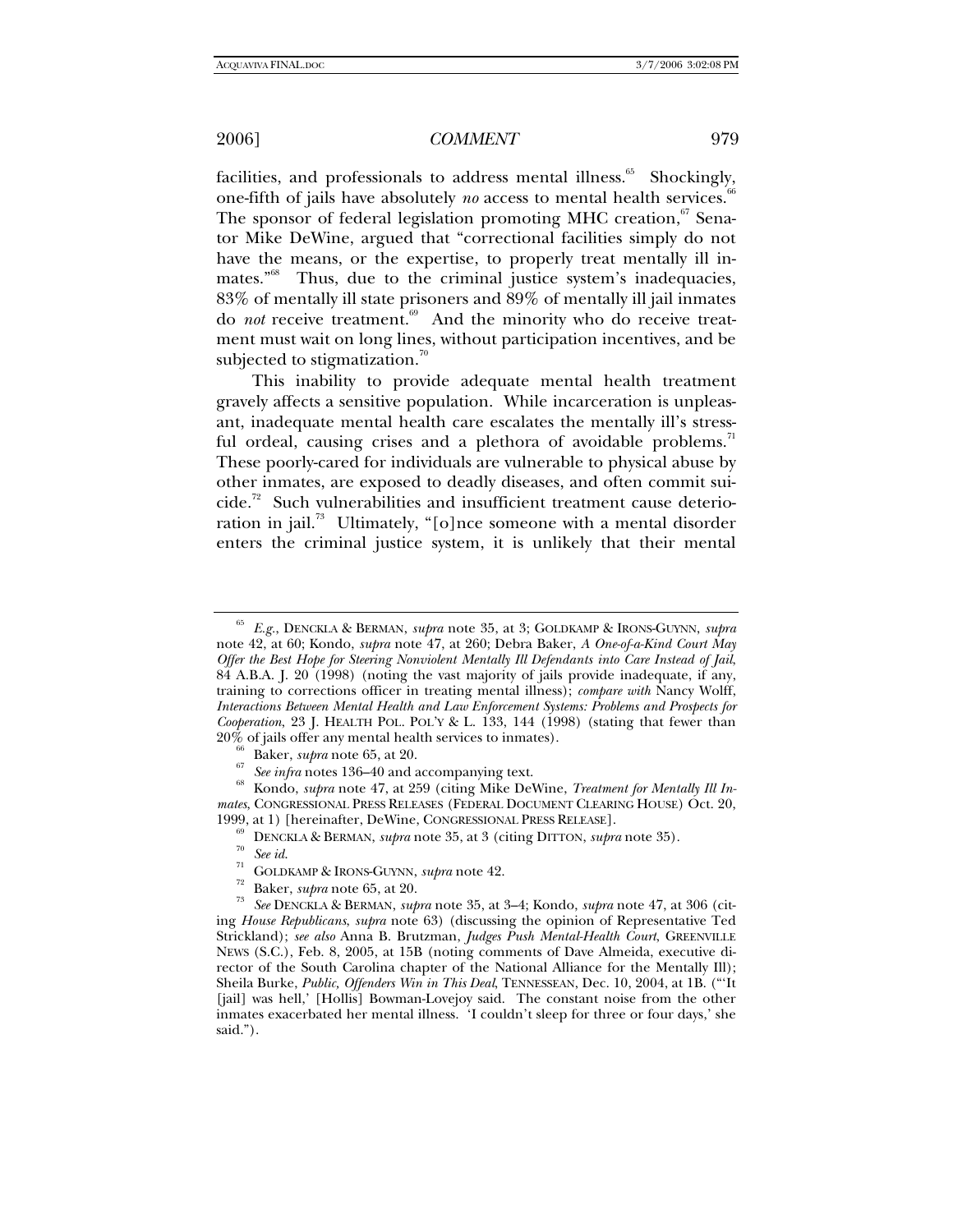health will improve."<sup>74</sup> Yet, an irony exists, in that "mental health treatment often is a necessary component of effective rehabilitation and recidivism prevention programs."<sup>15</sup>

While jail overcrowding and the corresponding inability to handle mentally ill offenders are at a crisis level, such plagues are not isolated. Rather, today's problems are the result of yesterday's social changes, which created holes in society's safety net.<sup>76</sup> The two major holes are the deinstitutionalization of the nation's mental asylums and failing community treatment. These holes promoted the shunting of the mentally ill into the criminal justice system at "an alarming rate, $\frac{1}{n}$  in hopes that ill offenders would receive minimal services unavailable in the community.<sup>78</sup>

Deinstitutionalization is the systematic shift of the mentally ill from sizeable, residential, government-run asylums to fragmented, community-based treatment.<sup>79</sup> This "mass exodus" of the mentally ill away from psychiatric facilities and into the community has been "striking."<sup>80</sup> For example, 763,391 people, or  $92\%$ , of those who would have resided in public psychiatric hospitals in the 1950s were

<sup>80</sup> Walker, *supra* note 74, at 378 (citing H. Richard Lamb, *Deinstitutionalization at the Beginning of the New Millennium*, *in* DEINSTITUTIONALIZATION: PROMISE AND PROBLEMS 3 (H. Richard Lamb & Linda E. Weinberger eds., 2001)).

<sup>&</sup>lt;sup>74</sup> James R. Walker, Comment, *Getting the Mentally Ill Misdemeanant Out of Jail*, 6<br>SCHOLAR 371, 388 (2004) (citing Baker, *supra* note 65, at 21).

<sup>&</sup>lt;sup>75</sup> Richard E. Redding, *Justice, Ethics, and Interdisciplinary Teaching and Practice: Why it is Essential to Teach About Mental Health Issues in Criminal Law (And a Primer on How to Do it)*, 14 WASH. U. J.L. & POL'Y 407, 410 (2004); *see also* Stacey M. Faraci, *Slip Slidin' Away? Will our Nation's Mental Health Court Experiment Diminish the Rights of the Mentally* 

<sup>&</sup>lt;sup>6</sup> Bernstein & Seltzer, *supra* note 52, at 143 (citing CONSENSUS PROJECT, *supra* note 46).<br> $rac{77}{78}$  *Id.* 

<sup>78</sup> *See* Redding, *supra* note 75, at 409. 79 *See* DENCKLA & BERMAN, *supra* note 35, at 2 (defining deinstitutionalization as "a systematic shift in resources for treating people with mental illness—from large, residential, state-run psychiatric hospitals to community-based treatment"); *see also* Walker, *supra* note 74, at 373 (citing Heyrman, *supra* note 57, at 114) (defining deinstitutionalization as "the push for more community-based treatment necessitating discharge from state psychiatric facilities").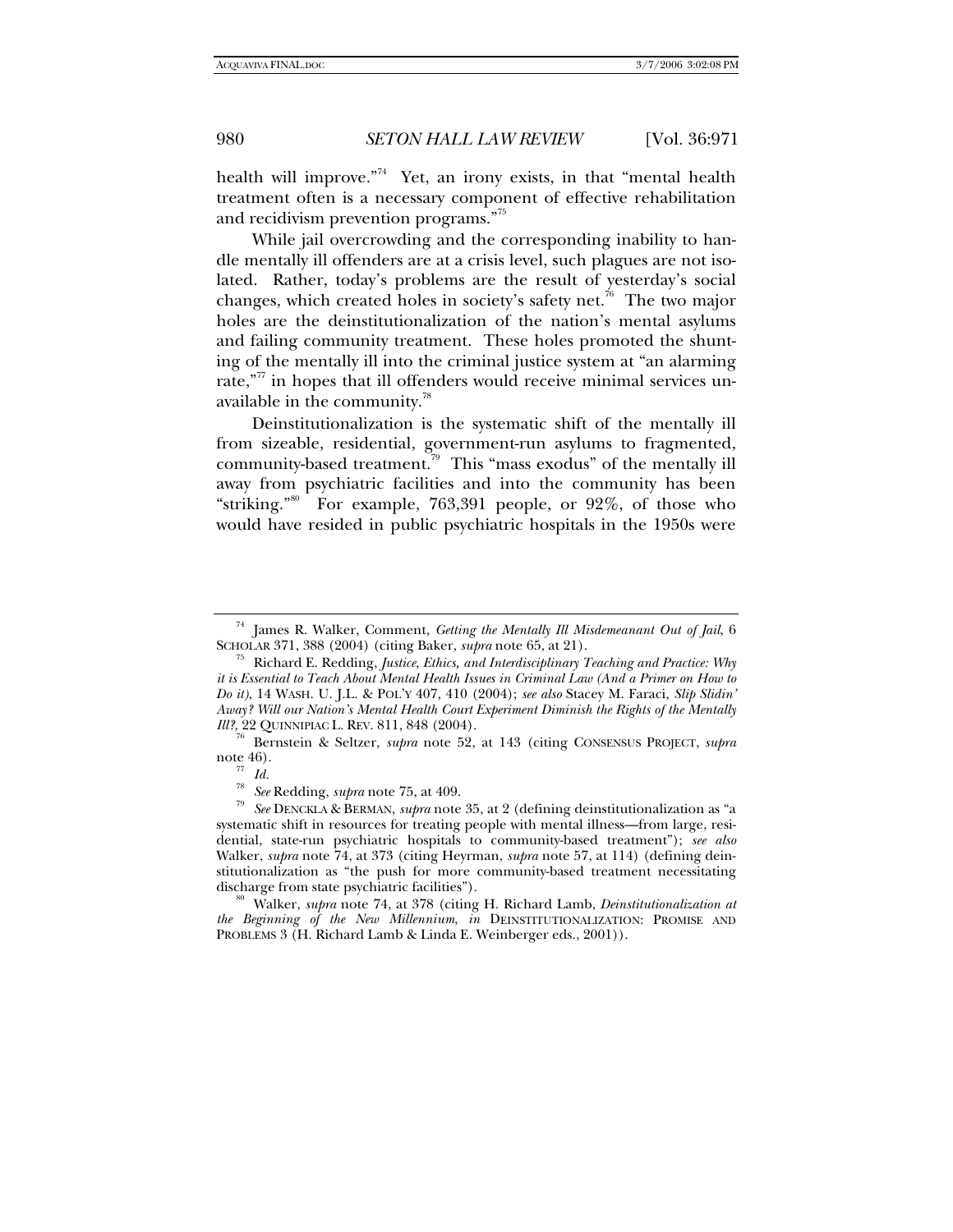not housed there by the  $1990s$ .<sup>81</sup> Thus in 2000, only 54,836 mentally ill individuals were institutionalized.<sup>82</sup>

Despite the last half century's deinstitutionalization, community mental health treatment has not accommodated the massive patient increase.<sup>83</sup> MHCs are reactive to the mental health system's failures: $84$ failures due to lacking resources, services, and funding.<sup>85</sup> Judge Mark Chow of the King County Mental Health Court said, "If there were sufficient services out there in the community, we wouldn't need mental health court."<sup>86</sup> Thus, the irony is clear: MHCs divert mentally ill offenders into treatment, but if treatment were effective, such individuals would not offend.

#### ii. "McJustice" and Judicial Dissatisfaction

While the revolving door faced by the mentally ill strained the criminal justice system's resources, judicial dissatisfaction with "traditional" handling of mentally ill offenders simultaneously increased. This dissatisfaction prompted the expansion of problem-solving justice and MHCs. Kathleen Blatz, Chief Justice of the Supreme Court of Minnesota posits:

[T]he innovation that we're seeing now (the rise of problemsolving courts) is a result of judges processing cases like a vegeta-

<sup>83</sup> See Pessin, *supra* note 56, at 8 (recognizing that community mental health treatment did not increase as the number of hospital beds decreased during deinstitu-

<sup>&</sup>lt;sup>81</sup> Kondo, *supra* note 47, at 269 (citing E. Fuller Torrey, OUT OF THE SHADOWS: CONFRONTING AMERICA'S MENTAL ILLNESS CRISIS 8–9 (1997)). *Compare with* DENCKLA & BERMAN, *supra* note 35, at 3 (citing Terry Kupers, PRISON MADNESS: THE MENTAL HEALTH CRISIS BEHIND BARS AND WHAT WE MUST DO ABOUT IT, 1999) (estimating that in 1955, 560,000 mentally ill individuals were institutionalized, compared to less than

Bergal, *supra* note 29 (referencing the United States Department of Health and Human Services). Deinstitutionalization has continued into the twenty-first century as well. For example, Dr. Gerald Ross, executive director of the Charlotte Community Mental Health Services, cites the 2002 closing of G. Pierce Wood, a De-Soto County, Florida, psychiatric hospital, as a reason causing increased jailing of mentally ill individuals. Amy Abern, *Program Provides Outlet, Safety for Mentally Ill; Through Art and Individual Attention, the DOORS Program Helps Break a Vicious Cycle*,

tionalization). 84 *See* BAZELON, *supra* note 38, at 2 ("As communities grapple with this fallout from unresponsive mental health and social services systems, reforms are being pro-

posed."). 85 Wendy N. Davis, *Special Problems for Specialty Courts*, 89 A.B.A. J. 32, 37 (2003) (quoting Oscar Morgan, senior consultant for mental health policy and programs at the National Mental Health Association: "We believe that the mental health courts are in some ways an outgrowth of the fact that mental health services are underfunded.").<br> $\frac{86}{6}$  *Id.*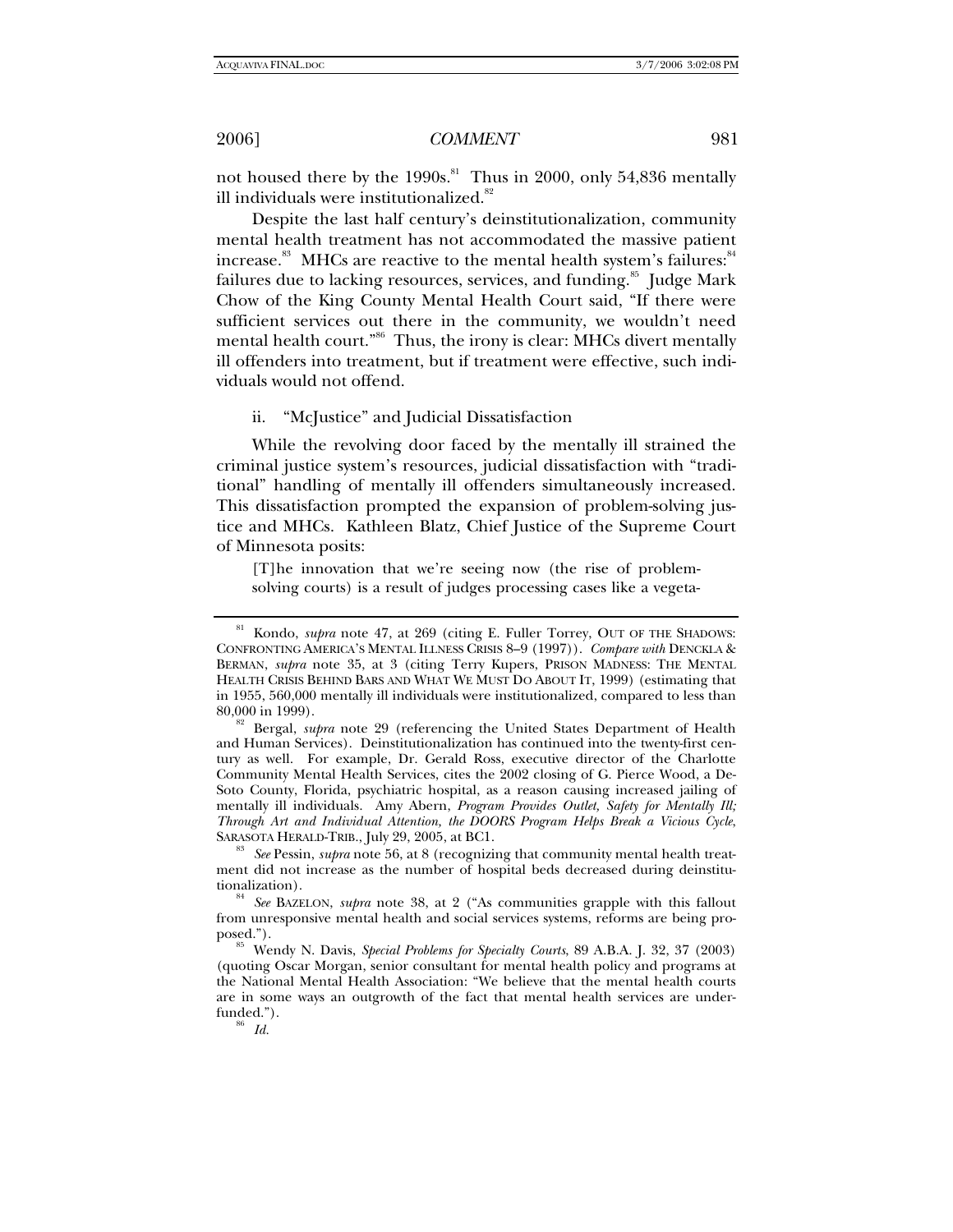ble factory. Instead of cans of peas, you've got cases. You just move 'em, move 'em, move 'em. One of my colleagues on the bench said: "You know, I feel like I work for McJustice: we sure aren't good for you, but we are fast."

Judges are dissatisfied. Dissatisfied with their tools. Dissatisfied with their assignments. Dissatisfied with the "revolving door" of criminal justice.<sup>88</sup> Stories of despair abound.<sup>89</sup> For Judge Judy Harris Kluger, a New York City Criminal Court Administrative Judge, it was the sheer volume of crime. She once arraigned 200 cases in a single session, too busy to look up and view the defendants before her.<sup>90</sup> For Judge Laura Ward, of the Manhattan Treatment Court, it was recognizing that the status quo was unproductive. "Sitting in arraignments, I quickly realized that jail wasn't the answer. You'd put them in jail on Monday for a crack pipe, only to have them back in court on Wednesday for something new."<sup>91</sup> Ultimately, judges, like Kluger and Ward, desired a better system. Patrick McGrath, Deputy District Attorney of San Diego, sums up judicial dissatisfaction, stating:

I think it's fair to say there's a sense of yearning out there. If you grab a judge, a defense attorney and prosecutor and sat them down together and bought them a round of drinks, after a few beers, they'll all complain about the same thing: "I have all this education and what do I do? I work on an assembly line. I don't affect case outcomes." I think in a lot of ways problem-solving courts are addressing all of our yearning to do more than just process cases.

<sup>&</sup>lt;sup>87</sup> Berman, *supra* note 17, at 80.<br><sup>88</sup> See GREG BERMAN & JOHN FEINBLATT, CTR. FOR COURT INNOVATION, JUDGES AND PROBLEM-SOLVING COURTS 21 (2002) [hereinafter BERMAN & FEINBLATT, JUDGES], *available at* http://www.courtinnovation.org/pdf/judges\_problem\_solving\_courts.

For example, Judge Legrome Davis, a Philadelphia criminal court judge, sentenced, in one year, 5000 pleading felons. Berman, *supra* note 17, at 80. For the next half decade, he watched those 5000 individuals repetitively offend. *Id.* Santa Clara drug court's Judge Stephen V. Manley felt the system failed individuals and families. BERMAN & FEINBLATT, JUDGES, *supra* note 88, at 21–22. "When you begin sentencing the children of those you sentenced . . . you have to ask yourself, 'Have you made any change?' . . . [Y] ou begin to question why we're doing the same thing over and over again."  $Id$ .

Berman, *supra* note 17, at 81 ("[M]y claim to fame was that I arraigned 200 cases in one session. That's ridiculous. When I was arraigning cases, I'd be handed the papers, say the sentence is going to be five days, ten days, whatever, never even

looking at the defendant.").<br><sup>91</sup> BERMAN & FEINBLATT, JUDGES, *supra* note 88, at 21.<br><sup>92</sup> John Feinblatt & Derek Denckla eds., *What Does it Mean to be a Good Lawyer*? *Prosecutors, Defenders and Problem-Solving Courts*, JUDICATURE, Jan.-Feb. 2001, at 206, 209.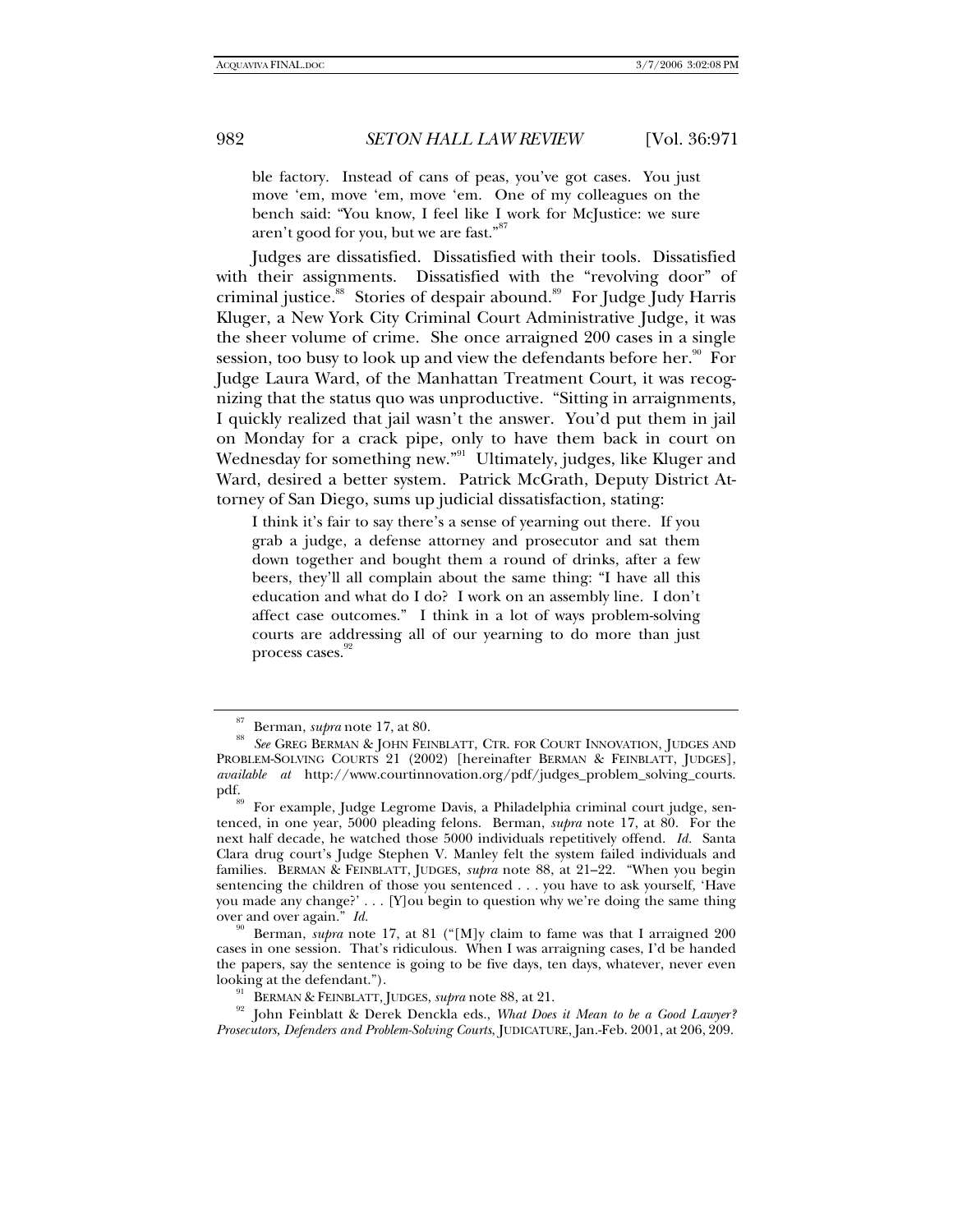Judicial dissatisfaction traces back to rising caseloads. State court case filings reached 91.5 million in 1998, an all-time high. $^{93}$  In New York City alone, the misdemeanor caseload increased by 85% in the decade following 1989.<sup>94</sup> This upsurge was consistent with national trends, as from 1984 to 1998 criminal filings increased  $50\%$ .<sup>95</sup> The caseload volume overwhelmed courts,<sup>96</sup> transforming courtrooms into "plea bargain mills" which value efficiency: maximum volume, minimum time. $97$  According to Judge Judith S. Kaye, Chief Judge of New York State, the "volume of our dockets demands efficient management. But processing more cases more quickly isn't the whole answer. We also need to take a step back and ask 'Is there a better way to do this?' In fact, across the country, some judges are starting to rethink business as usual."<sup>98</sup>

#### *B. The Birth of Mental Health Courts*

Over the past two decades, the Sunshine State was a legal innovation laboratory. By establishing the nation's first drug court in 1989, Dade County, Florida became the birthplace of modern problem-solving justice.<sup>99</sup> Only eight years later, spurred by the success of drug courts nationally,<sup>100</sup> the country's first MHC commenced in Broward County.<sup>101</sup>

Judith S. Kaye, *Making the Case for Hands-On Courts*, NEWSWEEK, Oct. 11, 1999, at 13).<br><sup>98</sup> Kaye, *supra* note 97, at 13.<br>*E.g.*, AUBREY FOX & ROBERT V. WOLF, CTR. FOR COURT INNOVATION, THE FUTURE

<sup>93</sup> Greg Berman & John Feinblatt, *Problem-Solving Justice: A Quiet Revolution*, JUDICATURE, Jan.-Feb. 2003, at 182 [hereinafter Berman & Feinblatt, *A Quiet Revolution*].

BERMAN & FEINBLATT, PROBLEM SOLVING, *supra* note 39, at 6 (citing Greg Rohde, *Crackdown on Minor Offenses Swamps New York City Courts,* N.Y. TIMES, Feb. 2, 1999, at A1). 95 David B. Rottman, *Does Effective Therapeutic Jurisprudence Require Specialized Courts* 

*<sup>(</sup>and Do Specialized Courts Imply Specialist Judges)?*, 37 CT. REV. 22, 25 (2000). Comparatively, the United States population grew by only 15% over the same time period. *Id.* <sup>96</sup> Cait Clarke & James Neuhard, *"From Day One": Who's in Control as Problem Solv-*

*ing and Client-Centered Sentencing Take Center Stage?*, 29 N.Y.U. REV. L. & SOC. CHANGE 11, 26 (2004) (citing Paul D. Carrington, *Crowded Dockets and the Courts of Appeal: The Threat to the Function of Review and the National Law*, 82 HARV. L. REV. 542, 542–49 (1969)) ("[T]he number of criminal cases overwhelmed court systems."). 97 *See* BERMAN & FEINBLATT, PROBLEM SOLVING, *supra* note 39, at 7 (citing Judge

OF DRUG COURTS: HOW STATES ARE MAINSTREAMING THE DRUG COURT MODEL 1 (2004), *available at* http://www.courtinnovation.org/pdf/future\_of\_drug\_courts.pdf. 100 *See* DiGiovanni, *supra* note 48, at 8 ("The success of drug courts has been influ-

ential in the recent emergence of mental health courts across the nation.").<br><sup>101</sup> GOLDKAMP & IRONS-GUYNN, *supra* note 42. By administrative order of Chief

Judge Dale Ross, the Broward County MHC began operation on June 6, 1997. *Id.*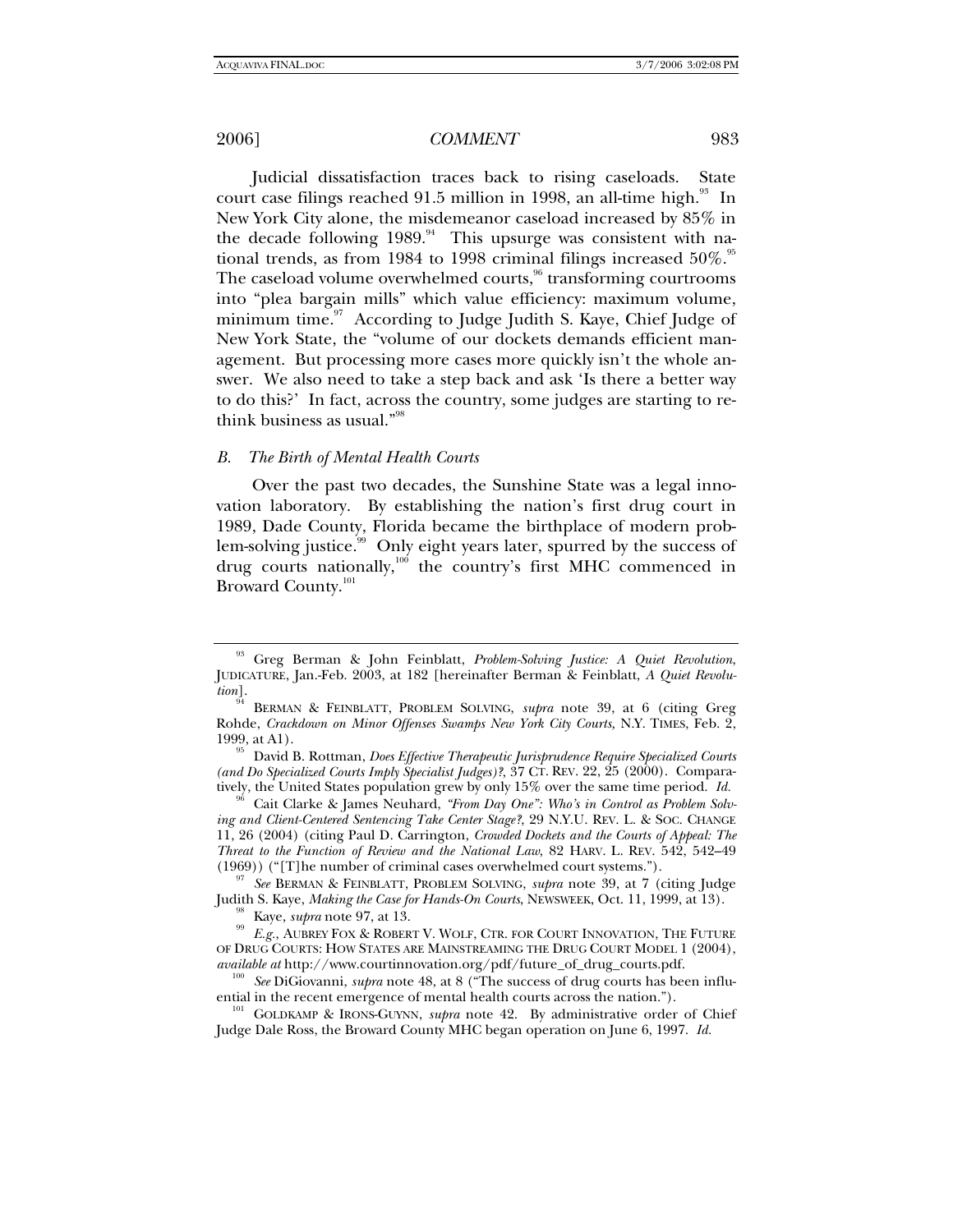Despite Florida's predilection for jurisprudential innovation, the catalyst for the nation's first MHC was Aaron Wynn. In the mid-1980's, Wynn suffered brain damage in a motorcycle accident.<sup>102</sup> Despite attempts to access viable treatment in the mental health and criminal justice systems, Wynn's anger was uncontrollable, precipitating a 1993 incident where Wynn knocked down and killed an 85-yearold woman outside a grocery store.<sup>103</sup> Wynn was charged with manslaughter,  $104$  and the MHC movement inauspiciously began.<sup>105</sup>

The next year, Broward County received a "scathing grand jury report" concerning "severe shortfalls" in the county's mental health system.<sup>106</sup> Combined with Wynn's high-profile crime, the report forced Broward County to act, leading to the 1994 creation of a multiagency task force.<sup>107</sup> The ad hoc committee of various county stakeholders, led by Judge Mark A. Speiser, proposed the establishment of a MHC.<sup>108</sup> Judge Ginger Lerner-Wren, the first judge to preside over

<sup>102</sup> *See, e.g*., Bergal, *supra* note 29. 103 *See id.* <sup>104</sup> *See, e.g*., *id.* 105 High-profile crime has been a common spark for MHC creation. Kondo, *supra*  note 47, at 302 ("At times, a newsworthy criminal event triggers immediate public awareness for the need for specialized courts."). For example, in King County, Washington, a retired firefighter was murdered by a man with a violent history and multiple psychiatric hospitalizations. JOHN R. NEISWENDER, EXECUTIVE SUMMARY OF EVALUATION OF OUTCOMES FOR KING COUNTY MENTAL HEALTH COURT 2 (2004), *available at* http://www.metrokc.gov/KCDC/mhcsum32.pdf. The crime was committed within two weeks of a jail release on a misdemeanor charge. *Id.* "The incident galvanized the community and became the impetus for the formation of a task force that studied how the mentally ill defendant was treated in the criminal justice system." *Id.* Charlotte County, Florida, is currently planning an MHC. *Id.* Officials cite the June 2004 murder of a seven year-old girl in a motel room as the court's catalyst. *Id.* The girl's mother, who had a lengthy history of mental illness, later confessed to the homicide. *Id.* This trend may continue. *See* Kate Gurnett, *Mental Health Court Possible*, THE TIMES UNION (Albany, N.Y.), June 9, 2005, at B1 (noting that Albany, New York officials are considering creating a MHC following three incidents since 1995 of mentally ill mothers murdering their children); Jeff Long, *Mental Health Court is Studied; Woodstock Slaying Might Have Been Averted, Official Says*, CHI. TRIBUNE, July 15, 2005, at 1 (noting that DuPage County, Illinois, has formed a task force to study the creation of a MHC, prompted, in part, by an alleged murder committed by a man suffering from bipolar disorder, who doused a woman with gasoline and set

her ablaze).<br><sup>106</sup> JUDGE GINGER LERNER-WREN, BROWARD'S MENTAL HEALTH COURT: AN INNOVATIVE APPROACH TO THE MENTALLY DISABLED IN THE CRIMINAL JUSTICE SYSTEM 2 (2000), http://www.ncsconline.org/WC/Publications/KIS\_ProSol\_Trends99-00\_Fla MentalPub.pdf (last visited Mar. 6, 2006). 107 *Id.* <sup>108</sup> *See id.*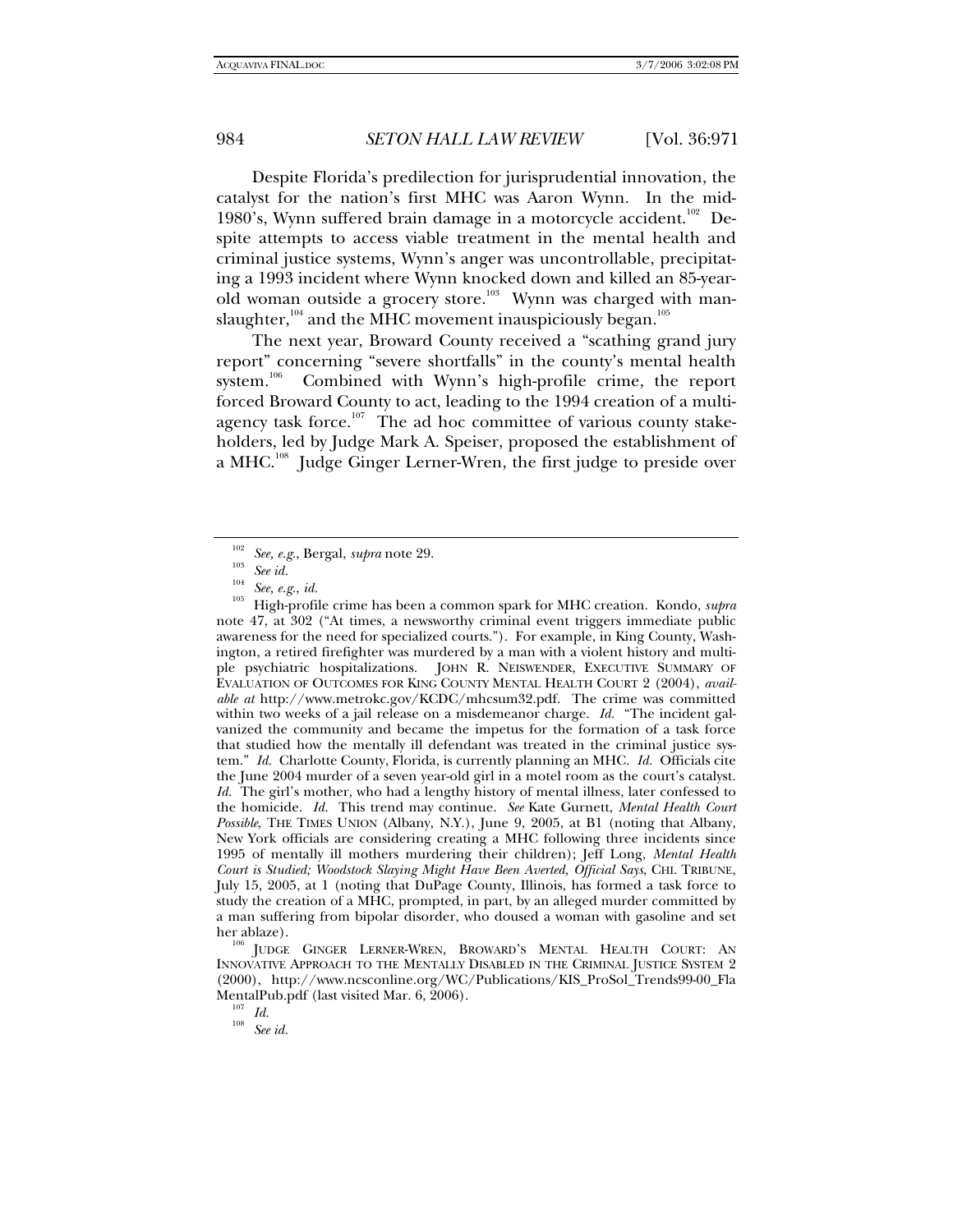the Broward County MHC, $109$  said, "[t]he court came to be out of desperation. But it has turned out to be a great vehicle."<sup>110</sup>

# *C. The Mental Health Court Model*

MHCs are problem-solving courts<sup>111</sup> that, via a separate docket,<sup>112</sup> use judicial process to divert mentally ill offenders away from jail and into long-term community mental health treatment.<sup>113</sup> By avoiding incarceration, MHCs use a multi-disciplinary approach to treat the underlying, or "root,"<sup>114</sup> cause of the offender's criminal conduct: mental illness.<sup>115</sup> According to Associate Judge Lawrence P. Fox, of

mentally ill offenders] from the criminal justice system and to persuade them to voluntarily accept treatment while in the community.") (citing GOLDKAMP & IRONS-

GUYNN, *supra* note 42; Petrila et al., *supra* note 54, at 14–15).<br><sup>114</sup> Teresa W. Carns et al., *Therapeutic Justice in Alaska's Courts*, 19 ALASKA L. REV. 1, 5 (2002); *see also* Daniel J. Becker & Maura D. Corrigan, *Moving Problem-Solving Courts into the Mainstream: A Report Card from the CCJ-COSCA Problem Solving Court Committee*, 39 CT. REV. 4 (2002) ("[P]roblem-solving courts generally focus on the underlying chronic behaviors of criminal defendants"). 115 *See* Bruce J. Winick, *Preventative Outpatient Commitment for Persons With Serious* 

*Mental Illness: Outpatient Commitment: A Therapeutic Jurisprudence Analysis*, 9 PSYCHOL. PUB. POL'Y & L. 107, 126 (2003). Mental illness, not criminality, is the root cause of many offenses by mentally ill individuals.

However structured, the mental health court proceeds on the assumption that, for at least some defendants charged with minor, non-violent offenses, the problem is more a product of mental illness than of criminality, and that facilitating the offender's access to and engagement in mental health treatment constitutes a more effective response to the underlying problem than would criminal conviction and sentence.

 $109$  Judge Lerner-Wren was formerly the county's public guardian, responsible for overseeing the health and welfare of incapacitated adults, and oversaw the implementation of an agreement improving conditions within South Florida State Hospital and surrounding community mental health systems. Petrila et al., *supra* note 54, at

<sup>&</sup>lt;sup>110</sup> Bergal, *supra* note 29. **110** There is no clearly articulated definition or philosophy that unites all problemsolving justice practitioners. BERMAN & FEINBLATT, PROBLEM SOLVING, *supra* note 39, at 3. However, problem-solving courts are, generally, collaborative, holistic courts that seek to resolve the root causes of conflicts via an interdisciplinary approach. The specific issues facing problem-solving courts (drug use, domestic violence, mental health, etc.) are modern, persistent issues, resulting from social, legal, and personal problems that traditional courts are ill-equipped to handle. With an orientation toward the future and design to seek tangible outcomes, judicial authority combines punishment and treatment to reduce recidivism, increase efficiency, and increase public safety. *See* Winick, *supra* note 32, at 1055, 1061; *see* GREG BERMAN & JOHN FEINBLATT, CTR. FOR COURT INNOVATION, JUDGES AND PROBLEM-SOLVING COURTS 4 (2002), *available at* http://www.courtinnovation.org/pdf/judges\_problem\_solving\_ courts.pdf; DENCKLA & BERMAN, *supra* note 35, at 7. 112 Faraci, *supra* note 75, at 825. 113 *See* Winick, *supra* note 32, at 1059 ("Mental health courts seek to divert [the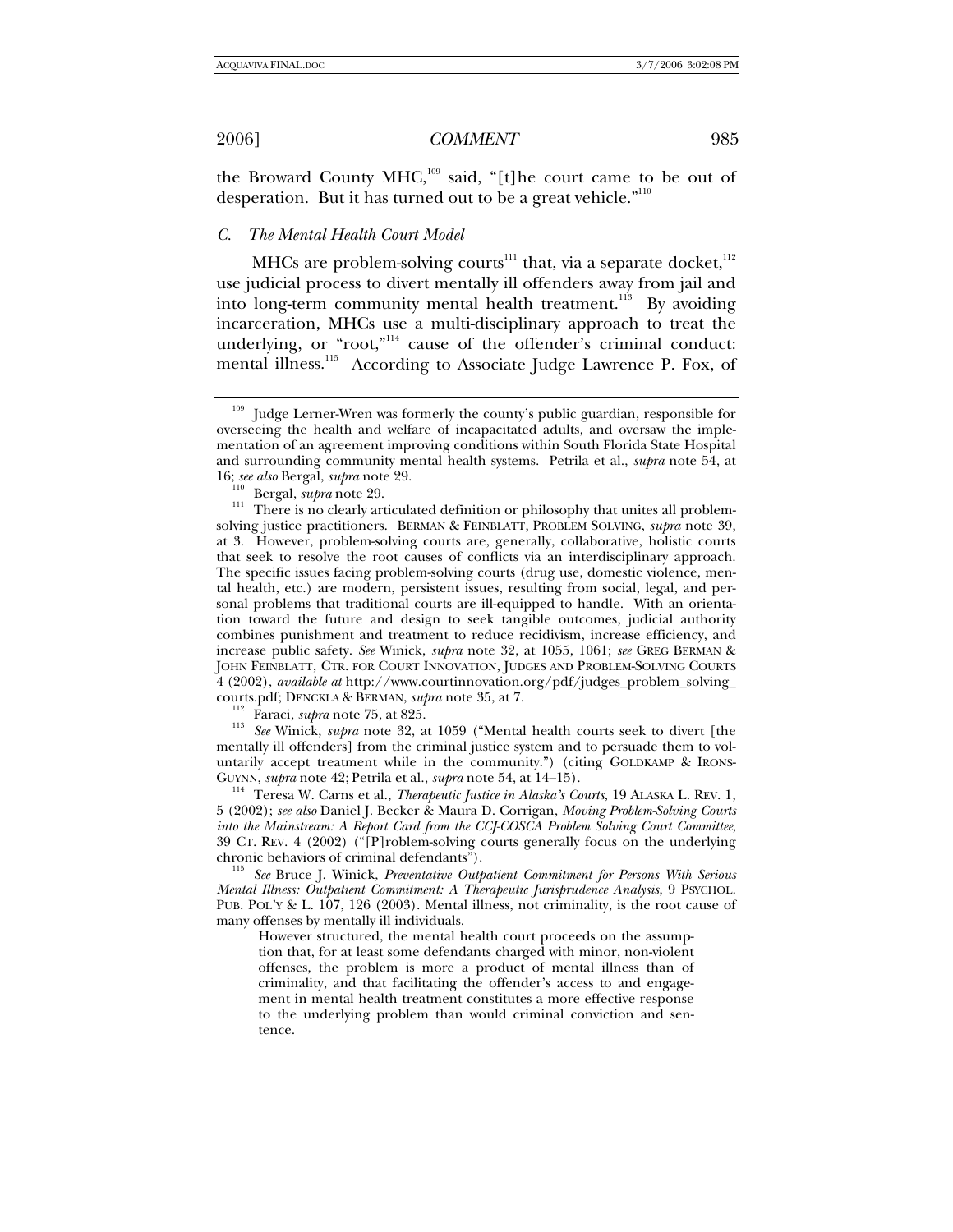the Cook County, Illinois, MHC, "It's innovative and appropriate for criminal justice to recognize we have a lot of people in jail more because of their mental illness than their criminality . . . . They need treatment more than they need to be in jail, more than they need to be punished."<sup>116</sup> In short, MHC's focus is on therapeutic intervention, not prosecution.<sup>117</sup> Though MHCs vary greatly in their daily operations, eligibility requirements, and procedural safeguards, $118$  they share unifying characteristics. First, MHCs possess a "problem-solving orientation," requiring unique success measurements.<sup>119</sup> Thus, rather than evaluating effectiveness by traditional criteria (such as convictions), MHC stakeholders assess achievement in terms of treatment provision and illness mitigation.<sup>120</sup> By addressing systematic problems through novel methods and measurements, MHCs demonstrate dissatisfaction with standard case processing and "business as usual."<sup>121</sup>

Second, MHCs use "therapeutic jurisprudence."<sup>122</sup> Therapeutic jurisprudence<sup>123</sup> is an interdisciplinary legal approach emphasizing the creation of beneficial consequences via legal actors, rules, and

Mental health courts represent a multi-agency and systemwide response to the problem of untreated mental illness . . . .

*Id.*; *see also* Winick, *supra* note 32, at 1059. Broward County's MHC is a misdemeanor court for "people arrested for minor offenses whose major problem is mental illness rather than criminality." *Id.* (citing Petrila et al., *supra* note 54, at 15–16).<br><sup>116</sup> Pessin, *supra* note 56, at 8. "By acknowledging that crime isn't always a func-

tion of a person's nefarious intentions, courts are passing up on punishment in favor of therapy." *Id.*<br><sup>117</sup> O'Neal, *supra* note 62.<br><sup>118</sup> See GOLDKAMP & IRONS-GUYNN, *supra* note 42.<br><sup>119</sup> See GREG BERMAN, CTR. FOR COURT INNOVATION, THE HARDEST SELL? PROBLEM-

SOLVING JUSTICE AND THE CHALLENGES OF STATEWIDE IMPLEMENTATION 2 (2004), *available at* http://www.courtinnovation.org/pdf/hardest\_sell.pdf (noting the problemsolving orientation requires a "significant shift in judicial orientation"). 120 *See id.*; *see also* Jennifer Skeem & John Petrila, *Problem-Solving Supervision: Spe-*

*cialty Probation for Individuals with Mental Illnesses*, 40 CT. REV. 8 (2004) (recognizing that problem-solving courts attempt to achieve outcomes that extend beyond the judicial system's traditional goals, thus responding to larger social problems invading on the justice system).

<sup>&</sup>lt;sup>121</sup> See DENCKLA & BERMAN, *supra* note 35, at 8 (citing HOWARD FINKELSTEIN & DOUGLAS BRAWLEY, BROWARD COUNTY PUBLIC DEFENDER'S OFFICE, INTRODUCTION; BROWARD COUNTY MENTAL HEALTH COURT STATUS REPORT (1997), http://www. browarddefender.com/mhealth/volume\_i\_mental\_health.htm#VolI,No.I (last visited

<sup>&</sup>lt;sup>122</sup> *Id.* at 9. 123 The therapeutic jurisprudence theory was first coined in 1987 by Professor David Wexler in a paper to the National Institute of Mental Health. Peggy Fulton Hora et al., *Therapeutic Jurisprudence and the Drug Treatment Court Movement: Revolutionizing the Criminal Justice System's Response to Drug Abuse and Crime in America*, 74 NOTRE DAME L. REV. 439, 442 n.8 (1999).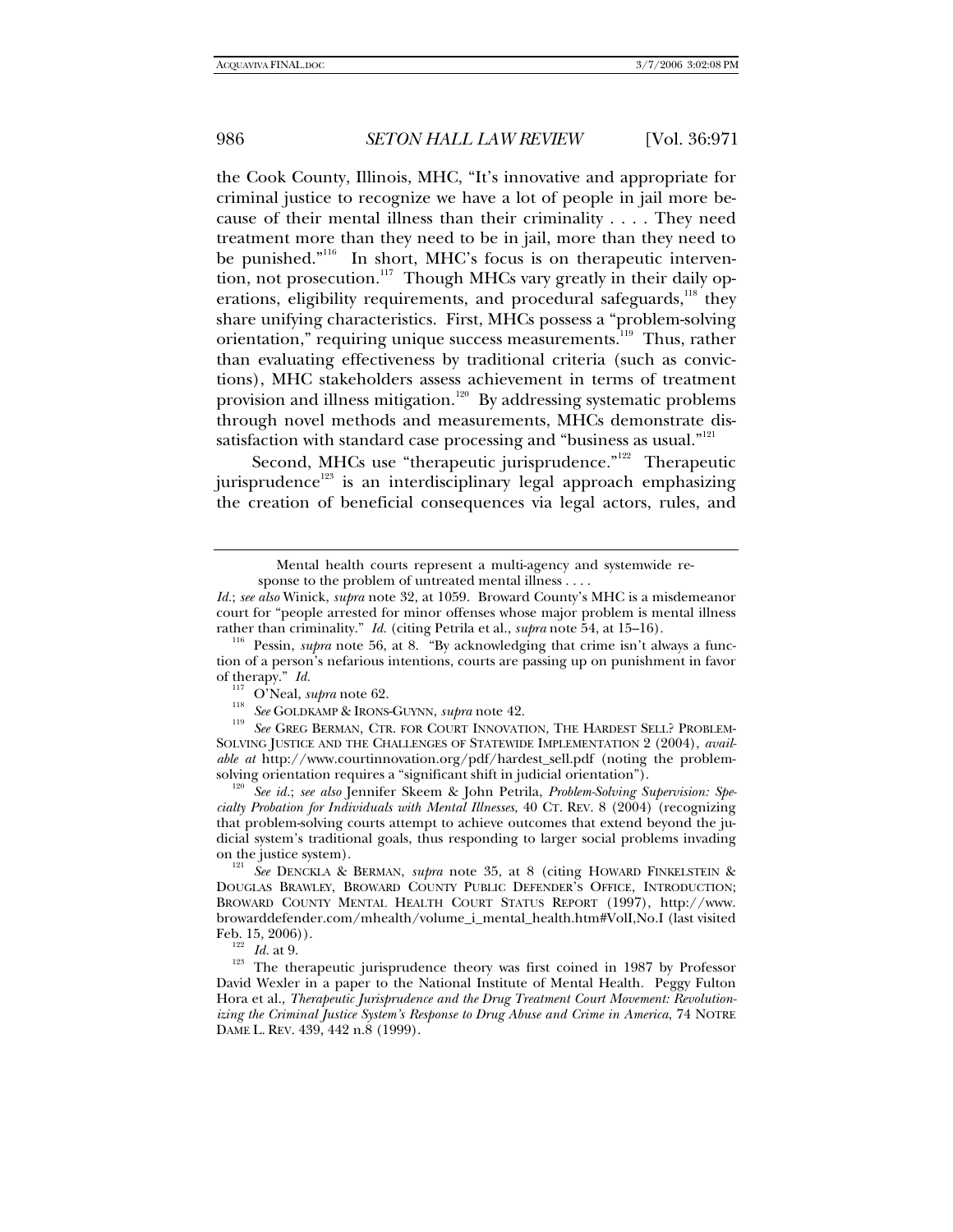procedures.<sup>124</sup> Fundamental to therapeutic jurisprudence is a notion that therapeutic options (options promoting mental health that compliment judicial values), improve efficacy by serving individuals and their problems.<sup>125</sup> Thus, in various manners, MHCs direct attention away from the docket's binary dispute and towards the offender's and community's needs.<sup>126</sup>

Third, MHC legal actors perform non-traditional roles, redefining adversarialism and relaxing courtroom proceedings.<sup>127</sup> These modern roles require increased judicial monitoring of MHC participants, as offenders frequently return to court allowing judicial assessment of their treatment's progression.<sup>128</sup> The interaction with the bench is consistent with therapeutic jurisprudence, as judges directly engage participants, encouraging modified behavior.<sup>129</sup> This active judiciary is consistent with the problem-solving approach of handling difficult situations and not delegating problems to other governmental actors.<sup>130</sup>

See Carolyn Copps Hartley & Carrie J. Petrucci, *Justice, Ethics, and Interdisciplinary Teaching and Practice: Practicing Culturally Competent Therapeutic Jurisprudence: A Collaboration Between Social Work and Law*, 14 WASH. U. J.L. & POL'Y 133, 137 (2004) (citing ESSAYS IN THERAPEUTIC JURISPRUDENCE xi (David B. Wexler and Bruce J. Winick eds., 1991) (stating that therapeutic jurisprudence "asks how the law itself might serve as a therapeutic agent without displacing due process")).<br><sup>125</sup> See LAW IN A THERAPEUTIC KEY xvii (David B. Wexler & Bruce J. Winick eds.,

<sup>1996).</sup> 

Legal rules, legal procedures, and the roles of legal actors (such as lawyers and judges) constitute social forces that, like it or not, often produce therapeutic or antitherapeutic consequences. Therapeutic jurisprudence proposes that we be sensitive to those consequences, and that we ask whether the law's antitherapeutic consequences can be reduced, and its therapeutic consequences enhanced, without subordinating due process and other justice values.

*Id.*; *see also* Rottman, *supra* note 95, at 22 (recognizing that a problem-solving orientation is more appropriate and effective for cases involving mental illness); David Rottman & Pamela Casey, *Therapeutic Jurisprudence and the Emergence of Problem-Solving Courts*, NAT'L INST. JUST. J. 12, 14 (July 1999) ("Therapeutic jurisprudence claims that attending to the individuals as well as the issues involved in a case leads to more effective dispositions.") (citing Sandra Janoff, *The Influence of Legal Education on Moral* 

*Reasoning, 76 MINN. L. REV. 194, 195 (1991)).* <sup>126</sup> *E.g.*, Rottman & Casey, *supra* note 125, at 14. <sup>127</sup> *See* DENCKLA & BERMAN, *supra* note 35, at 9 (noting MHCs have a nonadversarial dynamic). This non-adversarial dynamic is also highlighted by the collaboration among parties to MHC proceedings. Nancy J. Needell, M.D. & Judge Matthew D'Emic, *The Brooklyn Mental Health Court—A Collaborative Effort*, PSYCHIATRIC

TIMES, May 1, 2005, at 10.<br>
<sup>128</sup> See, e.g., Needell & D'Emic, *supra* note 126.<br>
<sup>129</sup> See, e.g., BERMAN, *supra* note 119, at 3.<br>
Center for Court Innovation, http://www.problem-solvingcourts.org/ps\_char. html (last visited Feb. 15, 2006) (recognizing propensity of traditional courts to pass-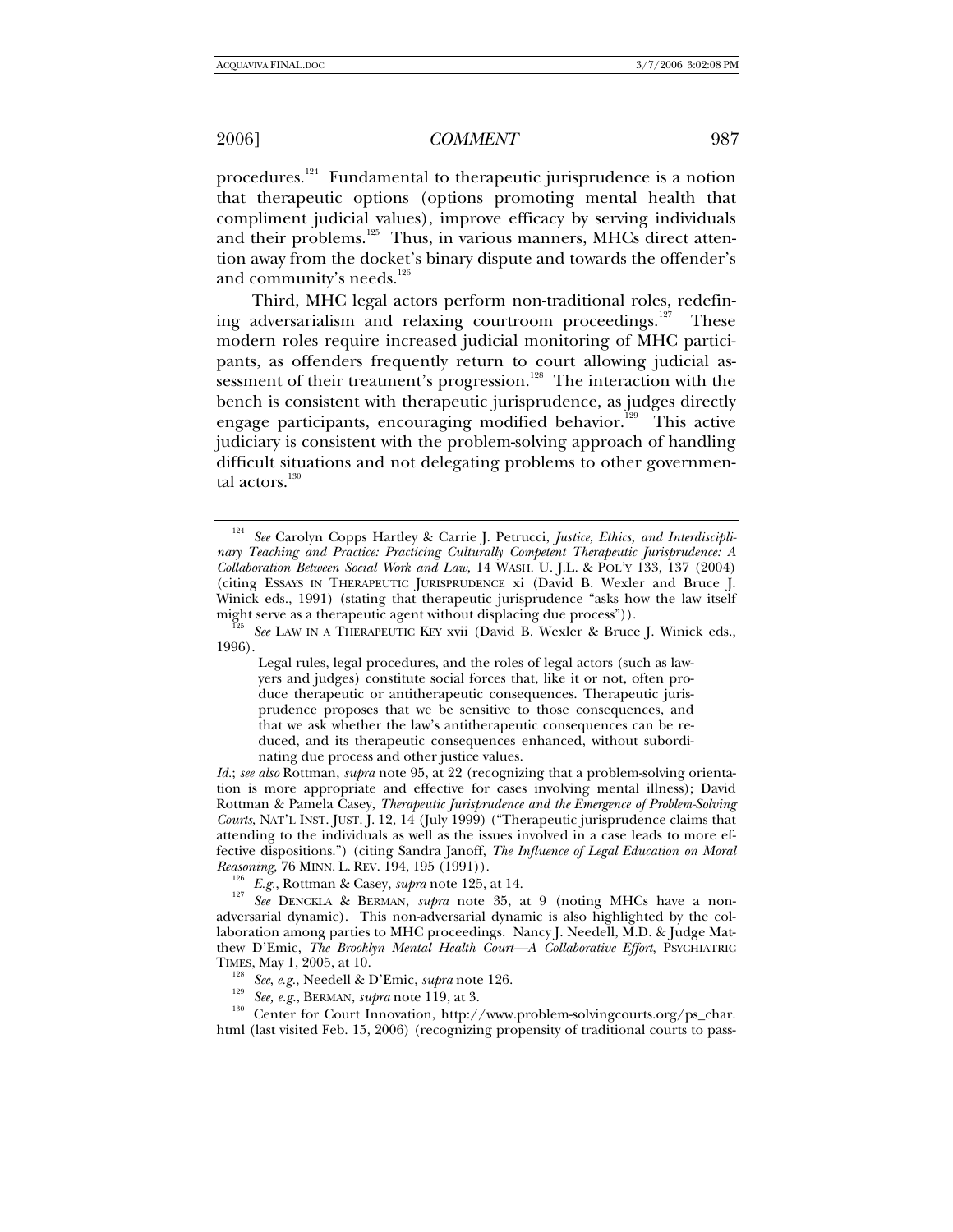In addition to the three common characteristics, MHCs share a common vision. At its broadest, the purpose of MHCs is to qualitatively improve individual and social outcomes for offenders with underlying mental illnesses.<sup>131</sup> However, secondary goals abound. MHCs desire to improve public safety and formulate compassionate treatment for mental disorders.<sup>132</sup> MHCs seek to decriminalize mental illness, $133$  while reducing recidivism. $134$  Ultimately, these secondary objectives seek to end the mental illness/criminal behavior cycle by providing viable treatment in lieu of criminal sanctions.<sup>135</sup>

#### *D. Mental Health Court Proliferation*

Recognizing the extensive criminal justice problems associated with mental illness and the "positive results"  $136$  of early MHCs in Broward County, Florida and King County, Washington, the federal government acted. Congress enacted "America's Law Enforcement and Mental Health Project," which President Bill Clinton signed on November 13, 2000.<sup>137</sup> The bipartisan Act, sponsored by Senator Mike

<sup>132</sup> See NEISWENDER, supra note 105, at 2.<br><sup>133</sup> See Nancy Bartley, *Help, Not Punishment, for Mentally Ill: King County's Mental*<br>*Health Court Making a Difference, SEATTLE TIMES, Feb. 20, 2001, at B1.* 

<sup>134</sup> See DENCKLA & BERMAN, *supra* note 35, at 7; Bartley, *supra* note 133. BAZELON, *supra* note 38, at 5.

The goals of these mental health courts, then, are 1) to break the cycle of worsening mental illness and criminal behavior that begins with the failure of the community health system and is accelerated by the inadequacy of treatment in prisons and jails and 2) to provide effective treatment options instead of the usual criminal sanctions for offenders with mental illnesses.

*Id.*; *see also* Shoaf, *supra* note 31, at 976, 988 (stating the Akron MHC's goal "is to transition the client from a highly restrictive environment involving intensive case management to a much less restrictive environment involving minimal case management." Stated more simply, the MHC's goal is "to divert mentally ill non-violent repeat offenders from jail and into treatment.").<br><sup>136</sup> 42 U.S.C.S. § 3796ii (LEXIS through Jan. 11, 2006).<br><sup>137</sup> E.g., *id.*; Keele, *supra* note 36, at 197.

off cases to other courts, probation departments, etc.). According to Martha Metter, a community support worker with the Crider Center for mental health in St. Charles County, Missouri, the county's mental health drug court team is "a little family" that actively supports the court's clients. Valerie Schremp Hahn, *Court Helps Troubled People: County's New Mental Health Court Provides Clients With What May be the First Stable Relationship of Their Lives*, ST. LOUIS POST-DISPATCH, June 6, 2005, at 1. 131 Rottman, *supra* note 95, at 22 ("The purpose of the new specialized courts is to

qualitatively improve outcomes for litigants and society in cases involving individuals with underlying social and emotional problems."). Further, the King County MHC mission statement states, "the purpose of the mental health court is to insure that mentally ill people are treated with dignity and provided with the opportunity for treatment while at the same time protecting the public's safety" and "preventing criminalization of the mentally ill." Faraci, *supra* note 75, at 824.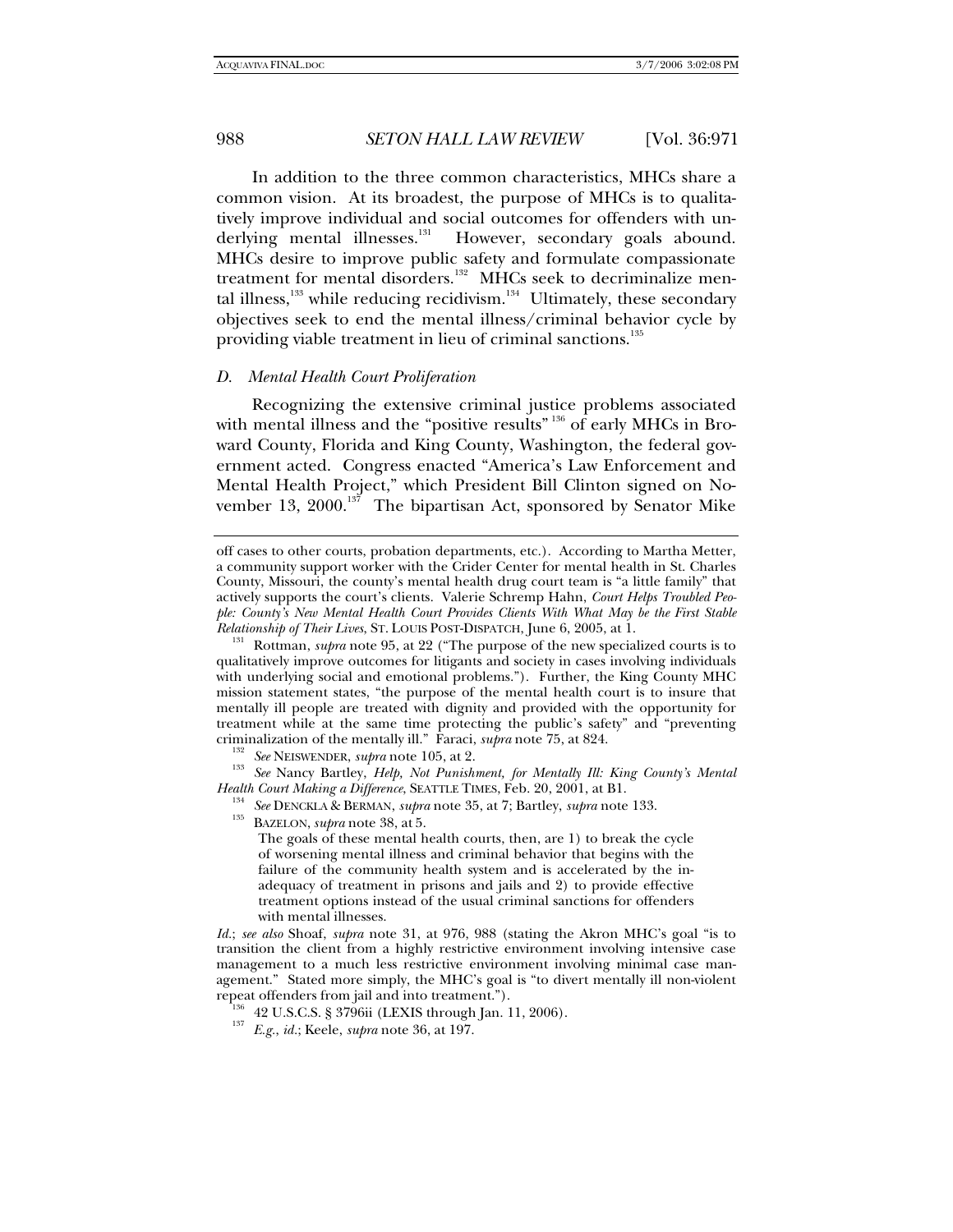DeWine and Representative Ted Strickland,<sup>138</sup> made federal funds available to localities establishing or expanding MHCs. The Attorney General gained authority to grant funds to 100 programs that involve, "continuing judicial supervision, including periodic review, over preliminarily qualified offenders with mental illness . . . ; and the coordinated delivery of services," including: specialized stakeholder training; voluntary outpatient mental health treatment; centralized case management; and continued treatment supervision.<sup>139</sup> Since then, the federal program, which makes ten million dollars available per year from 2001–2004, provided grants to thirty-seven courts in 2002 and  $2003.^{^{140}}$  This legislative action propelled an MHC explosion, $^{^{141}}$  as by December 2005, 113 MHCs existed in thirty-five states. $142$ 

The number of MHCs may again expand due to federal legislation. Sponsored by Senators DeWine and Dick Durbin and signed into law by President George W. Bush, the "Mentally Ill Offender Treatment and Crime Reduction Act of 2004"<sup>143</sup> created a new, fiveyear grant program to fund states and localities seeking to establish mental health courts, provide in-jail treatment and transitional services, and provide training to mental health court stakeholders.<sup>144</sup>

 $See$  SURVEY OF MENTAL HEALTH COURTS DECEMBER 2005, *supra* note 22 (defining MHCs as "courts that: are adult criminal courts; have a separate docket dedicated to persons with mental illnesses; divert criminal defendants from jail into treatment programs; and monitor the defendants during treatment and have the ability to impose criminal sanctions for failure to comply.").<br><sup>143</sup> 42 U.S.C.S. § 3797aa (LEXIS through Jan.11, 2006).

<sup>&</sup>lt;sup>138</sup> Watson et al., *supra* note 50, at 480.<br><sup>139</sup> 42 U.S.C.S. § 3796ii (LEXIS through Jan.11, 2006). The Act calls for the creation of programs to train court and law enforcement personnel to recognize mentally ill offenders, to provide voluntary mental health treatment as a diversion from criminal sanctions, to centralize case management by coordinating treatment plans with the provision of social services, and to provide continuity in psychiatric care af-<br>ter release.  $Id$ .

<sup>&</sup>lt;sup>140</sup> See SURVEY OF MENTAL HEALTH COURTS FEBRUARY 2005, *supra* note 8.<br><sup>141</sup> The proliferation of MHCs mimics the proliferation of drug courts. BERMAN & FEINBLATT, PROBLEM SOLVING, *supra* note 39, at 5. For example, in 1989, the first drug court was opened in Dade County, Florida. *Id.* at 4. Five years later, the Crime Act was passed, authorizing the Attorney General to make grants to establish drug courts. *Id.* As of October 2003, 1091 drug courts existed, with another 413 in the planning stages. Michael C. Dorf & Jeffrey A. Fagan, *Problem-Solving Courts: From Innovation to Institutionalization*, 40 AM. CRIM. L. REV. 1501, 1503 (2003) (citing OJP DRUG COURT CLEARINGHOUSE, DRUG COURT ACTIVITY UPDATE: OCT. 15, 2003). *But see*  Pessin, *supra* note 56, at 8 (numbering drug courts nationwide at 1800). Since their inception, more than 226,000 defendants have participated in drug court-related programs. Aubrey Fox & Greg Berman, *Going to Scale: A Conversation About the Future of Drug Courts,* 39 CT. REV. 4, 4 (2002). The speed of drug court proliferation has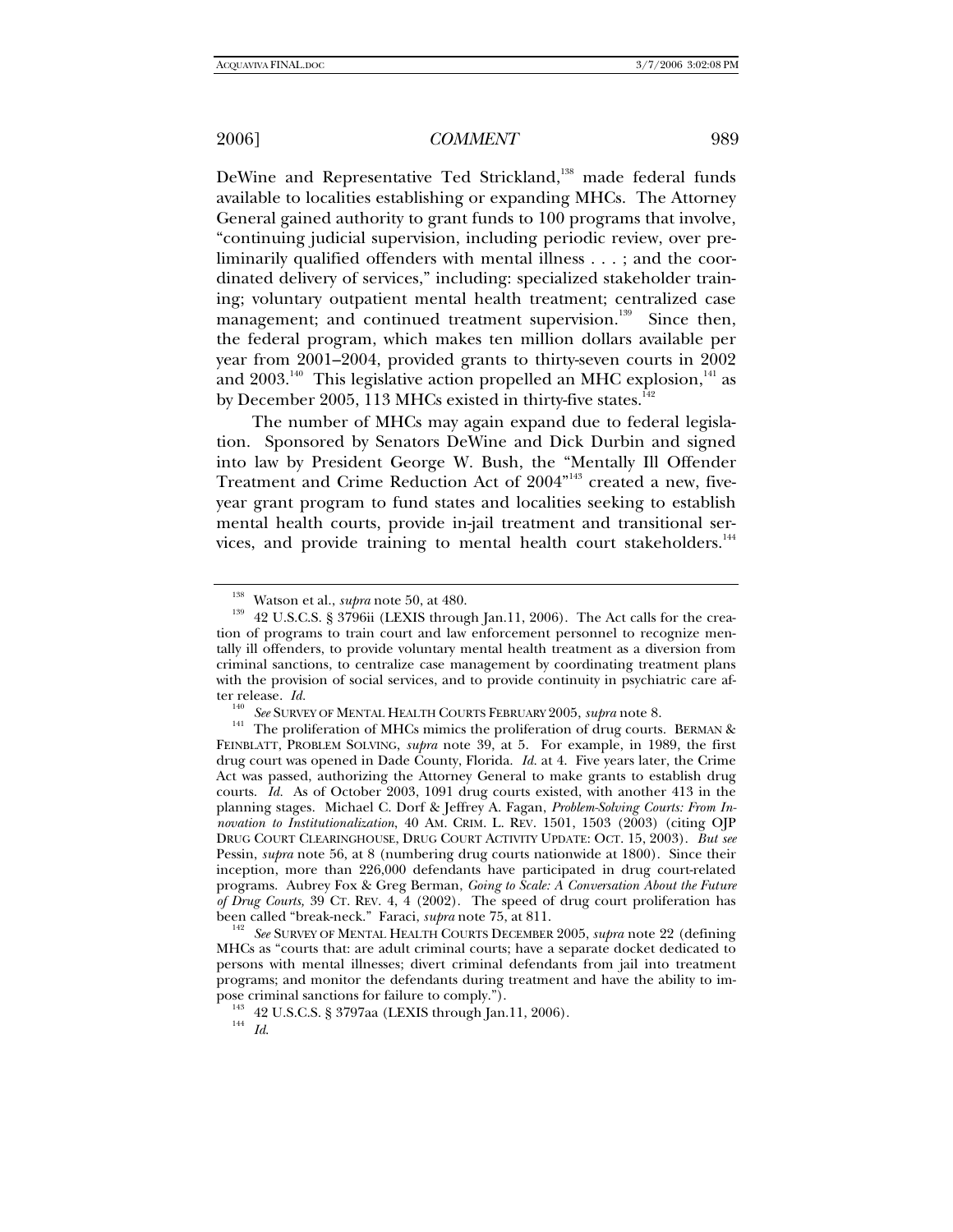Most notably, the Act authorizes the Department of Justice to appropriate fifty million dollars in 2005, with additional grant funding for  $2006$  to  $2009$  to be determined.<sup>145</sup>

## *E. Mental Health Court Effectiveness*

MHCs did not proliferate simply due to federal funding. MHCs also grew exponentially due to their effectiveness,<sup>146</sup> specifically in reducing recidivism.<sup>147</sup> For example, Broward County's MHC significantly mitigated revolving door problems.<sup>148</sup> Notably, from October 2001 to September 2002, only 27% of MHC participants were rearrested.<sup>149</sup> Further, none of the first  $675$  participants have since com-

ciety, "He would have been in jail without . . . [the MHC], there is no doubt." *Id.* <sup>147</sup> *See* Kondo, *supra* note 47, at 302 ("[V]isionary political leaders may pioneer state judiciary experimentation based upon past successes reported by other specialty courts in distant jurisdictions."); *see also* Clay Barbour, *Court Doles Out Compassion,* ST. LOUIS POST-DISPATCH, June 3, 2005, at A1 (quoting Marcia Wikenhauser, executive director of Madison County's Mental Health Board, "[MHCs] only make sense . . . . They get people into treatment, rather than letting them languish in jail."). Additionally, Judge Michael McLaughlin stated that, as to recidivism, MHC "participants have six times the success of defendants diagnosed with mental illnesses but who do not go through mental health court." Michael McLaughlin, *Mental Health Court Benefits Defendants, Our Community*, IDAHO STATESMAN, Oct. 6, 2005, at 6.<br><sup>148</sup> See Timothy Dodson, *Face to Face: A Conversation with Ginger Lerner-Wren*, SUN-

SENTINEL (Ft. Lauderdale, Fla.), Jan. 30, 2005, at 5H. According to Judge Wren, the current recidivism rate for mentally ill offenders in Broward County's MHC is approximately 12%. *Id.* This is a significant decrease from the court's earlier recidivism percentage which was approximately 30%.Bergal, *supra* note 29. "It's awesome that seven out of 10 aren't re-offending . . . . It demonstrates that treatment works and recovery is possible. [This recidivism rate is] surprisingly low." *Id.* 149 Bergal, *supra* note 29.

<sup>&</sup>lt;sup>145</sup> *Id.* § 3797aa(h).<br><sup>146</sup> Idaho State Senator Dick Compton said of his state's two MHCs in Coeur d'Alene and Idaho Falls, which both began on an experimental basis: "Once in a while a gem comes along that you say, 'Thank God,'. . . . The figures are extraordinary—from people not in jail to people who go to work, believe it or not, after living under a bridge. Josh Wright, *Mental Health Courts Win Senate Approval; Bills Would Expand Program Statewide, Provide Funding*, SPOKESMAN-REV. (Spokane, Wash.), Mar. 30, 2005, at B2. Anecdotal evidence verifying the impact of MHCs is abundant. For example, during a Nevada Senate Human Resources and Education Subcommittee meeting, Walter Bliss, the father of a schizophrenic man who, after numerous encounters with law enforcement, was placed into the Clark County Mental Health Court, said: "This mental health court is absolutely necessary. It is so relaxing for us to have some peace in our life and know that (our son) is having the care that he needs." Sean Whaley, *Clark County: Praises Sung for Mental Health Court*, LAS VEGAS REV.-J., Feb. 19, 2005, at 4B. A more recent example is the case of a twenty-five yearold immigrant from Barbados who participated in the Brooklyn MHC. Leslie Eaton & Leslie Kaufman, *Judges Turn Therapist in Problem-Solving Court*, N.Y. TIMES, Apr. 26, 2005, at A1. According to Mary Elizabeth Anderson, a lawyer with the Legal Aid So-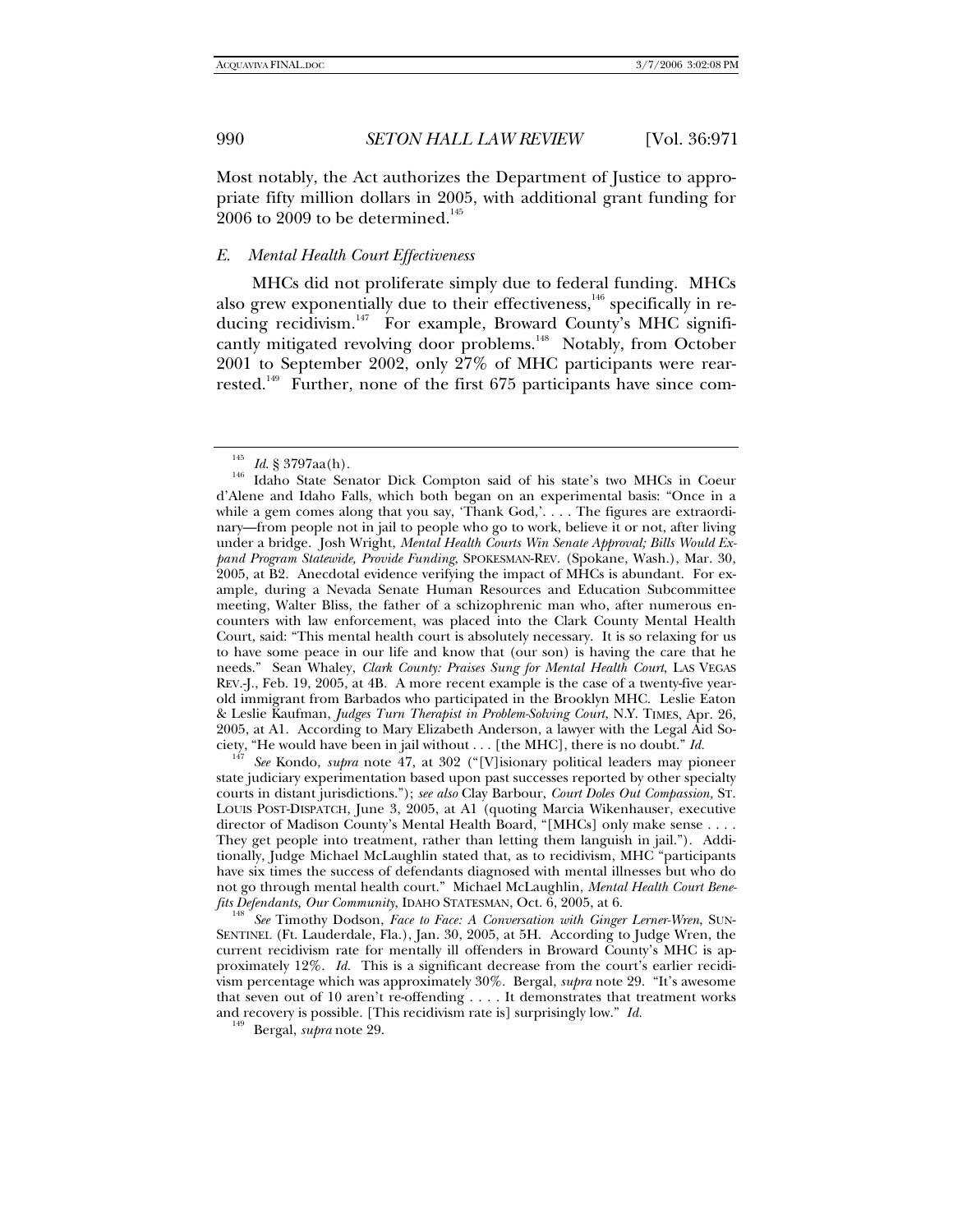mitted a violent offense.<sup>150</sup> This reduced recidivism cleared Broward County's jail of an entire inmate class: the mentally ill non-violent misdemeanant.<sup>151</sup>

Additionally, King County, Washington, another "original" MHC,<sup>152</sup> slowed the revolving door, drastically reducing recidivism. Recidivism appreciably decreased, as 75% of King County MHC graduates committed no offenses in the year following their graduation, while  $85\%$  committed one offense or less in that time period.<sup>153</sup> Declining crime reduced violence, as the occurrence of violent criminal activity among MHC participants decreased by nearly  $88\%.$ <sup>154</sup> These reductions had noteworthy institutional effects, as jail time decreased by over  $90\%$ .<sup>155</sup>

Impressive recidivism reduction has not been limited to the founding MHCs. Rather, triumphs occurred nationwide. In Davidson County, Tennessee, mentally ill recidivism rates dropped by 50%, now down to 5.2%.<sup>156</sup> In Downtown Brooklyn, probation violations for MHC clients is  $38\%$  lower than for the general population.<sup>157</sup> In Alaska, the Jail Alternative Services Program significantly reduced arrests and prison stays.<sup>158</sup> In Clark County, Oregon, 54% of partici-

- 
- 

<sup>150</sup> Kondo, *supra* note 47, at 311 (citing Kim Barker, *New Court Tries Prevention*, SEATTLE TIMES, Feb. 21, 1999, at B1). 151 *See id.* (citing Linda Wertheimer & Robert Siegel, Hour 2: *Broward County, Flor-*

*ida's Mental Health Court Helps Clear Out Some of the Jail Population by Dealing with the Mentally Ill Who've Committed Non-violent Misdemeanors* (National Public Radio broad-cast, Mar. 12, 1999)).

See Pub. L. No. 106-515, § 2, 114 Stat. 2399, 2399 (2000) (lauding the "positive results" of King County); GOLDKAMP & IRONS-GUYNN, *supra* note 42 (examining four of the founding MHCs already in existence prior to April 2000: Broward County, Florida; King County, Washington; Anchorage, Alaska; and San Bernardino, California. The King County MHC began operation in February 1999 and is thus one of the

most established MHCs in the nation.).<br><sup>153</sup> NEISWENDER, *supra* note 105, at 6.<br><sup>154</sup> *Id.* at 4.<br><sup>155</sup> Castaneda, *supra* note 13 (noting recidivism rates were originally 56.3%, ac-<br>cording to MHC Judge Andrei Lee).

<sup>&</sup>lt;sup>157</sup> Bill Hughes, *Mental Health Court Offers Options for Many Defendants*, J. NEWS (Westchester County, N.Y.), April 14, 2004, at 6A. Judge Matthew D'Emic estimates that 50% of the general population violates probation, compared to only 12% of MHC clients. *Id.* 158 Carns et al., *supra* note 114, at 29 (citing Christopher M. Hamilton & Steven L.

Hamilton, Jail Alternative Service Program Evaluation 1, 8–14 (2000) (on file with the Alaska Judicial Council)). Arrests averaged 3.4 per participant in the twelve months prior to the JAS program and 1.4 during the program. *Id.* Additionally, the program's inception led to a reduction of the average jail stay from 30.2 days to 22.6 days during the same period. *Id.*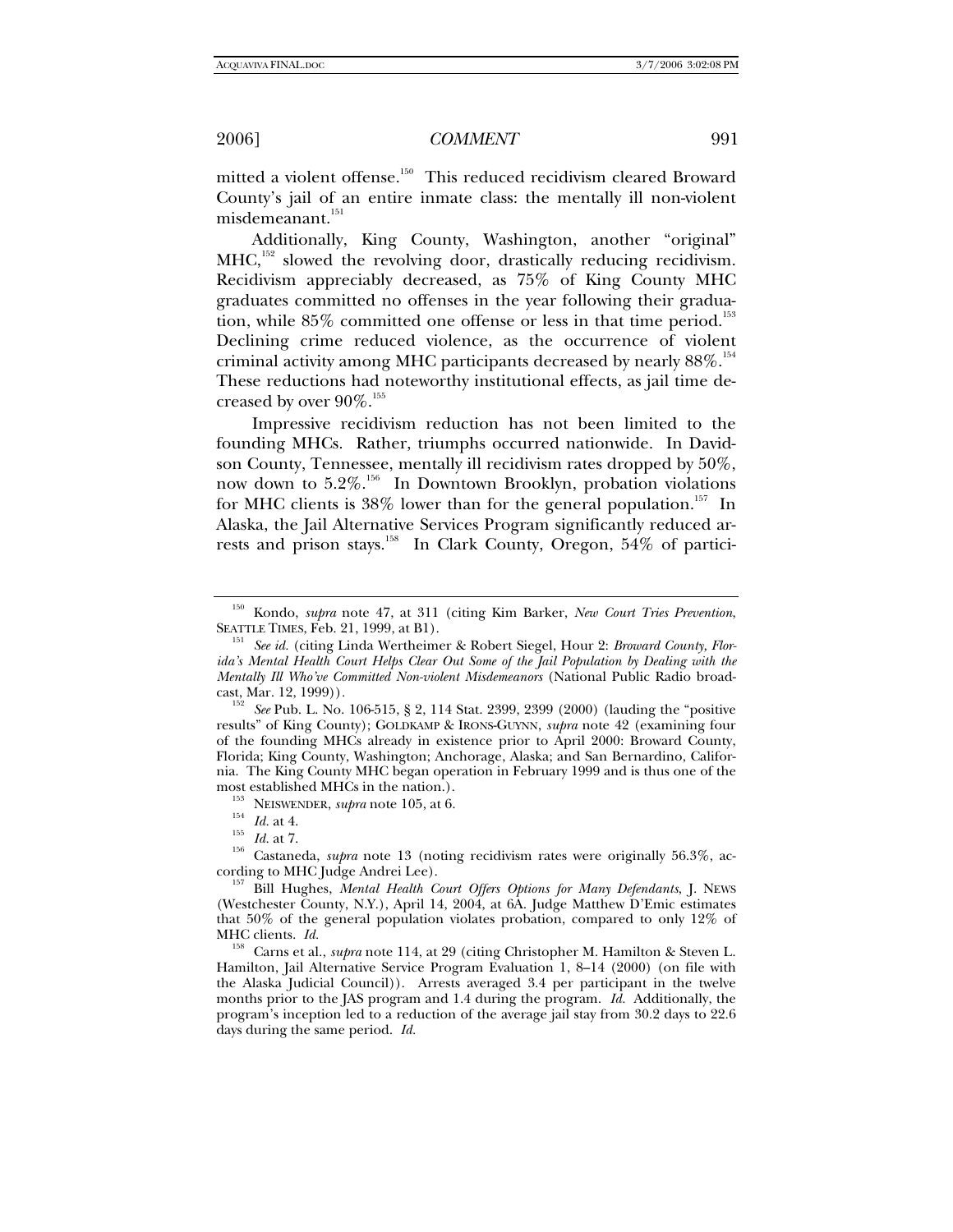pants tracked were not rearrested within a year, total arrests among the group dropped 400%, and parole violations decreased  $62\%$ .<sup>159</sup>

In Tennessee's Metro Mental Health Court, after five years of operation, the recidivism rate is less than  $10\%$ .<sup>160</sup> Additionally, a Washoe County, Nevada case study found a crime rate reduced from 4.5 arrests per year, to only one arrest since enrolling.<sup>161</sup> Since the court's inception in 2001, jail and emergency services have been reduced by  $85\%$ .<sup>162</sup> Clark County, Nevada has also seen dramatic results. In the year prior to participation in MHC, the thirty-three clients amassed 3529 days in jail and were arrested 129 times.<sup>163</sup> However, since the court's creation in December 2003, the clients have spent  $777$  days in jail following only forty-nine arrests.<sup>164</sup> Another Nevada MHC, the Reno court, has also seen success. There, in the year prior to MHC participation, forty participants averaged 528 days in the hospital. $165$  But since completing the court-mandated program, the same forty individuals collectively spent ninety-three days in the hospital.<sup>166</sup> In Clark County, Illinois,  $85\%$  of participants have not been arrested on new charges since participating in MHC.<sup>167</sup> St. Louis County Municipal MHC has dismissed the charges against 95% of participants, following successful completion of prescribed treatment.<sup>168</sup> Finally, 84% of people served by the Allegheny County,

<sup>159</sup> Holley Gilbert, *Mental Health Court Proves Its Value*, OREGONIAN, June 29, 2004, at B1. 160 Burke, *supra* note 73. 161 Voyles, *supra* note 10.Jail time fell from an average of fifty nights in jail in the

year prior to enrollment to only twenty-two nights in jail after enrollment. *Id.* 162 Zamna Avila, *Judge Hands Out Praise—or Stern Warnings—in Courtroom*, RENO

GAZETTE-J., Oct. 28, 2005, at 1G. Judge Peter Breen referred to his ability to help people resurrect their lives as "intoxicating."  $Id$ .

people resurrect their lives as "intoxicating." *Id.* 163 Whaley, *supra* note 146. 164 *Id.* <sup>165</sup> *Nevada Legislators Urged to Fund Mental-Health Housing*, MENTAL HEALTH WKLY. DIG., Mar. 14, 2005, at 10 (paraphrasing Harold Cook of the Reno MHC Mental

Health Division). 166 *Id.* Additionally, the same forty offenders were arrested a total of forty-five times in the year prior to court participation and since, they have been arrested eight times collectively. *Id.* 167 Pessin, *supra* note 56, at 8. Additionally, in the year prior to joining the pro-

gram, the average total of days spent in custody for the court's twenty-six participants was 102. *Id.* After nine months in the program, however, the participants have averaged six-and-a-half days per person in custody (and 60% of that time was served by just two offenders). *Id.* 168 Barbour, *supra* note 147.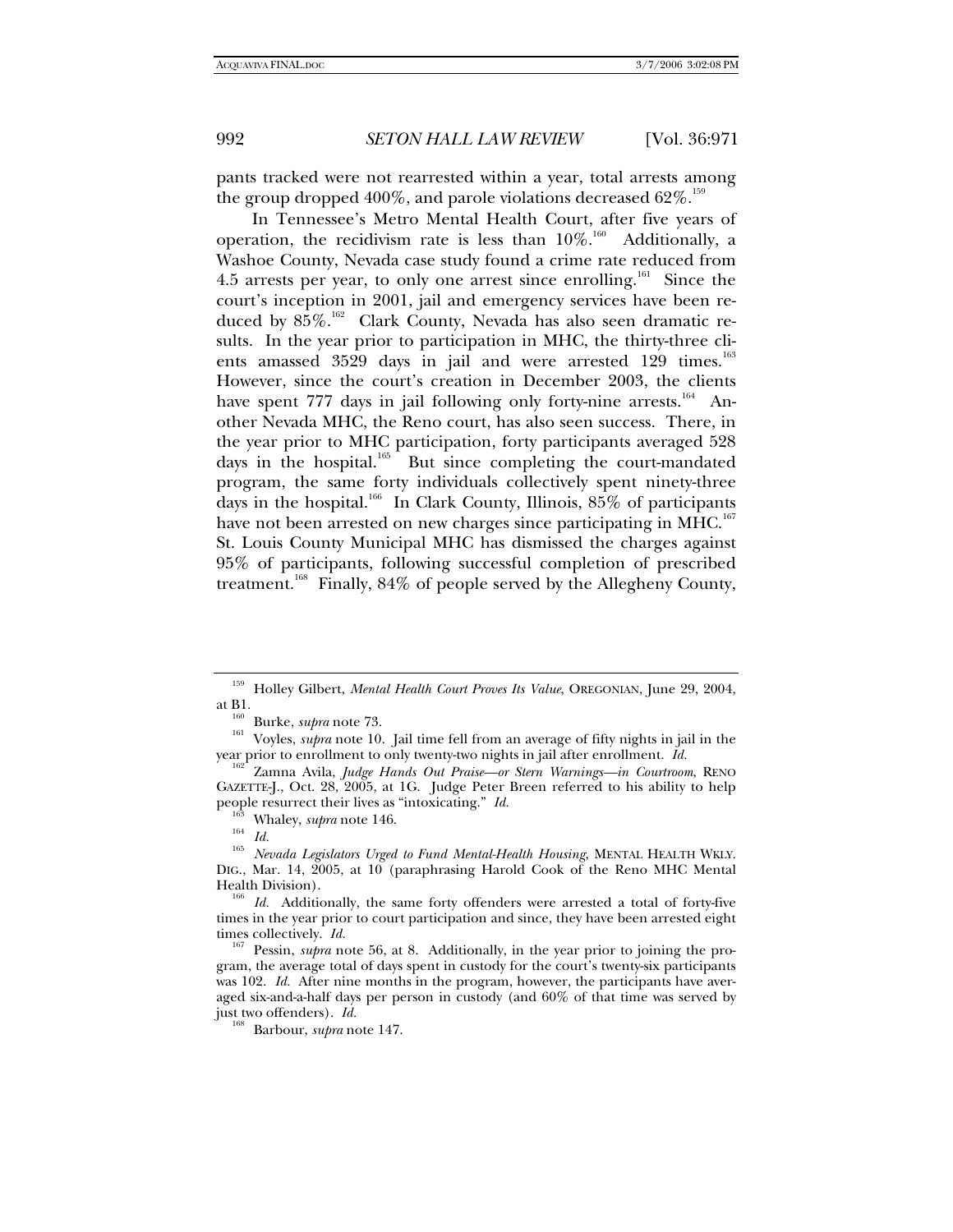Pennsylvania, MHC have "stayed out of trouble with the law" while under the MHC's supervision.<sup>169</sup> And the list of successes goes on.<sup>170</sup>

#### II. THE PROBLEM—MHCS ESTABLISHED AS PILOT PROGRAMS

Since the 1997 birth of the nation's first MHC in Broward County, many MHCs have been established as pilot programs, including the "founding" MHCs in King County, San Bernardino, California, $^{171}$  and Anchorage.<sup>172</sup> The pilot model, however, relied upon in the MHC movement's formative years has remained popular.<sup>173</sup> Evidencing this short-sighted perspective is New Jersey's legislature, which considered four proposals in three legislative sessions for the establishment of a pilot  $MHC$ <sup>174</sup> By advocating pilot programs, policymakers in the Garden State and across America continue envisioning MHCs as experimental.<sup>175</sup>

eighteen).<br><sup>171</sup> GOLDKAMP & IRONS-GUYNN, *supra* note 42 (discussing the creation of the na-<br>tion's first MHCs).

tion's first MHCs). 172 *See* Carns et al., *supra* note 114, at 23. 173 *See, e.g.*, Ken Kobayashi, *Prisoners With Mental Problems Released For Care*, HONOLULU ADVERTISER, June 19, 2005, at 31A (noting the early accomplishments of the state's first MHC, which was part of a pilot program); Pessin, *supra* note 56, at 8

174 Assemb. A1279, 211th Leg. (N.J. 2004) (proposing a "Mental Health Court Pilot Program" in Essex County); Assemb. A3867, 210th Leg. (N.J. 2003) (advocating for and appropriating \$1.8 million to a "pilot program for mentally ill offenders"); Assemb. AR222, 210th Leg. (N.J. 2002) (memorializing the judiciary to establish a MHC pilot program); Assemb. A2355, 209th Leg. (N.J. 2000) (seeking to establish a "Mental Health Court Pilot Program").

<sup>175</sup> See Khurram Saeed, *Jail Study Finds 16% Mentally Ill*, J. NEWS (Westchester County, N.Y.), Oct. 8, 2004, at 1A. Specifically, MHC advocates in Rockland County, New York, advocated for a pilot MHC for the past three years. *Id.*

<sup>&</sup>lt;sup>169</sup> Joe Fahy, *Special Court Making Inroads Treating Mentally Ill Criminals*, PITTSBURGH POST-GAZETTE, Jan. 31, 2005, at B-3. According to a report by the Criminal Justice/Mental Health Consensus Project, the number of participants who had subsequent legal problems was "remarkably low."  $Id$ .

<sup>&</sup>lt;sup>170</sup> These impressive results continue to occur in other MHCs throughout the nation. *See* Brutzman, *supra* note 73 (In Greenville County, South Carolina, forty-three offenders participated in the MHC in its inaugural year of 2002. In 2002, those individuals were arrested sixty-one times. Since entering the program, those individuals accounted for only twenty-six arrests.); Jeff Coen, *Mental Court Nets Stable Results; Only 1 of 35 Guilty of New Felony in Year*, CHI. TRIB., Aug. 17, 2005, at 3 (In Cook County's MHC, thirty-five individuals were processed in its first calendar year. Only one individual was convicted of a new felony, a stark contrast considering that the same group of individuals averaged four arrests and two convictions each in the previous year and spent a total of 4000 days in custody.); *Court Programs Save Lives and Money*, OLYMPIAN (Olympia, Wash.), Oct. 3, 2005, at 7A (In Thurston County, Washington, the eighteen people participating in the six-month trial MHC had been previously booked 35 times. Since entering the MHC, only two bookings have occurred for all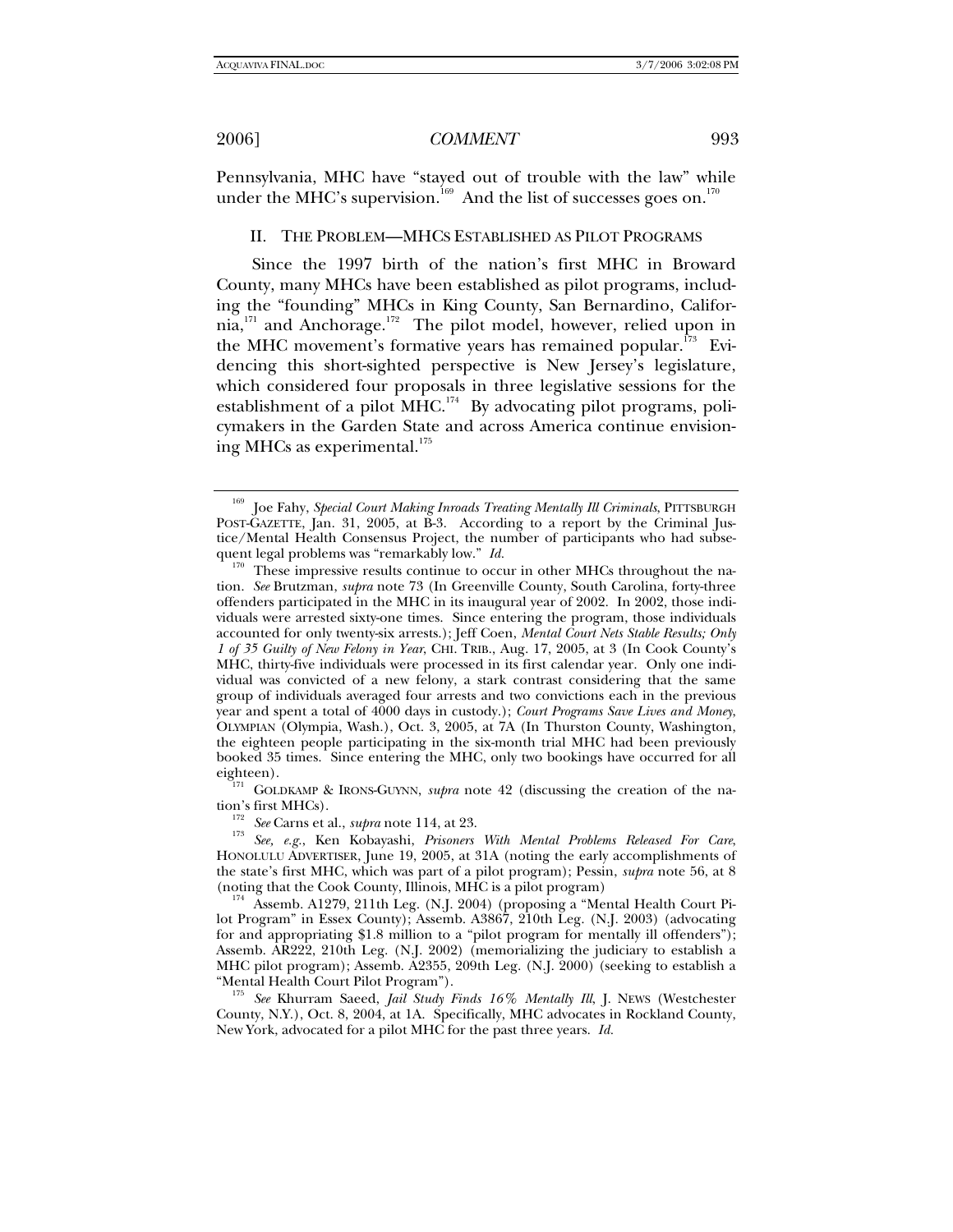Despite the political palatability of pilot programs, this MHC establishment model has shortcomings, most notably inadequate funding. "Predictably, the greatest barrier to establishment of state [MHCs] is in obtaining adequate political and financial support for such programs. Ultimately, state legislators, policy-makers, and citizens hold the purse strings to authorize and permit creation of these specialty courts."<sup>176</sup> This abstract assertion's truth persists. For example, in Jackson County, Oregon, despite near unanimous support among county officials for an MHC, an obstacle remains: money.<sup>1</sup>

Beyond the difficulties of raising adequate start-up funds, MHCs must sustain ample funding. The anecdotal evidence depicting MHCs struggling to maintain sufficient funding abounds.<sup>178</sup> A paramount cause of the growing pains confronting existing MHCs is undue reliance on grant funding.179 In the National Alliance of the Mentally Ill's February 2005 Survey of Mental Health Courts,<sup>180</sup> nearly 78% of responding courts utilized grant funding,<sup>181</sup> while 69% of those courts relied solely on grant money.<sup>182</sup> This inordinate reliance on grants led the Superior Court of California, County of Placer to state that the "[s]cope of future operations [is] to be determined,"<sup>183</sup> which is strikingly similar to the language directed at two past California MHCs that are no longer listed in the survey.184 The negative results stemming from dependence upon grant funding generated unflattering analogies such as comparing the federal government to

<sup>&</sup>lt;sup>176</sup> Kondo, *supra* note 47, at 302.<br><sup>177</sup> Lemon, *supra* note 11 (noting the comments of Jim Adams, Circuit Court administrator for Jackson County, and Christine Herbert, a Medford criminal defense attorney); *see also* O'Neal, *supra* note 62. This problem extends to various MHCs. According to Hamilton County General Sessions Court Judge Bob Moon, "[p]sychiatric defendants would most likely benefit from an exclusive mental health court, as would the general public. . . . However . . . it appears to me that tax dollar

appropriations at this time or such a court is unlikely." *Id.*<br><sup>178</sup> See supra notes 1–12 and accompanying text.<br><sup>179</sup> See Burke, *supra* note 73 ("It [the Metro MHC] barely survived a budget crunch

this year after its federal grant expired.").<br><sup>180</sup> SURVEY OF MENTAL HEALTH COURTS FEBRUARY 2005, *supra* note 8.<br><sup>181</sup> *Id.* Fifty-four of the nation's then existing 107 MHCs reported funding information. *Id.* Forty-two MHCs relied to some extent on federal, state, and/or other grants for funding. *Id.* 

<sup>&</sup>lt;sup>182</sup> *See id.* Twenty-nine courts reported only grants as a source of funding. *Id.* SURVEY OF MENTAL HEALTH COURTS FEBRUARY 2005, *supra* note 8.<br><sup>184</sup> *Id.* The July 2004 survey indicated that "[f]uture funding [is] un the Superior Court of California, County of Santa Barbara, which relied upon a Board of Corrections grant. *See* SURVEY OF MENTAL HEALTH COURTS JULY 2004, *supra*  note 8, at 10.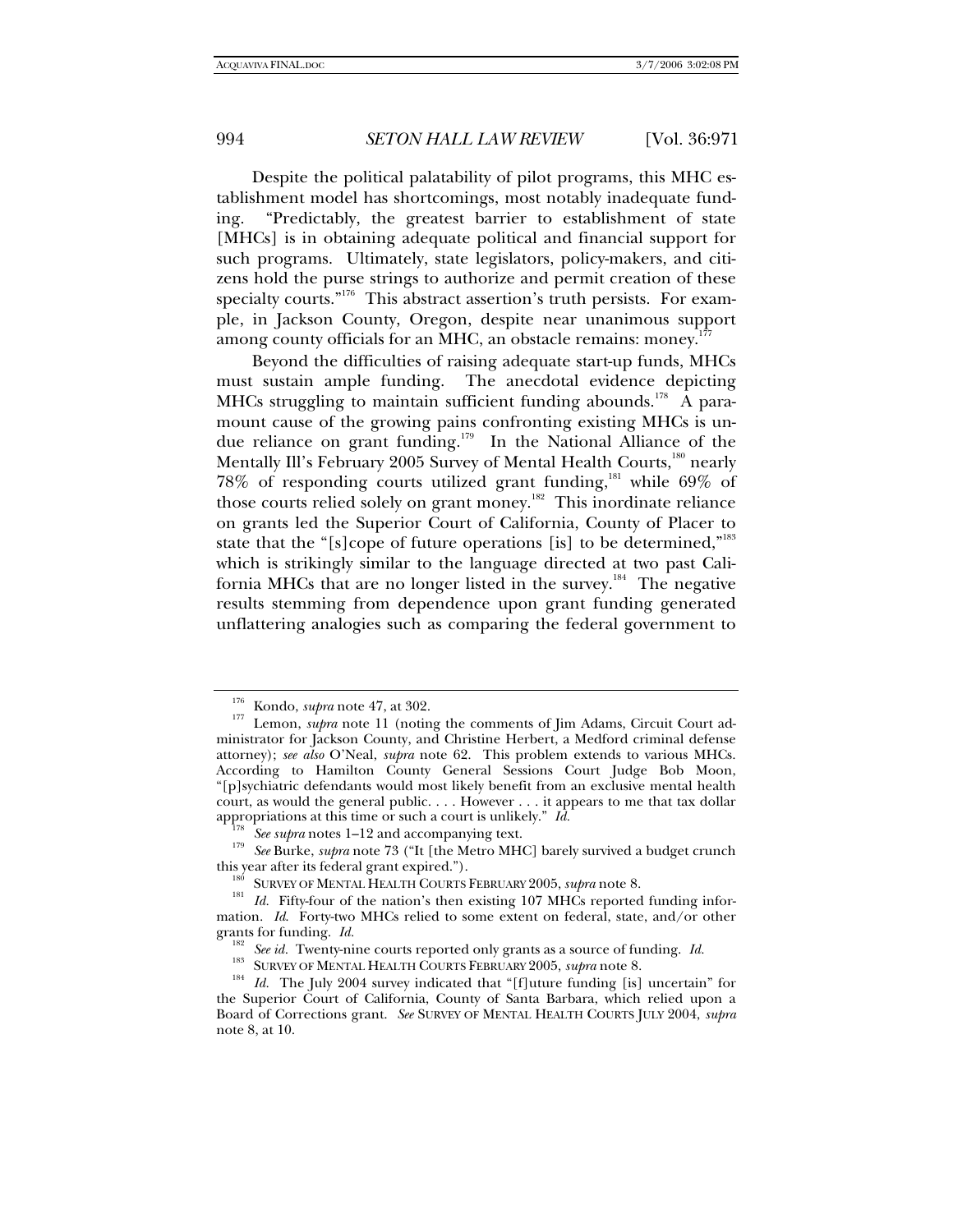heroin dealers who "give these grants to start these programs and they then take them away."<sup>185</sup>

In short, planners establishing pilot courts relying purely on grant money are incorrectly conceptualizing MHCs. Such planners fail to recognize the challenges confronting existing MHCs and fail to adhere to the prevailing opinion that MHCs are no longer experimental, but rather are permanent components of American justice.<sup>186</sup> "[L]awyers generally agree that specialized courts are here to stay. The alternative is for courts to be the dumping grounds for individuals with psychological problems. The court system should acknowledge this reality and gear for it."<sup>187</sup>

The institutionalization<sup>188</sup> of MHCs continues, despite the funding crisis faced by this new breed of problem-solving courts. According to Professor John Goldkamp, of Temple University:

[W]hat we have now is not a bunch of little hobbies that judges have in isolated jurisdictions, but rather a paradigm shift that larger court systems are trying to come to grips with. They're at your door step. The question isn't: Gosh, are courts supposed to be doing this? It's: What are you going to do about it? How does it fit in? It's no longer a question of whether this should have been invented. They're here.

Questions abound and solutions are needed. How can MHCs garner community support from officials, the public, the media, and the legal community? How can MHCs secure adequate financial stability? How can MHCs ensure a sufficient employment pool to replenish judges and court officials? What types of infrastructure must MHCs implement to sustain growth, improve outcomes, and enhance the lives of mentally ill offenders and their communities?

<sup>185</sup> Symposium, *The Changing Face of Justice: The Evolution of Problem Solving*, 29 FORDHAM URB. L.J. 1790, 1798 (2002) [hereinafter *The Evolution of Problem Solving*]

<sup>(</sup>quoting comments of Judge Morris B. Hoffman, Denver District Court). 186 *See* BERMAN & FEINBLATT, PROBLEM SOLVING, *supra* note 39, at 14 ("Problemsolving courts have achieved a kind of critical mass. They are no longer just a set of isolated experiments driven by entrepreneurial judges and administrators"). 187 Davis, *supra* note 85, at 37 (continuing on to quote John Feinblatt of the Cen-

ter for Court Innovation, who said, "Problem-solving, focused courts ought to popu-

<sup>&</sup>lt;sup>188</sup> Institutionalization has been defined as a process by which individualized courts "evolve from separate experimental entities to a statewide network that is stable, far-reaching, reliably funded and closely monitored." FOX & WOLF, *supra* note 99, at 3 (discussing the institutionalization of drug courts). 189 Berman, *supra* note 17, at 85 (comments of John Goldkamp).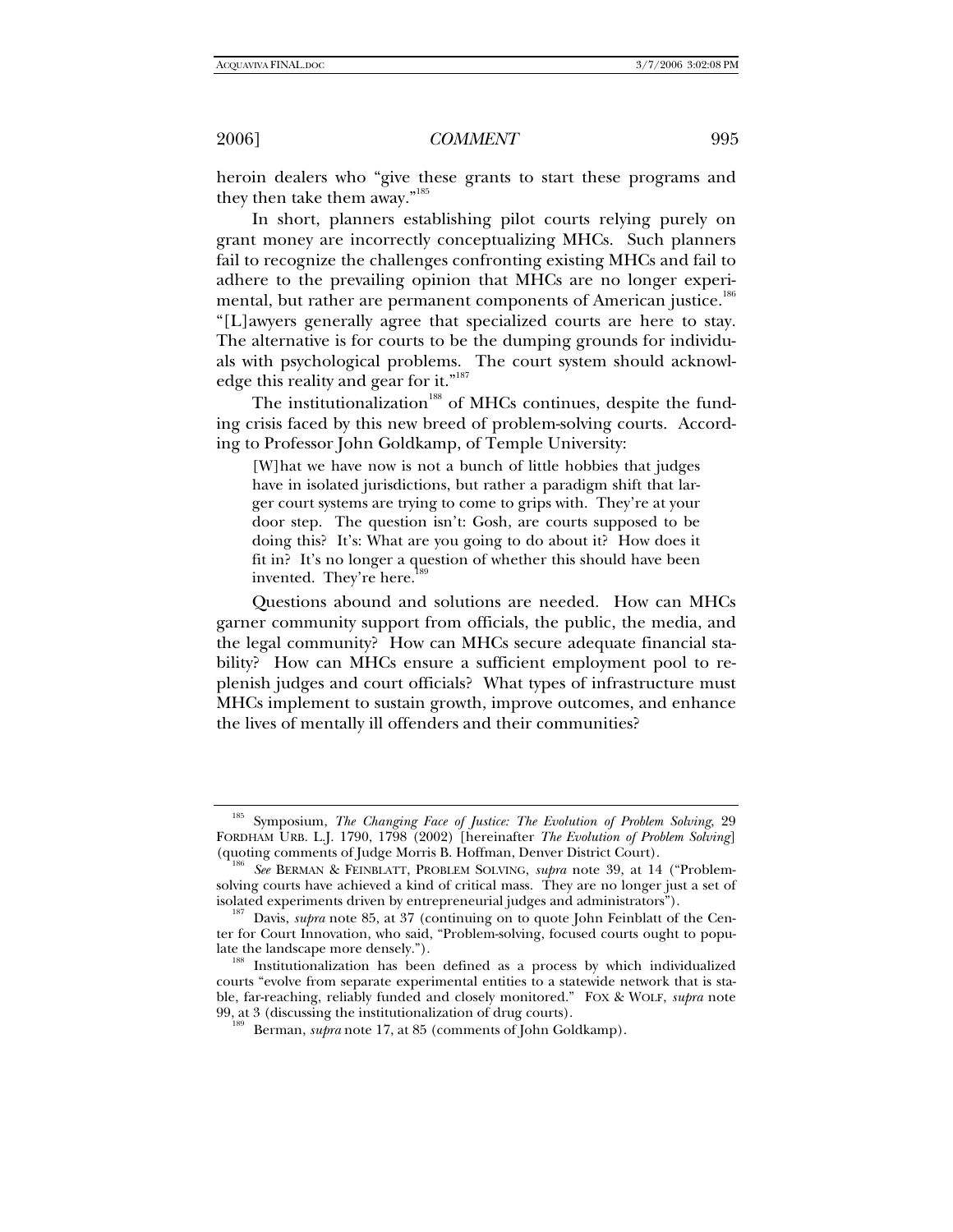## III. THE SOLUTION

Prospective action is needed from MHC advocates. The pilot model of MHC establishment should be abandoned in favor of strategies providing the resources, funding, and infrastructure necessary to maintain MHCs indefinitely. Planners must increase community support, secure long-term funding, provide for personnel replenishment, and create adequate infrastructure to mitigate and rectify the "growing pains" of MHCs.

#### *A. Community Support*

Community support is critical in establishing MHCs. "[W]e've learned that courts can't carry out this problem-solving role alone. Collaborations with government agencies and community groups are essential."<sup>190</sup> But, the acquisition of broad community support requires the articulation of a nuanced message to convince stakeholders of the importance, necessity, and viability of MHCs.<sup>191</sup>

Legislation is central to increase public support for MHCs, as court establishment requires political savvy.192 Such orchestration requires maneuvering around "thorny political issues" including selecting an agency responsible for the courts, promoting MHCs despite alternative policy approaches, and convincing policymakers to continue funding during fiscal downturns.<sup>193</sup> In short, state legislators must be convinced, since they control appropriations.<sup>194</sup> Once policymakers are persuaded, the legislatures can enact three types of leg-

<sup>&</sup>lt;sup>190</sup> Kaye, *supra* note 97, at 13<br><sup>191</sup> *Cf.* FOX & WOLF, *supra* note 99, at 9 (noting the successful "salesmanship" of drug court practioners by crafting a "nuanced message" that "appeals to a broad po-

<sup>&</sup>lt;sup>192</sup> *Cf. id* at 10–11, 46 (discussing legislation's role in the proliferation of drug

courts)*.* <sup>193</sup> *See id.* at 46*.* <sup>194</sup> *See* Kondo, *supra* note 47, at 302. Persuasion of legislators will lead to MHC funding. For example, Nevada Assemblyman William Horne introduced Assembly Bill 41 to provide \$1 million per year for a MHC. Whaley, *supra* note 146; *see also Nevada Legislators Urged to Fund Mental-Health Housing*, *supra* note 165 (stating that the legislation sponsored by Assemblyman Horne will allocate \$2 million to the Clark County MHC, in addition to providing funding for the Reno and newly established Carson City MHCs). The great power state legislatures wield is also evident in Maine. There, the criminal justice community is closely watching the efficacy of the Kennebec County MHC. Judy Harrison, *New Maine Court Under Way; System Seeks to Reduce Incarceration of People with Mental Illness*, BANGOR DAILY NEWS, Sept. 19, 2005, at B1. Currently, the court is being funded by a three-year grant from the United States Department of Justice. *Id.* However, for MHC operations to continue after the grant money runs dry, the state legislature must fund the court. *Id.*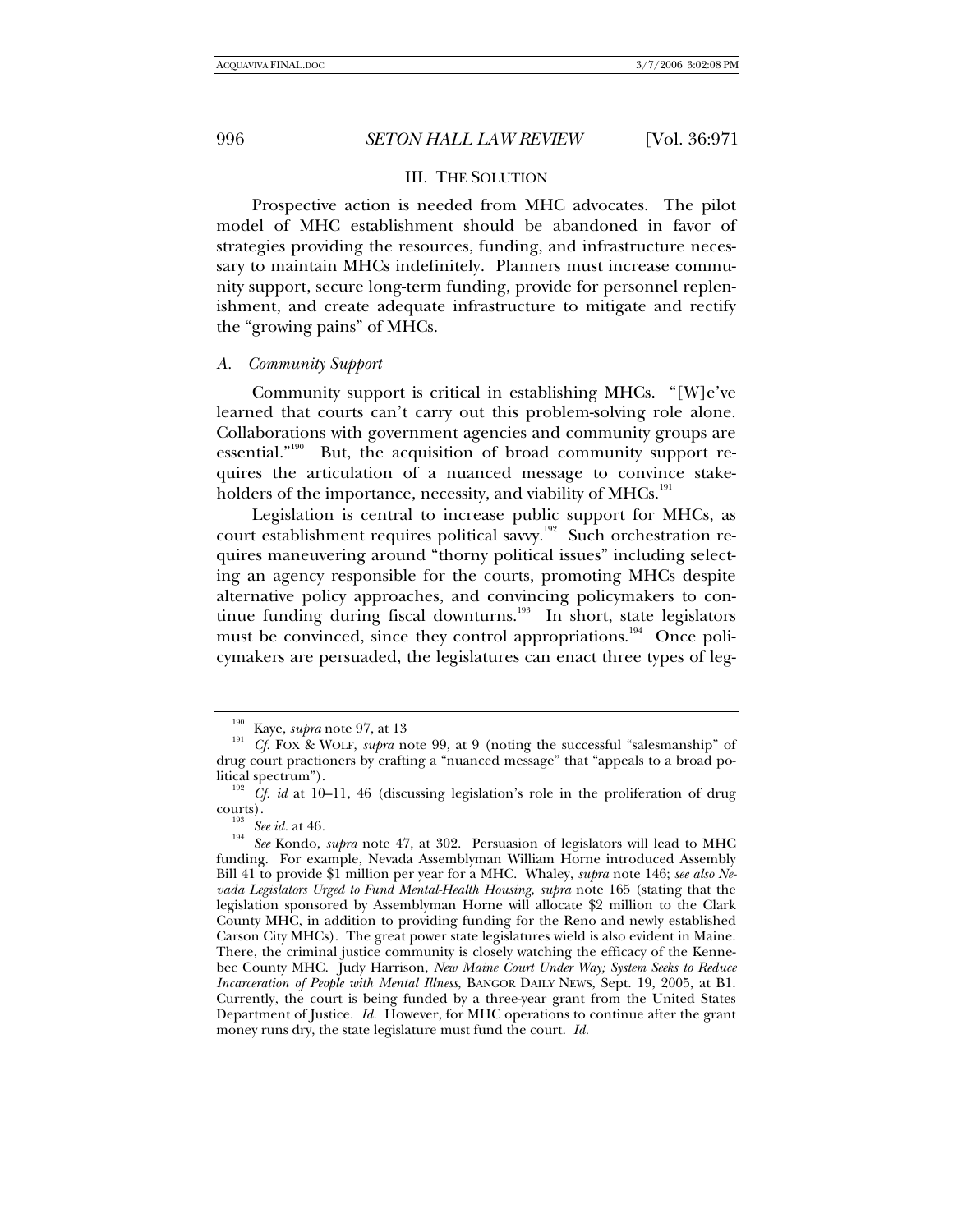islation supporting MHCs and problem-solving justice.<sup>195</sup> First, the legislature can enact enabling legislation, which makes MHCs more politically palatable, attracts the legal community's attention, and garners public support via awareness campaigns.<sup>196</sup> Second, the legislature can enact indirect legislation, or legislation that does not specifically mention MHCs nor their development.<sup>197</sup> These legislative actions, such as resolutions creating task forces to examine mental health issues,<sup>198</sup> are an effective, historical impetus for MHC establishment.<sup>199</sup> Third, it can enact legislation requiring MHC establishment.<sup>200</sup> This coercive legislation, utilized in Texas to mandate problem-solving courts in seven, highly-populated, urban counties, is the most aggressive approach to court establishment.<sup>201</sup>

While support from policymakers is essential in MHC establishment, political approval will not coalesce without broad community support.<sup>202</sup> "[A] prominent challenge within the mental health court system is to educate the public and to provide a common understand-

*tf.* Fox & WOLF, *supra* note 99, at 11–12 (discussing indirect legislation in the drug court context). For example, Ohio has no legislation prescribing drug court

operation, yet numerous laws support their process. *Id.* <sup>198</sup> New Jersey may also utilize indirect legislation to create a MHC, as after four failed MHC pilot program proposals, the legislature is considering a bill that will create a multi-disciplinary "Task Force to Improve the Treatment of Offenders with Mental Illness." Assemb. A2518, 211th Leg. (N.J. 2004) *available at* http://www. njleg.state.nj.us. The Assembly unanimously approved the bill (79-0). *Id*. Though the Senate has yet to vote, the Senate Law and Public Safety and Veteran's Affairs Committee reported favorably on the bill. Sen. S1509, 211th Leg. (N.J. 2004).<br><sup>199</sup> Task force creation, a possibility that may arise through indirect legislation, has

historically been a catalyst for MHC creation. The nation's first MHC in Broward County was the product of a task force, Lerner-Wren, *supra* note 106, at 2, as was the King County MHC. Watson et al., *supra* note 50, at 479 (citing James D. Cayce & Kare Burrell, *King County's Mental Health Court: An Innovative Approach for Coordinating* 

*Justice Services,* WASH. STATE B. NEWS, June 1999, at 19–23). 200 *Cf.* FOX & WOLF, *supra* note 99, at 12–13 (discussing coercive legislation in the drug court context).<br><sup>201</sup> Id. at 12.<br><sup>202</sup> See The Birth of a Problem Solving Court, *supra* note 48, at 1760–61 (statement of

Harlem Community Court's Rolando Acosta) ("[T]he planning team [of the problem-solving Harlem Justice Center] understood that the success of the Justice Center was going to be largely dependent upon the full support of the community in which the Center would be located. The community itself had to buy into the innovative community-based approach of dispensing justice.").

<sup>&</sup>lt;sup>195</sup> FOX & WOLF, *supra* note 99, at 10–13.<br><sup>196</sup> *Cf. id.* at 10–11 (discussing enabling legislation in the drug court context). An example of enabling legislation would be a legislatively approved study to determine the feasibility and beneficiality of MHC establishment. Such a study, involving a review of data related to mental health-related cases, has been proposed by Representative Jeannie McDaniel in the Oklahoma legislature. Marie Price, *Lawmaker Seeks Crea-*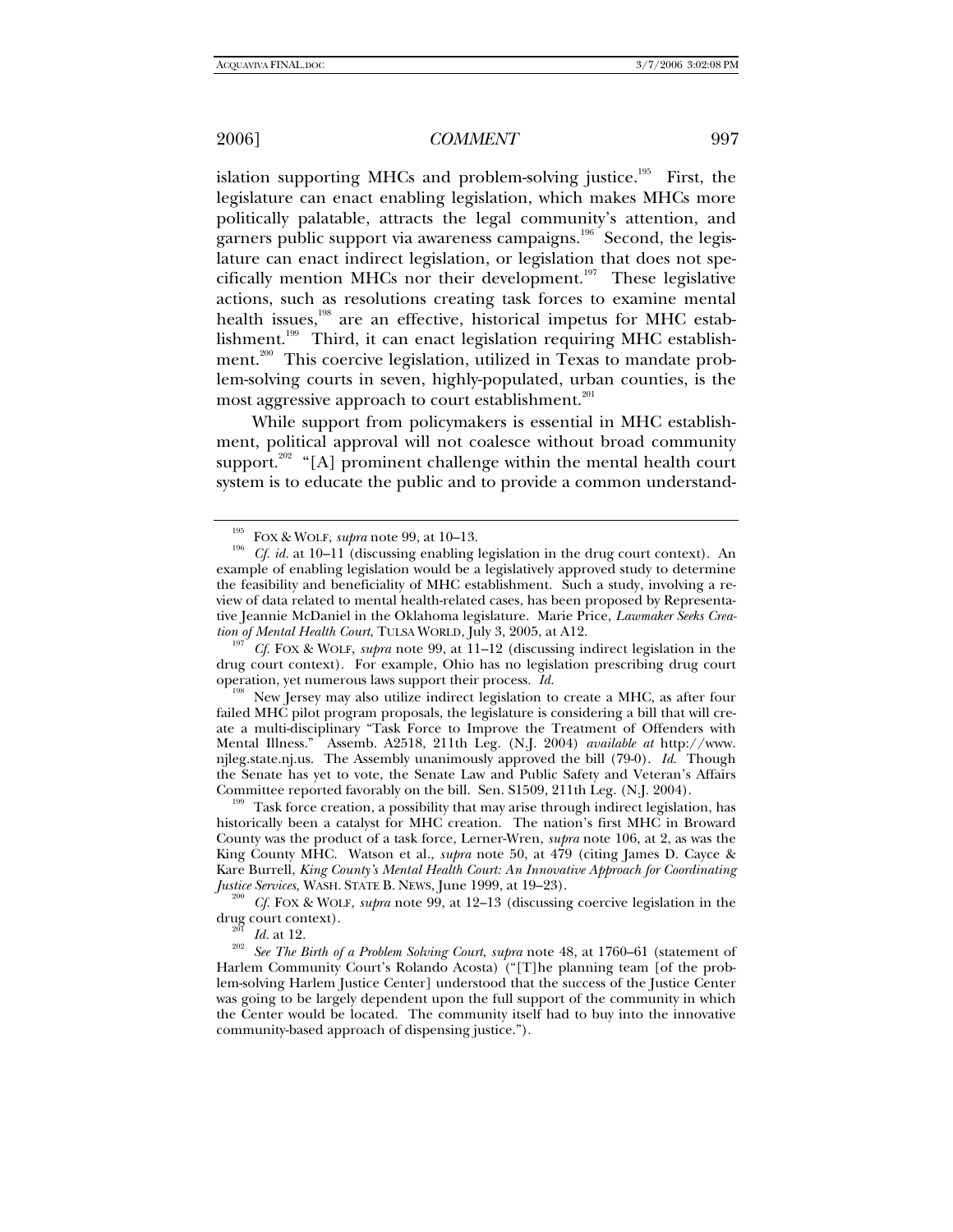ing of the benefits and the costs of the program  $\dots$ ."<sup>203</sup> Positively, mobilizing community support may not be difficult, as a 2001 National Center for State Courts survey found strong support already existing for common problem-solving strategies.<sup>204</sup> A "solid majority of the public" supports the methods of problem-solving justice.<sup> $205$ </sup> This sponsorship is particularly passionate among minority groups, as over 80% of African-Americans and Latinos support hiring counselors and social workers.<sup>206</sup> Additionally, support extends beyond minority groups and includes various organizations concerned with the mentally ill's plight, such as the Council of State Governments, $207$  the American Jail Association, the American Correctional Association, the American Sheriff's Association, and the National Mental Health Association, all of which endorse MHC establishment.<sup>208</sup>

Despite this support, the community's endorsement can never be too strong. Thus, a communications strategy must be constructed to "spread the gospel" of MHCs and problem-solving justice.<sup>209</sup> Planners and advocates can employ various techniques, including direct pubic communication and media utilization. Additionally, planners should encourage judges to publicly advocate for MHC establishment and maintenance.

Direct communication campaigns can occur in various manners, all of which will be implemented by proficient MHC advocates. At the most democratic level, MHC advocates should conduct town meetings where MHCs' values are espoused, public questions are answered, and invaluable community input is received.<sup>210</sup> This intimate interaction leads to a more symbiotic and efficient court/community

<sup>203</sup> Keele, *supra* note 36, at 203. 204 BERMAN, *supra* note 119, at 6. The survey found support for the hiring of treatment staff and social workers, offenders reporting back to court on their treatment progress, coordinated work among local agencies to treat offenders, and utilizing relevant experts to assist courts in decision-making.  $Id$ .

DAVID B. ROTTMAN & RANDALL M. HANSEN, HOW RECENT COURT USERS VIEW THE STATE COURTS: PERCEPTIONS OF WHITES, AFRICAN AMERICANS, AND LATINOS 3 (1999), *available at* http://www.ncsconline.org/WC/Publications/Res\_AmtPTC\_RecentCt

<sup>&</sup>lt;sup>206</sup> Id.<br><sup>207</sup> Skeem & Petrila, *supra* note 120, at 8. The Council of State Government recognized MHCs as a "workable" option for communities with limited resources.

CONSENSUS PROJECT, *supra* note 46, at 6. <sup>208</sup> Kondo, *supra* note 47, at 309 (citing DeWine, CONGRESSIONAL PRESS RELEASE, *supra* note 68, at 2).

*supra* note 68, at 2). 209 BERMAN, *supra* note 119, at 5. 210 *See* BERMAN & FEINBLATT, JUDGES, *supra* note 88, at 21.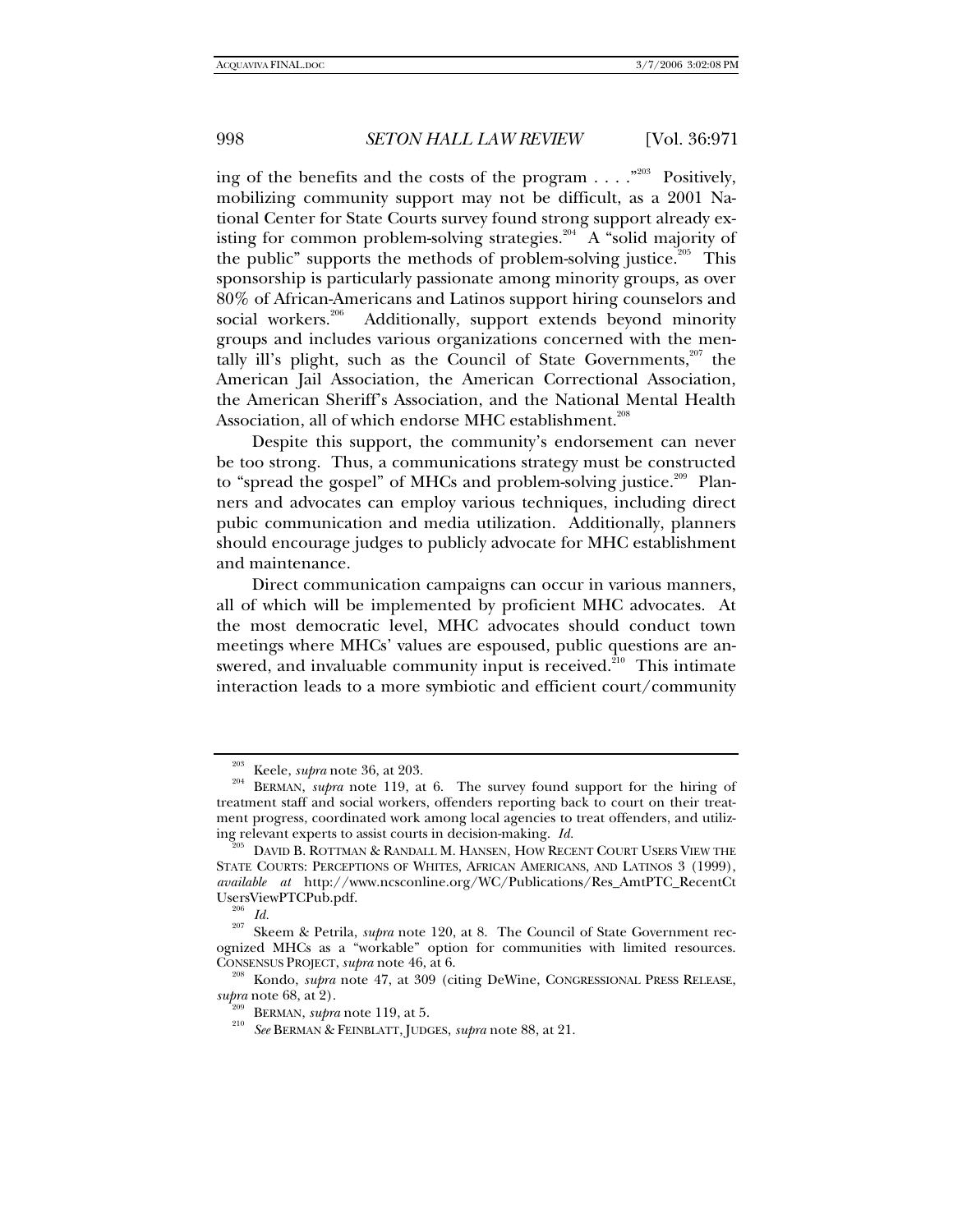relationship,<sup>211</sup> which, in turn, allows partnerships to forge, increases community involvement, and creates a more responsive court.<sup>212</sup> Additionally, Internet communication provides an efficient, costeffective, and practical communications medium.<sup>213</sup> Notably, the King County MHC website publishes a fact sheet, task force recommendations, media coverage, downloadable court forms, frequently asked questions, statistics, and mental health resource links.<sup>21</sup>

Another strategy for increasing public support is the controlled use of media attention.<sup>215</sup> To increase public support, MHCs should capitalize upon free ink by exploiting media avenues, including creating public service announcements, encouraging op-ed submissions, and conducting public events designed, in part, to attract media coverage.<sup>216</sup> Such strategies are effectively implemented by numerous problem-solving courts (e.g., National Public Radio and Good Morn-

<sup>&</sup>lt;sup>211</sup> See id. Judge John Leventhal, of the Brooklyn Domestic Violence Court, hosts monthly meetings in the courthouse. *Id.* Attendees include prosecutors, defenders, victim advocates, batterers-intervention programs, service providers, religious leaders, and community activists. *Id.* The meetings led to new protocols that allowed the

court to improve efficacy. *Id.* <sup>212</sup> *See* Randal B. Fritzler, *How One Misdemeanor Mental Health Court Incorporates Therapeutic Jurisprudence, Preventive Law, and Restorative Justice*, *in* MANAGEMENT AND ADMINISTRATION OF CORRECTIONAL HEALTH CARE: POLICY, PRACTICE, ADMINISTRATION at 17 (Jacqueline Moore ed., 2003). 213 Kondo, *supra* note 47, at 315 (arguing for increased on-line interaction among

MHC advocates, which would permit "mutual communication and sharing of 'best court practices'"). Notably, as of February 2005 at least forty-four MHCs had operating websites devoted to the problem-solving court. *See* SURVEY OF MENTAL HEALTH

<sup>&</sup>lt;sup>214</sup> Kondo, *supra* note 47, at 315; *see also* Mental Health Court Home Page, King County District Court, http://www.metrokc.gov/kcdc/mhindex.htm (last visited

Feb. 15, 2006).  $\frac{215}{215}$  This strategy has been employed by MHC's role model, drug courts. However, the success of drug courts in attracting positive media attention has been too great, as drug court success stories are often no longer newsworthy. FOX & WOLF, *supra* note 99, at 9.

<sup>[</sup>D]rug courts have been successful at attracting press coverage of drug court graduations—in some cases, so successful that they can't get local newspapers to cover them any more. For example, the local press in Boone County, Missouri, had covered so many graduations that reporters were beginning to balk at going. "Once the governor came and our daily newspaper did not show up," said Judge Christine Carpenter. Their response was, "This isn't news, you're just using us for good PR," Carpenter said.

*Id.* Controlled use of the media can also lead to political pressure, as seen in upstate New York where *The Times Union* called upon Governor George Pataki and the state legislature to support the creation of more mental health courts. *When the Accused are Ill*, TIMES UNION (Albany, N.Y.), June 19, 2005, at E4.<br><sup>216</sup> BERMAN, *supra* note 119, at 5; *see also* Dale Hall, *Twenty-One Monroe County Men-*

*tal Health Court Graduates Honored*, DAILY REC. OF ROCHESTER, Oct. 31, 2005.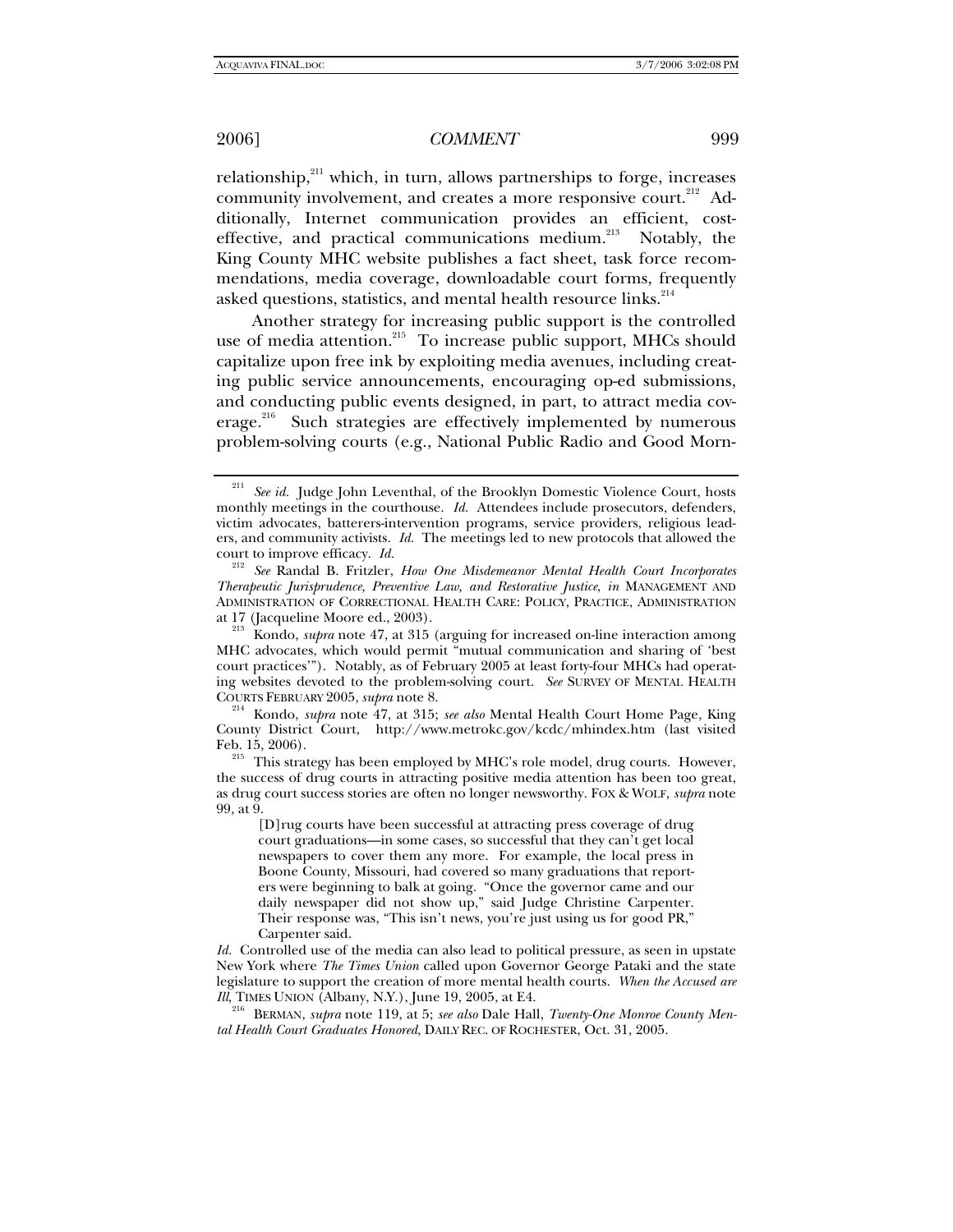ing America have featured the nation's trailblazing MHC, Broward County).<sup>217</sup> Additionally, Judge Kaye called for the establishment of more "hands-on" courts in a widely cited<sup>218</sup> Newsweek commentary.<sup>219</sup>

Further, MHC stakeholders, especially judges, must be public advocates.<sup>220</sup> By advocating MHCs through speeches and community engagements, judges accomplish numerous goals, including: increasing comprehension of social contexts; building effective community partnerships; and improving public trust, confidence, and opinions of MHCs. $^{221}$  From their "bully pulpit," $^{222}$  judges can effectively and significantly impact public attitudes and encourage problem-solving justice.<sup>223</sup> A judicial willingness to publicly advocate highlights MHCs' benefits, making these courts a public and political priority.<sup>224</sup> Such advocacy was recently seen in Idaho, where two MHC judges briefed the state's Senate Health and Welfare Committee on the importance of problem-solving courts, including  $MHCs$ <sup>225</sup> The senate subsequently passed three bills aimed at expanding MHCs within the state and raising additional funds.<sup>226</sup> All three bills passed unanimously.<sup>227</sup>

Additionally, an active judiciary will impact other communications strategies. For example, a vocally active judiciary can garner positive media coverage, as MHC judges are visible advocates possessing unique and newsworthy opportunities to convey the need for MHCs.<sup>228</sup> Further, a politically savvy bench can pressure legislators and other policymakers to support MHCs. For example, Richard Guy, Chief Justice of the Washington State Supreme Court, encouraged voters to write their elected representatives expressing opinions

<sup>&</sup>lt;sup>217</sup> Lerner-Wren, *supra* note 106, at 4.<br><sup>218</sup> The article has been cited by at least 13 American law review and law journal articles.

articles.<br><sup>219</sup> Kaye, *supra* note 97, at 13. 22-24 ("The expertise of a specialized judge in a<br><sup>220</sup> Rottman, *supra* note 95, at 23–24 ("The expertise of a specialized judge in a particular subject matter helps the court secure community-wide support for the

<sup>&</sup>lt;sup>221</sup> BERMAN & FEINBLATT, JUDGES, *supra* note 88, at 19.<br><sup>223</sup> BERMAN, *supra* note 119, at 4.<br><sup>223</sup> *Id.*; *cf.* FOX & WOLF, *supra* note 99, at 46 (discussing the impact of judicial speeches, interviews, and media cover

<sup>&</sup>lt;sup>224</sup> Cf. FOX & WOLF, *supra* note 99, at 45 (discussing judges actively advocating for drug courts).<br><sup>225</sup> Wright, *supra* note 146.<br><sup>226</sup> *Id.* <sup>227</sup> *Id.* 228 Kondo, *supra* note 47, at 314. For a further example of MHC judges utilizing

the media to advance the policy goals of MHCs, see Dodson, *supra* note 148.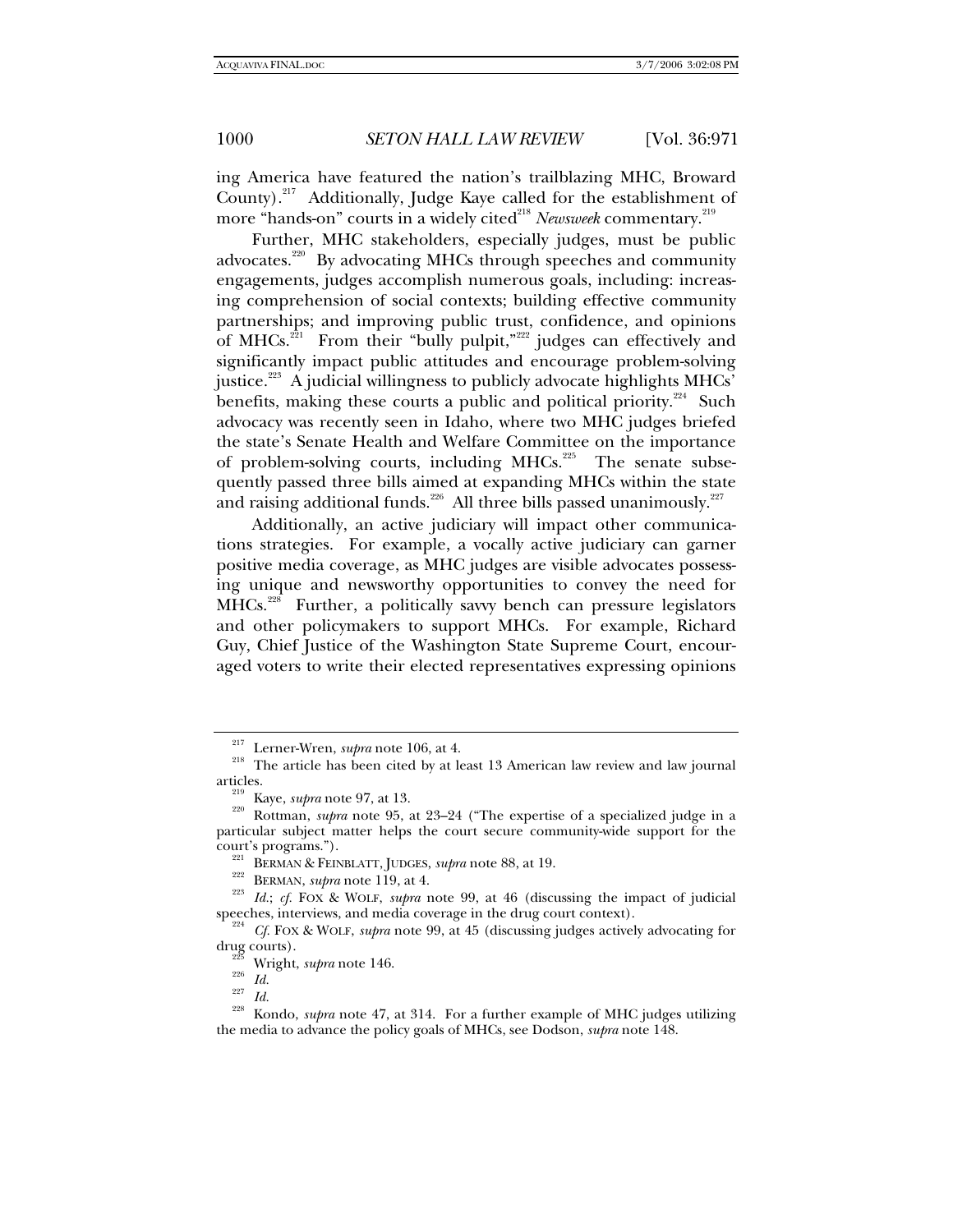on the judiciary's future.<sup>229</sup> Such a grassroots effort could effectively motivate policy-makers.

A final strategy for garnering additional support for MHCs is an appeal to the legal community. Richard E. Redding, an associate professor of law at Villanova University, proposed a novel method.<sup>230</sup> Professor Redding encouraged requiring law student exposure to "mental illness, how to represent mentally ill clients, adjudicative competence, the mental health needs of various offender groups and how these unmet needs may contribute to criminal behavior  $\dots$ ."<sup>231</sup> Some law schools have exposed their students to therapeutic jurisprudence through classroom presentations.<sup>232</sup> But, outreach to the bar can extend beyond the classroom's Socratic method, to bar associations and continuing legal education seminars.<sup>233</sup> For example, Fordham University School of Law raised awareness among legal practitioners by hosting numerous symposiums concerning mental

 Forensic mental health issues should be an integral part of the criminal law curriculum, beginning with the first-year criminal law course. This Article presents recommendations for teaching mental health issues in first-year criminal law, presents empirical data indicating that first-year students have mixed, though generally positive, reactions to incorporating such non-traditional content into the course, and provides a syllabus for an upper-level course in criminal law and psychology. Incorporating mental health topics into the traditional criminal law curriculum is part of the ongoing trend in legal education towards expanding pedagogy beyond legal doctrine into relevant social science disciplines that can inform legal policy and students' understanding of the criminal justice system, perhaps more so than many of the doctrinal lessons we now teach.

*Id.* at 407–08.

<sup>231</sup> Id. at 407.<br><sup>232</sup> Gregory Baker & Jennifer Zawid, *The Birth of a Therapeutic Courts Externship Program: Hard Labor but Worth the Effort*, 17 ST. THOMAS L. REV. 711, 728 (2005) (discussing classroom presentations made by attorneys practicing in MHCs). 233 *See* BERMAN, *supra* note 119, at 4 (discussing education and training initiatives

for judges, clerks, attorneys, court officers, and court administrators). Appropriate examples of such efforts are the Council of State Governments June 2005 conference titled "Mental Health Courts and Beyond: Improving the Response to People with Mental Illness in the Criminal Justice System," Bureau of Justice Assistance Mental Health Court Program, http://www.consensusproject.org/mhcourts/discussion/ thread-c?msg\_id=00002a (last visited Feb. 15, 2006), and the Bureau of Justice Assistance's "Mental Health Courts Program Newsletter." Bureau of Justice Assistance Mental Health Court Program, http://www.consensusproject.org/mhcourts/MHCP-April-newsletter.adp (last visited Feb. 15, 2006).

<sup>229</sup> Kondo, *supra* note 47, at 316 (citing Chief Justice Richard P. Guy, *Justice Denied in Washington's Clogged Courts: Supreme Court Justice Sees Resources Lagging Far Behind*, NEWS TRIB. (Tacoma, Wash.), Jan 23, 2000, at B8). 230 *See* Redding, *supra* note 75.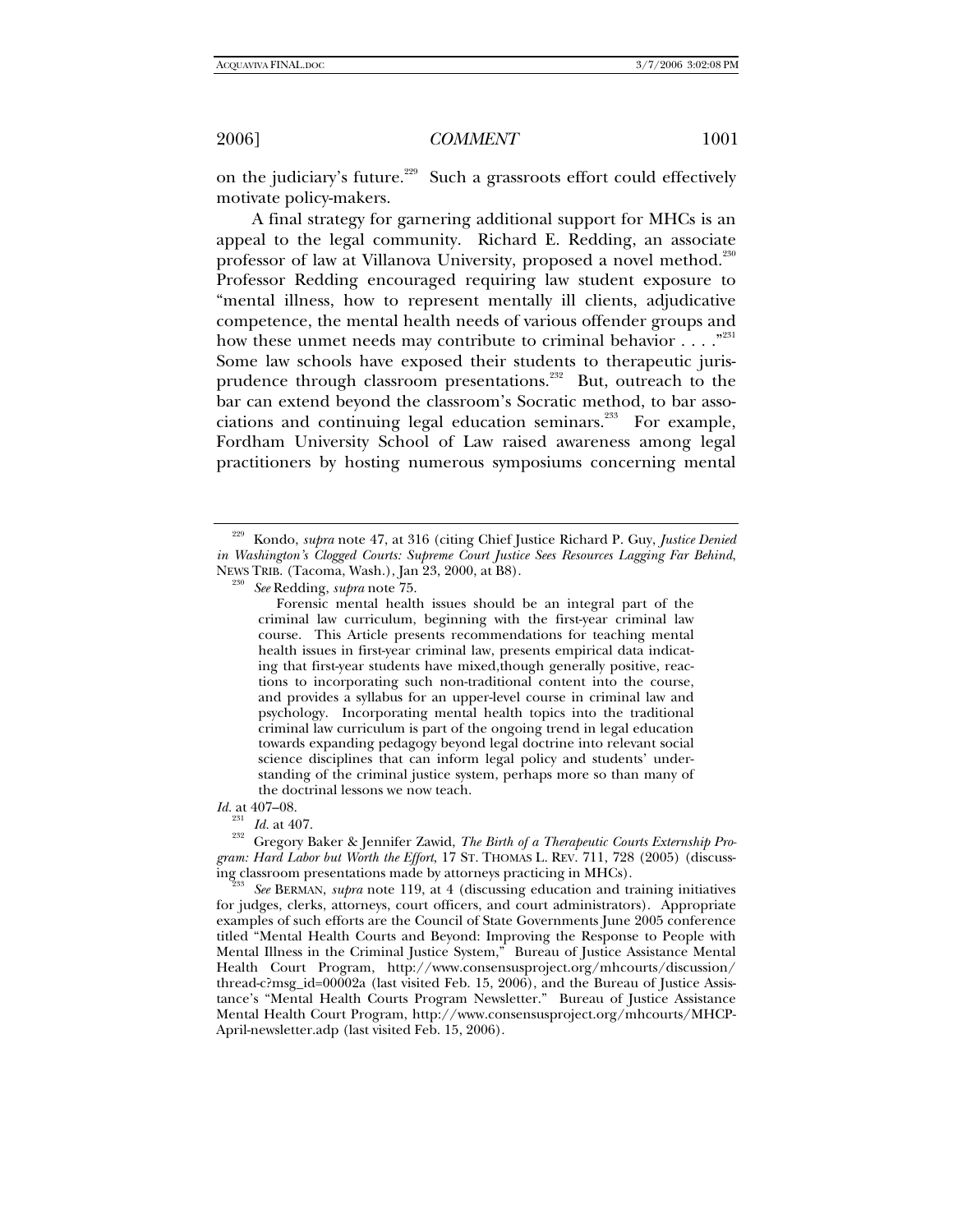illness, MHCs, and problem-solving courts. $234$  These efforts already encountered success, as the legal profession embraces MHCs. The Conference of Chief Justices, the Conference of State Court Administrators,<sup>235</sup> and all fifty state court chief judges (with all fifty state court administrators) support problem-solving justice and MHCs.<sup>236</sup> Additionally, the University of Maryland Survey Research Center found that the judiciary endorses problem-solving tools, with approximately 90% of respondents believing the judiciary should address social problems such as mental illness and that treatment is more effective than incarceration. $237$  These innovative approaches to legal education will increase the bar's awareness of mental illness, the problems it creates, and available solutions.

### *B. Adequate Funding*

Public support for MHCs is a means to an end: money. MHCs need money to be established, to operate, and to sustain growth. Unfortunately, MHCs generally require more funding than traditional courts due to the additional costs of corresponding community health treatment.<sup>238</sup> These costs could be harmful, as "[t]he (usually)

Berman & Feinblatt. *A Quiet Revolution*, *supra* note 93, at 213 (highlighting a research study surveying over five hundred criminal court judges). 238 *See* Keele, *supra* note 36, at 203. Keele states:

As in every new political venture, the majority of the pubic is concerned with funding and long-term financial support. The mental health court system uniquely requires financial support at the court level, as well as within the community treatment arena for a comprehensive and successful program to be administered. Therefore, a prominent challenge within the mental health court system is to educate the public and to provide a common understanding of the benefits and the costs of the program to those who implement public policy and provide funding to justice programs.

*Id.; see also* Fahy, *supra* note 169. According to Christy Visher, a principal researcher associated at the Urban Institute in Washington, MHCs generally cost more to operate than traditional courts, due to the length of hearings and numerous court appearances by offenders. *Id.* 

<sup>234</sup> *See, e.g.*, *The Birth of a Problem Solving Court*, *supra* note 48; *The Evolution of Prob-*

*lem Solving*, *supra* note 185. 235 BERMAN & FEINBLATT, PROBLEM SOLVING, *supra* note 39, at 14. The Conference of Chief Justices and Conference of State Court Administrators passed a joint resolution pledging to "encourage the broad integration  $\dots$  of the principles and methods employed in problem solving courts into the administration of justice." Id.

Aubrey Fox & Greg Berman, *Going to Scale: A Conversation About the Future of Drug Courts*, 39 CT. REV. 4, 10 (2002) (according to Kevin Burke, Chief Judge of Hennepin County, Minnesota, "[t]he fact of the matter is that the Conference of Chief Justices is a pretty conservative group. This may be the first time they've passed an endorsement that is pro-active in nature, and it has been a great help in getting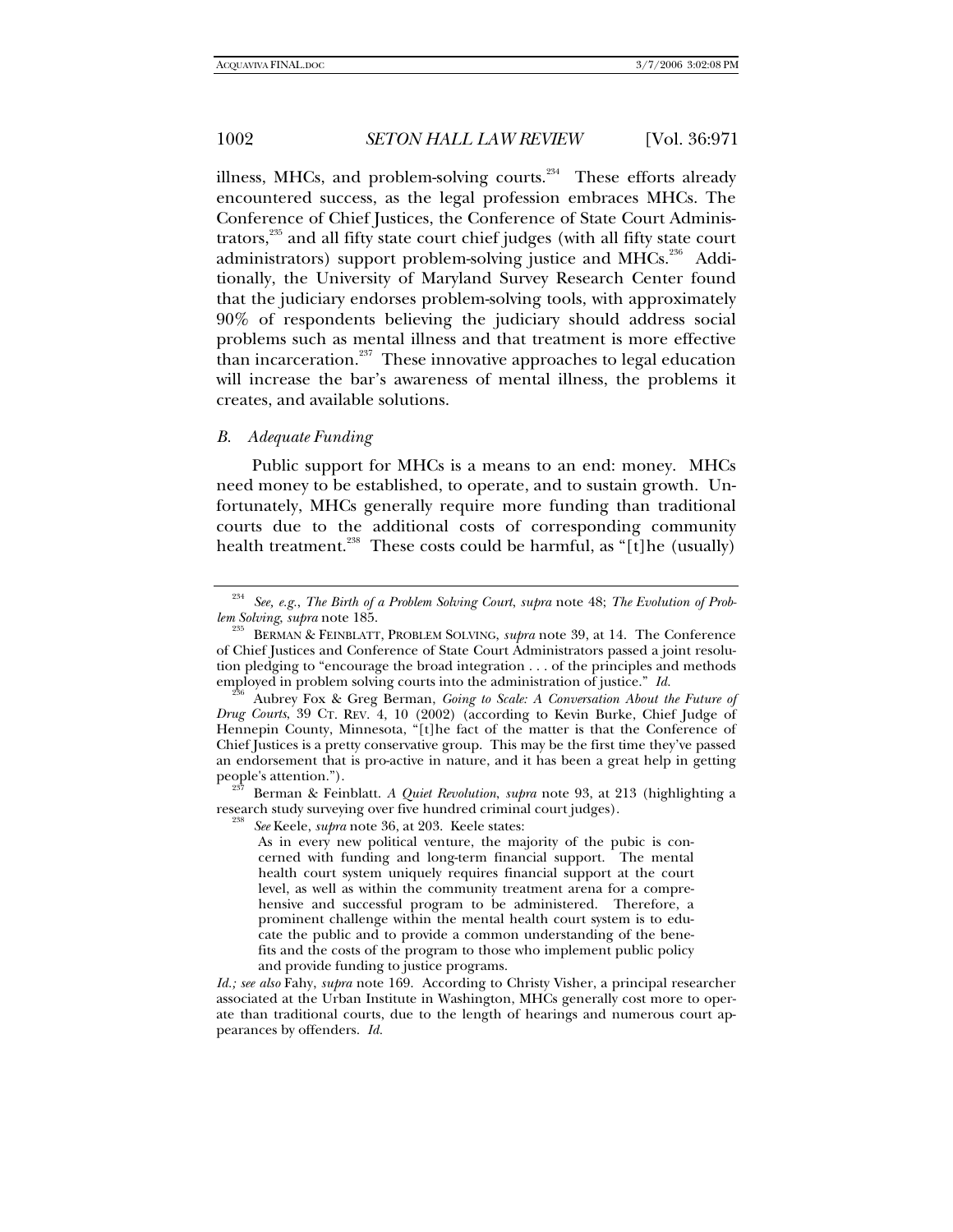higher costs associated with specialized courts may prove fatal during an economic downturn."<sup>239</sup> Since funding is the major concern when establishing MHCs, a variety of adequate funding streams must be entrenched to sustain indefinite viability.

Anecdotal evidence indicates that MHCs cannot rely solely on grants. Currently, MHCs in eight states face severe budgetary constraints, mostly due to over-reliance upon grant money, $^{240}$  while courts in the formative stages continue to wander down the same dangerous path.<sup>241</sup> Rather than exist at the mercy of grants, revocable in any fiscal year, MHCs need permanent funding sources.<sup>242</sup> Creative and innovative fund-raising is required. Morris Hoffman, of the Denver Drug Court's fund-raising efforts, said, "[w]e have tried to do creative things with our general funding." Morris Hoffman continued, "I told everybody the other day that we need Arthur Andersen to come in and set up some offshore limited partnerships."<sup>243</sup> MHC advocates and planners must adopt and integrate strategies, choosing from a plethora of effective fund-raising approaches already implemented by courts nationwide.

The first strategy MHC planners should adopt is to create multiple funding streams.<sup>244</sup> By diversifying revenue sources,<sup>245</sup> MHCs will not detrimentally rely on any single mechanism, thereby increasing the court's financial stability. Second, MHCs can implement a nominal surcharge to participants.246 For example, the Wellness Court in

Rottman, *supra* note 95, at 24. It is also important to note that problem-solving courts in general, and specifically MHCs, "proliferated in an era of particularly gen-

erous funding," due in large part to a robust economy. *Id.* <sup>240</sup> See supra notes 1–12 and accompanying text.<br><sup>241</sup> Two Greenville County, South Carolina Probate Court Judges, Ted Sauvain and Debra Faulkner, are spearheading a drive to create a MHC. Brutzman, *supra*  note 73. In anticipation of a \$150,000 operating budget, Judges Sauvain and Faulkner applied for a \$110,000 grant (equal to over  $73\%$  of the operating budget) from the state's Department of Public Safety. *Id.* 

<sup>&</sup>lt;sup>242</sup> See Voyles, *supra* note 10.<br><sup>243</sup> *The Evolution of Problem Solving, supra* note 185, at 1798.<br><sup>244</sup> *Cf. id.* at 1808 (discussing funding for drug courts). Multiple funding streams are critical. Marilyn Robers of the Department of Justice said: "I want to emphasize reallocation of resources, I want to emphasize multiple funding streams, because drug courts cannot exist on a federal grant. They cannot exist on any one funding stream. There are multiple resources that have to be brought to bear to make a drug court work. " *Id.* 245 Clark County, Nevada is a prime example of fund diversification. Juliet V. Ca-

sey, *Court Wins Its Case*, LAS VEGAS REV.-J., June 13, 2005, at 1B. During its first year of operation, the court relied upon a federal grant of \$150,000. *Id*. However, thanks to new appropriations by the state legislature, the MHC will receive approximately two million dollars in the next biennium. *Id*. 246 *See* Carns et al., *supra* note 114, at 18–19.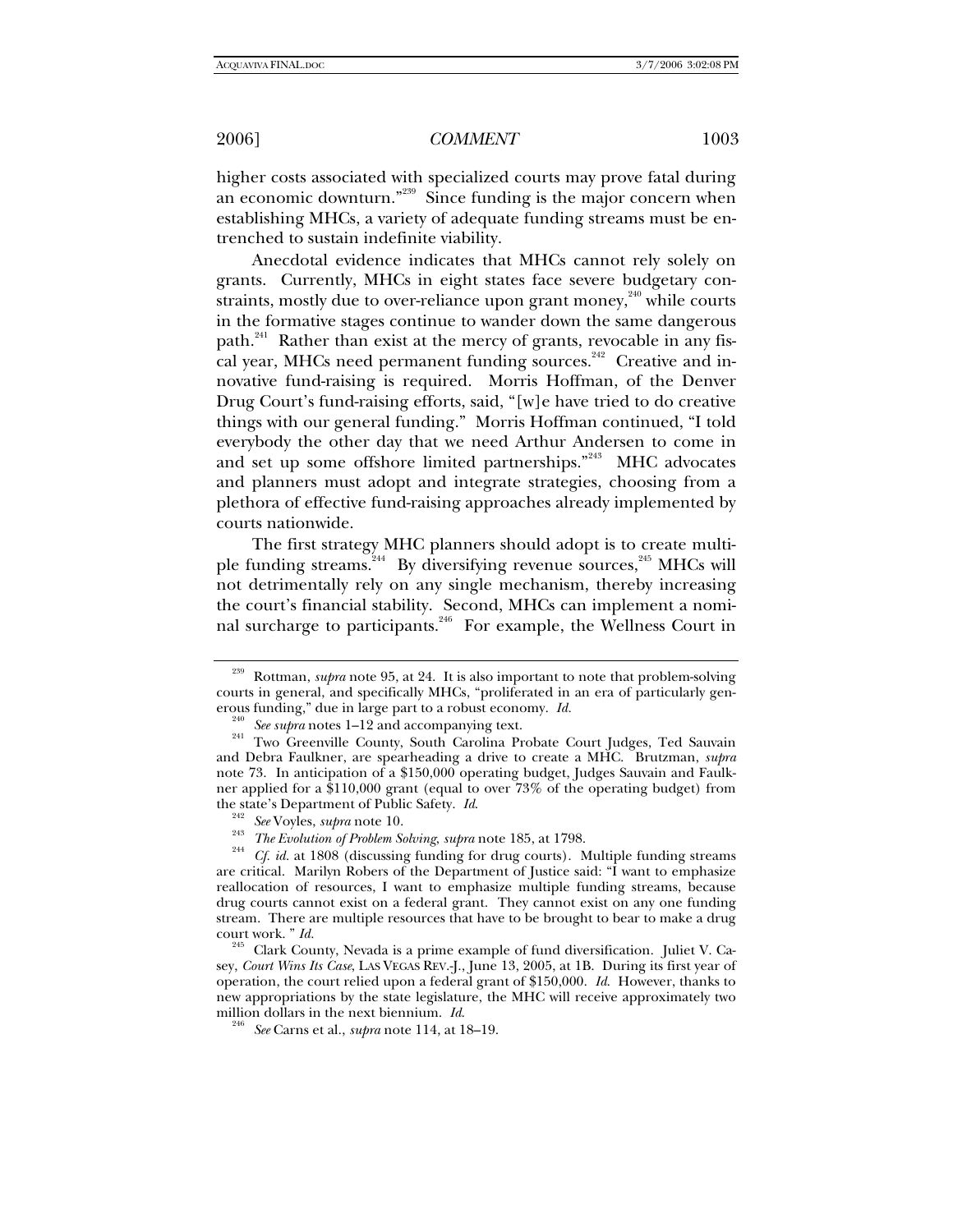Alaska, a problem-solving court that treats alcohol-addicted offenders,<sup>247</sup> emphasizes participants' economic self-sufficiency and, therefore, requires participants to contribute towards monitoring and treatment costs.<sup>248</sup> This strategy may soon be adopted in Idaho, as legislation passed the Senate, 35-0, requiring offenders admitted into the MHC to pay  $$300$  per month to participate.<sup>249</sup>

Third, MHCs can raise revenue through court instituted surcharges or fines. Several MHCs utilize this strategy. Nevada courts implemented this strategy, as the Reno pilot MHC employs a five dollar surcharge on local misdemeanor fines,<sup>250</sup> while the Washoe County MHC requires a fifteen dollar fee of all convicted misdemeanor offenders.<sup>251</sup> The Board in Cook County, Illinois, in an effort to generate an estimated \$300,000 per year and decrease reliance on grant money by creating a more permanent funding stream, approved a ten-dollar fee to be charged to all defendants found guilty of felonies or misdemeanors in the county's circuit court.<sup>252</sup> Whereas a nominal fine imposed upon criminal offenders is unlikely to spark public outrage, the fourth strategy for MHC fund-raising is the least politically palatable: a tax increase.<sup>253</sup> However, the tax surcharge has been explored by some MHCs, specifically in Fairfield County, Ohio,<sup>254</sup> Jackson County, Oregon,<sup>255</sup> and Dane County, Wisconsin.<sup>256</sup> A

<sup>250</sup> Nowlen, *supra* note 9.<br><sup>251</sup> Voyles, *supra* note 10.<br><sup>252</sup> Mickey Ciokajlo, *Mental Health Court fee OKd*, CHI. TRIB., Feb. 2, 2005, Metro, at 3; Pessin, *supra* note 56, at 8. *See also* Lisa Smith, *Mental Health Court in the Works*, CHI. D. HERALD, Jan. 6, 2006, at 3 (discussing a ten dollar fee, earmarked to support the creation of a MHC in Kane County, Illinois, to be paid by all defendants found guilty or granted court supervision); Editorial, *A Court of First Resort*, ST. LOUIS POST-DISPATCH, Dec. 30, 2005, at C12 (discussing the creation of a MHC in St. Clair County, Missouri, which shall be funded by a  $$10$  fee charged to people convicted of felonies and misdemeanors in the county).

<sup>253</sup> Tim Kelly, Editorial, *Use Prop. 63 Funds to Create Juvenile Court of Second Chances*, SAN GABRIEL VALLEY TRIB. (San Gabriel, Cal.), Dec. 23, 2004 (calling for the use of tax funds to finance the creation of a juvenile mental health court).

<sup>254</sup> Mary Beth Lane, *Fairfield County Plans to Add Mental-Health Court Next Year*, COLUMBUS DISPATCH (Columbus, Ohio), Oct. 27, 2004, at 5B. Planners hope to utilize money from a county Alcohol Drug Addiction and Mental Health Services levy, placed on the November  $2, 2004$  ballot.  $Id$ .

<sup>255</sup> Lemon, *supra* note 11. According to Jim Adams, Circuit Court Administrator for Jackson County, the state court system cannot maintain existing programs without a tax surcharge. *Id.*

<sup>&</sup>lt;sup>247</sup> *Id.* at 29.<br><sup>248</sup> *Id.* at 18–19. Wellness Court participants may be required to pay for their electronic monitoring program which costs up to fifteen dollars per day and the cost of certain medications which may cost  $$150$  per month. *Id*.

<sup>&</sup>lt;sup>249</sup> Wright, *supra* note 146. The MHC, however, would have the power to exempt offenders from the fee under certain circumstances. *Id.*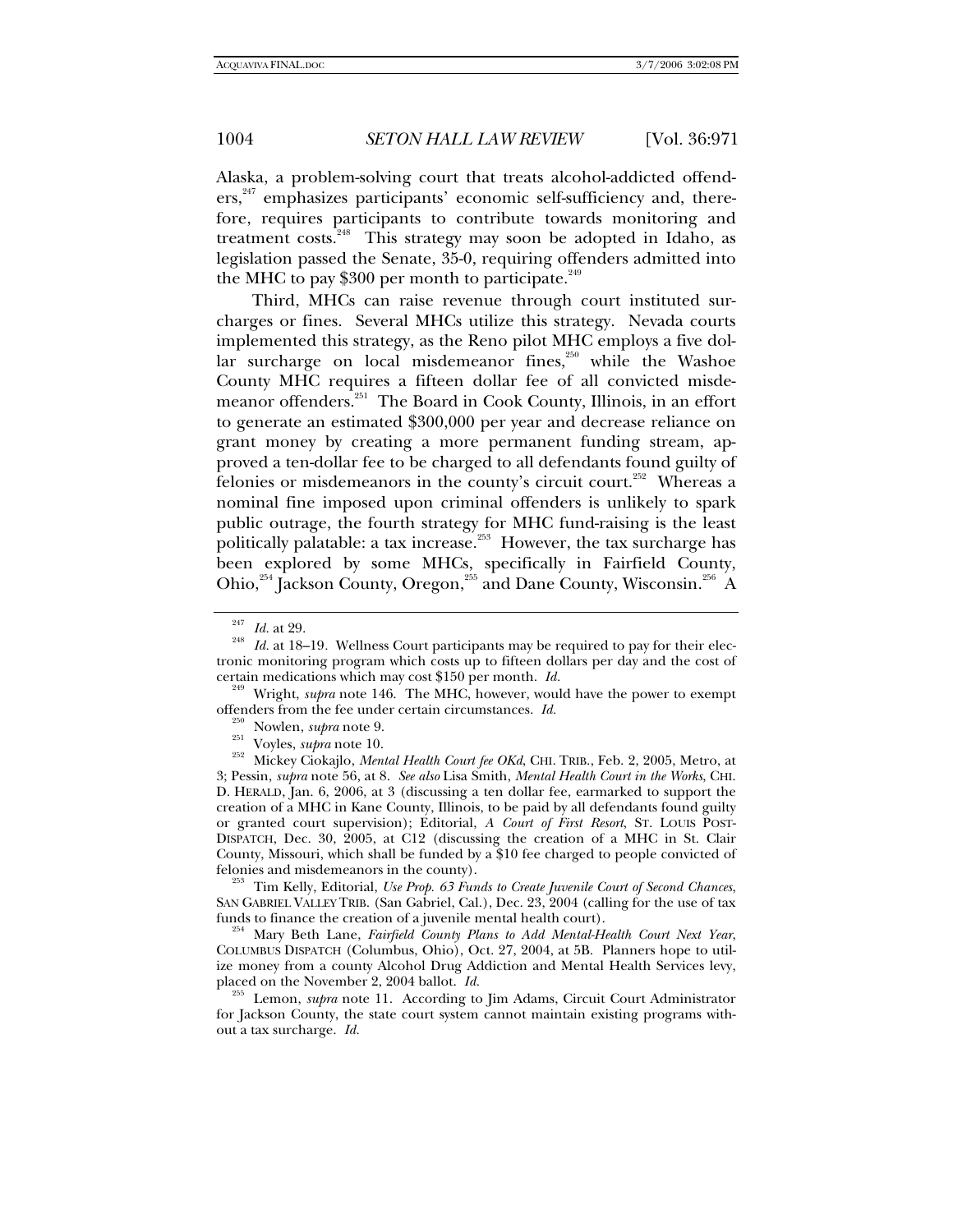tax should be the last resort, as tax increases will detrimentally impact public support.

Other strategies to ensure adequate funding are not revenueraising initiatives, but cost-reducing enterprises. MHCs should seek the gratuitous service of judges, attorneys, and other MHC stakeholders.<sup>257</sup> While such an endeavor may conflict with ensuring adequate personnel and would be unrealistic on a broad scope, voluntary services could help reduce MHC expenditures.<sup>258</sup> For example, college, pre-med, and law students could assist MHCs in exchange for academic credit. The Anchorage MHC utilizes interns from the University of Alaska-Anchorage for staff support,<sup>259</sup> and the Broward County MHC allows doctoral students from Nova Southeastern University, under the supervision of the public defender's mental health staff, to screen clients for program participation.<sup>260</sup>

Further, MHCs are long-term cost savers.<sup>261</sup> The MHCs' effectiveness<sup>262</sup> will reduce recidivism, reduce unnecessary incarceration, and more appropriately allocate expensive correctional facility

*Id.* at 17–18. Voluntary services were used effectively in Kennebec County, Maine, where a judge, prosecutor, case manager, crisis counselor, and numerous others volunteered their time to launch the county's MHC. Harrison, *supra* note 194.

<sup>256</sup> Nowlen, *supra* note 9. Dane County Executive Kathleen Falk believes a tax-

funded MHC may be justified. *Id.* <sup>257</sup> *See* Shoaf, *supra* note 31, at 978 (noting the Akron MHC's use of reassignment of and expansion of job duties to obtain adequate resources for the court); *see also*  Carns et al., *supra* note 114, at 17.

Even the projects that have functioned for some period of time without outside funding have managed only by using substantial time volunteered by judges, attorneys and other persons and organizations in the community . . . . [T]he judges, treatment providers and attorneys involved in these projects contributed all of the time needed to plan and bring the courts into operation.

<sup>&</sup>lt;sup>258</sup> Libby Sander, *Mental Health Court Thriving: Prosecutor*, CHI. DAILY L. BULL., Oct. 19, 2004, at 3. The DuPage County Mental Health Court originally operated solely on the gratuitous efforts of prosecutors, public defenders, law enforcement officials, probation officers, and mental health staff. *Id.*<br><sup>259</sup> Carns et al., *supra* note 114, at 17.<br><sup>260</sup> Petrila et al., *supra* note 54, at 18.<br><sup>261</sup> MHCs may even be short-term cost savers. For example, in Oklahoma County,

the cost per day to incarcerate a mentally ill offender is \$175, while the community mental health treatment required for an MHC participant is only \$20 per day. Jeff Packham, *Advocates Sing Praises of Oklahoma's Mental Health Courts*, J. REC. (Oklahoma City, Okla.), Oct. 5, 2005. Similar results exist in Ada County, Idaho, where the cost per person for the MHC is approximately one-third of the cost of housing a defendant in the penitentiary or county jail. McLaughlin, *supra* note 147. 262 *See supra* notes 147–69 and accompanying text.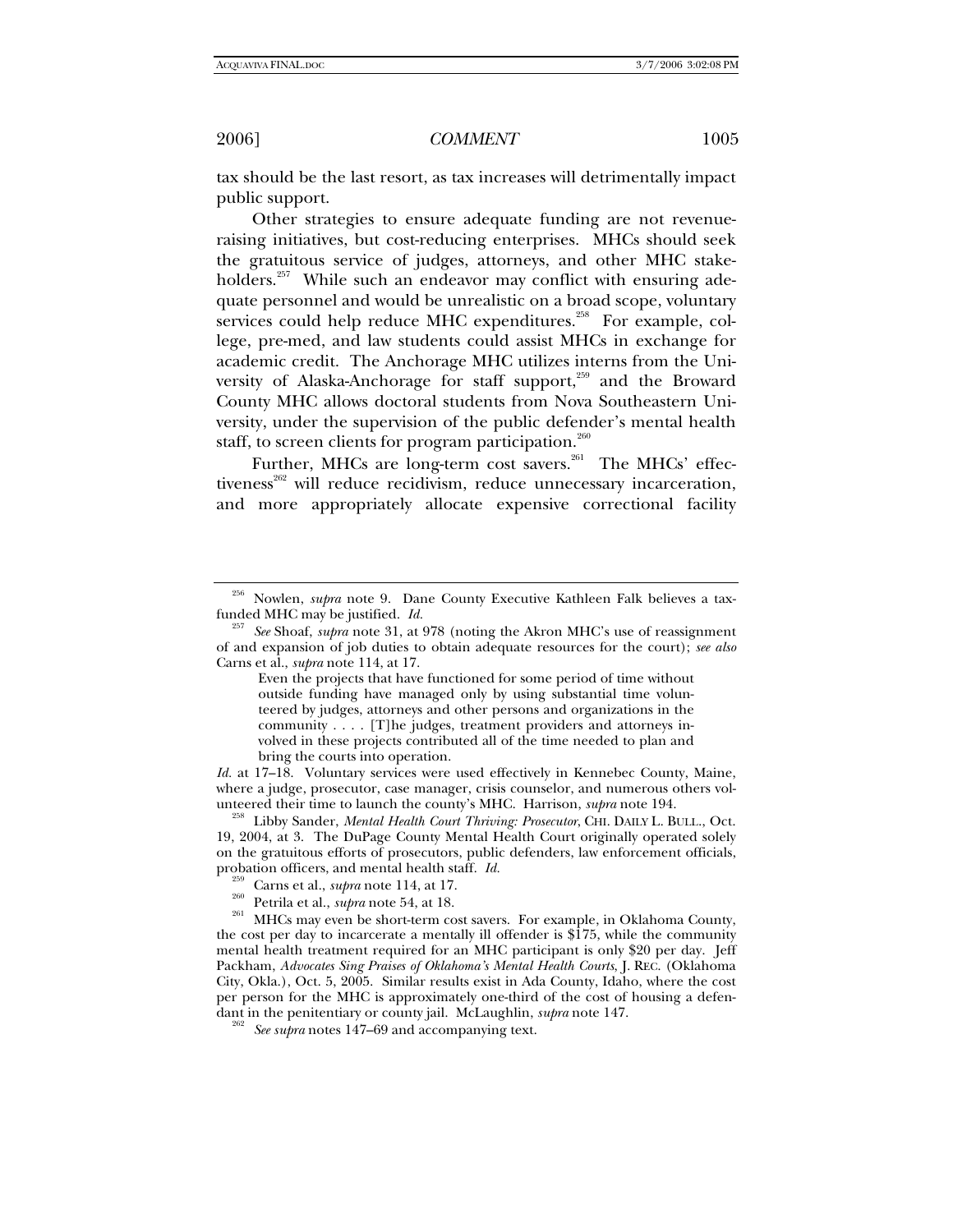beds.<sup>263</sup> Public funds allocated today by state and federal legislators to fund permanent MHCs "will be repaid many times over through lower public costs" via "reductions in expensive long term health care, diminished need for welfare benefits, and less costly judicial processes," as well as increases in "educational achievement, employment opportunities, improved development of communities and the enhancement of family life."<sup>264</sup> Thus, while in the short term, permanent MHCs may require significant funding, their long-term benefits will more than cover the initial sticker-shock.

## *C. Personnel*

In addition to cultivating community support and ensuring continued financial viability, MHC planners must ensure a constant source of personnel, most importantly judges. Advocates must adopt strategies and replenishment mechanisms to ensure long-term staffing, which are most critical when looking at the bench. MHCs confront a quandary in depending upon a particular judge (usually the judge who spearheaded the court's founding). Thus, upon the judge's retirement, death, or term expiration, MHCs face succession problems.<sup>265</sup>

MHCs present a unique judicial appointment problem, as judges are disinclined to preside over these new problem-solving courts. For many judges, problem-solving court assignments are undesirable, injected with high risks and low benefits.<sup>266</sup> From a professional perspective, current and prospective judges view problem-solving court appointments as less prestigious, with fewer career advancement opportunities.<sup>267</sup> From an institutional perspective, judges are reluctant to embrace MHCs' deviations from the precedential orientation of traditional jurisprudence.<sup>268</sup>

See Patrick Geary, Note, Juvenile Mental Health Courts and Therapeutic Jurispru*dence: Facing the Challenges Posed by Youth with Mental Disabilities in the Juvenile Justice System*, 5 YALE J. HEALTH POL'Y L. & ETHICS 671, 705 (2005) (discussing the cost-saving nature of juvenile MHCs).

<sup>&</sup>lt;sup>264</sup> Gail B. Nayowith, *A Window of Opportunity for Children Who Stay Too Long*, *in* CHILDREN'S LAW INSTITUTE 2000, 383 (PLI Litig. & Admin. Practice Series, Criminal Law & Urban Problems Course Handbook Series No. C-185, 2000) (discussing costbenefits in juvenile context); *see also* Geary, *supra* note 263, at 705 (discussing cost-

saving nature of juvenile MHCs).<br><sup>265</sup> Rottman, *supra* note 95, at 24.<br><sup>266</sup> *Cf.* BERMAN & FEINBLATT, JUDGES, *supra* note 88, at 9 (referencing the negatives associated with a specialized domestic violence court).

<sup>&</sup>lt;sup>267</sup> Rottman & Casey, *supra* note 125, at 16. 268 BERMAN & FEINBLATT, JUDGES, *supra* note 88, at 9–10. MHCs are novel and comparatively unknown when juxtaposed with the precedent and traditions of tradi-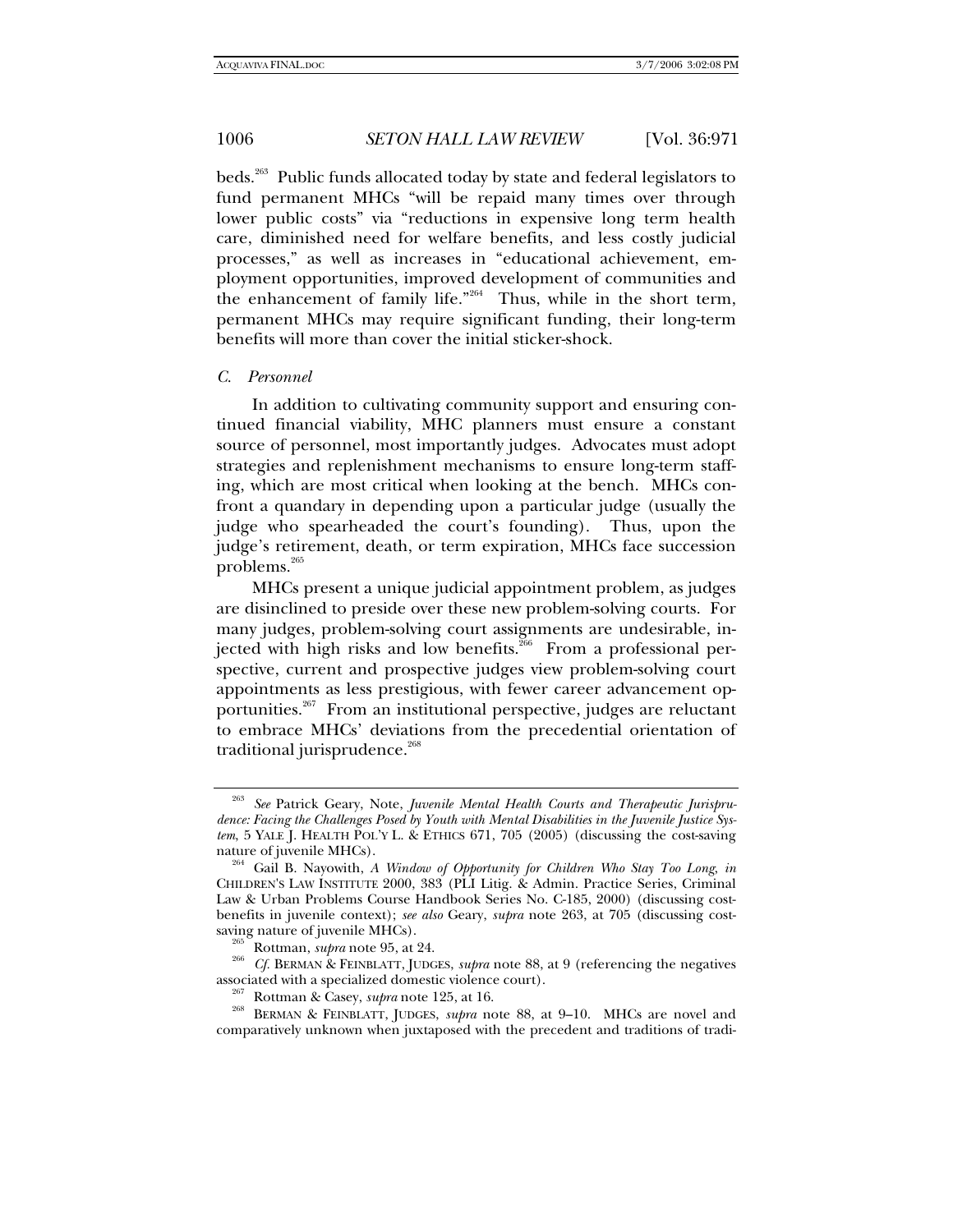These drawbacks, however, are surmountable, as MHC planners, advocates, and administrators have ample carrots to dangle before judges to encourage MHC participation. The most attractive enticement is the overwhelming professional satisfaction that problemsolving judges experience, as opposed to their traditional court peers.269 Such satisfaction was evidenced in MHCs' older brother, drug courts. For example, Judge Truman Morrison discussed a senior, stereotypical "traditional judge" who confided that the "single most meaningful experience" in over two decades on the bench was twelve months serving on a drug court.<sup>270</sup> But the anecdotal proof extends from the courtroom to the family room. A recent study by Deborah Chase and Peggy Fulton Hora, *The Implications of Therapeutic Jurisprudence for Judicial Satisfaction*, 271 "stemmed from two judges . . . who discovered their own alcoholism" after drug court appointment, as well as the author's increased happiness due to her assignment to a problem-solving court.<sup>272</sup> In addition to finding increased professional pride and a "brighter outlook," the study found drug court judges and officials stopped smoking, drinking alcohol, realized their own addictions, lost weight, and exercised more.<sup>273</sup>

Chase and Fulton Hora's study presents compelling statistical evidence corroborating the anecdote of increased judicial satisfaction for problem-solving jurists. First, drug court officials have significantly more appreciation for the court's role than their traditional counterparts, as drug court officers were more likely to sense that the court aided litigants and made "significant improvements in [liti-

tional jurisprudence. *Id.* Thus, the informal, future-oriented, and innovative MHC structure appears foreign to judges trained as neutral arbiters focused on procedures and penalties. *Id.* According to some, such as the District of Columbia Superior Court's Judge Tony Morrison III, the round peg of social change may not be a good institutional fit in the square hole of American jurisprudence. *Id.; see also* Munetz & Teller, *supra* note 40, at 949 (discussing the Akron Municipal Court's three-year history and noting that the first MHC team was "uncomfortable with non-traditional methods of case management").<br><sup>269</sup> Cf. Deborah J. Chase & Peggy Fulton Hora, *The Implications of Therapeutic Juris-*

*prudence for Judicial Satisfaction*, 37 CT. REV. 12 (Spring 2000) (informally surveying 194 judicial officers and 123 non-judicial officers from both drug treatment courts

<sup>&</sup>lt;sup>270</sup> BERMAN & FEINBLATT, JUDGES, *supra* note 88, at 23.<br><sup>271</sup> Chase & Fulton Hora, *supra* note 269, at 12.<br><sup>272</sup> Id. at 13. ("Personal observation makes it clear that the drug treatment court not only can have a therapeutic effect on the recovering participant but also on the other criminal justice players in the courtroom as well."). <sup>273</sup> *Id.*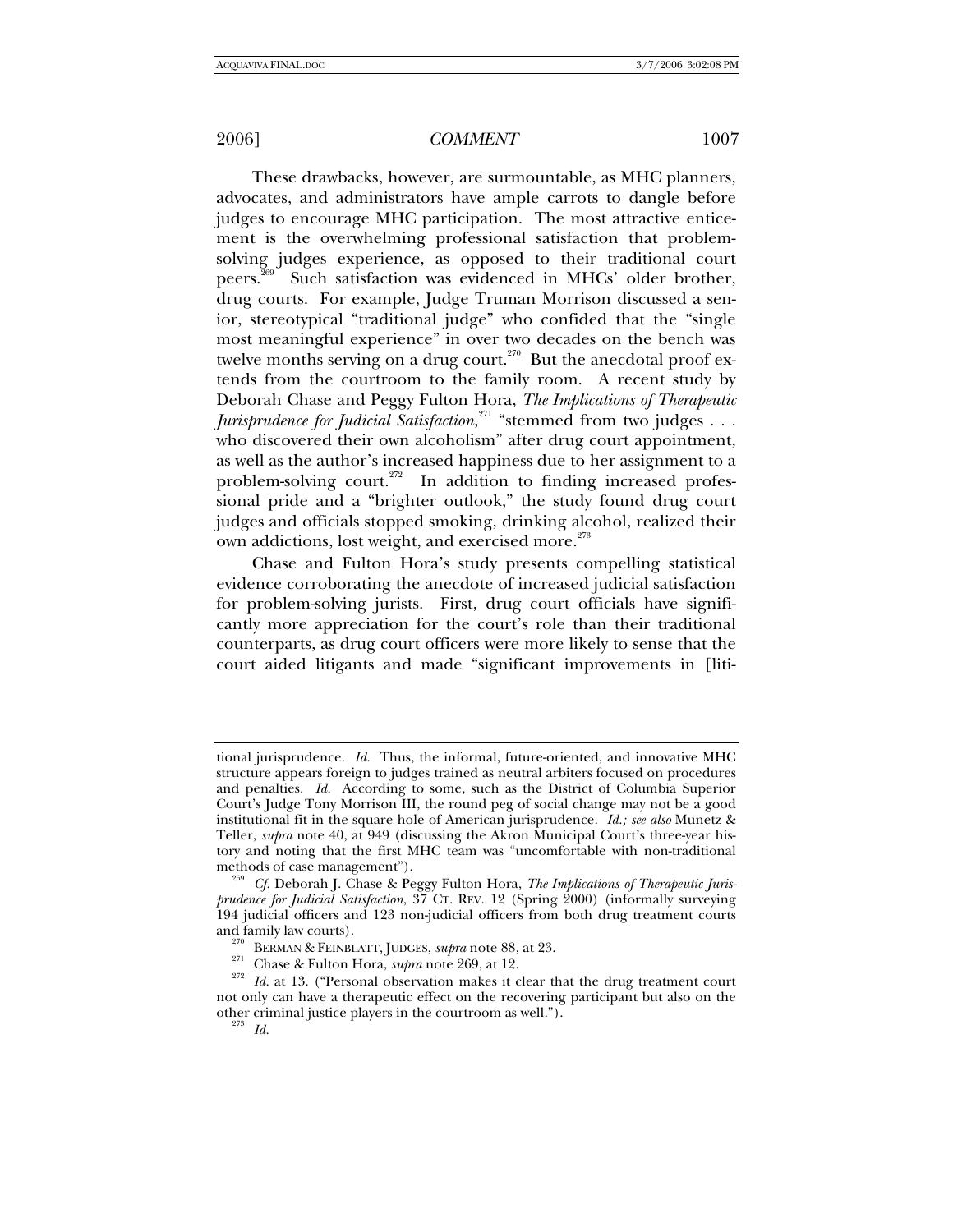gants'] lives."<sup>274</sup> Similar results were evident in officials' attitudes towards litigants, as drug court officials felt respected by court participants,<sup>275</sup> while also witnessing increased gratefulness among litigants.<sup>276</sup> These positive effects altered personal lives, as more drug court officials enjoyed discussing their work, were professionally satisfied, and were less likely to desire transfers than their family court colleagues.<sup>277</sup> Ultimately, 91% of drug court respondents felt their assignment "affected them in a positive way emotionally."<sup>278</sup> In conclusion, the study found that "the enthusiasm of drug treatment court professionals for their work is not only infectious but is almost unheard of in a profession which experiences a high degree of 'burnout' and job dissatisfaction."279

However, planners and advocates cannot rely solely on the intangible benefits of problem-solving justice to recruit competent jurists. Tangible incentives must exist. Therefore, MHC judges should be eligible for salary increases, future promotions, travel opportunities, and prime office space.<sup>280</sup> Tangible enticements can counteract the potential pitfalls of judicial assignments to novel courts. Further, MHC advocates should encourage and create avenues for public recognition of MHC judges.<sup>281</sup> Such public acknowledgment will serve both as an enticement to jurists to participate in MHCs and as a tool to increase community awareness.

While a pipeline supplying judges to MHCs is important, so is a pipeline for all players on the MHC stage, no matter how small the

Id. at 15. In all, 92% of drug treatment court judicial officers saw improvement in the defendants appearing before them. *Id.*; *see also* Jennifer Batchelor, *Mental Health Court Offers Alternative to Criminal Defendants*, DEL. L. WEEKLY, Dec. 15, 2004, at D1.

<sup>&</sup>quot;I have been very impressed by the positive feedback that I have gotten from participants," [Judge Joseph F.] Flickering [III] said. According to the judge, numerous offenders have said that the Mental Health Court made a "dramatic difference" in their lives. "There is a noticeable difference even to a layperson as to their outlook on life, their attitude, their self-confidence [and] their increased ability to . . . deal with their issues on a daily basis. It's significant."

*Id.*<br><sup>275</sup> Chase & Fulton Hora, *supra* note 269, at 16. Of the participants in the drug treatment group,  $92\%$  reported feeling respected by litigants, compared to only  $72\%$  of the family law court group. *Id*.

<sup>&</sup>lt;sup>276</sup> Id. The drug treatment group perceived litigants as grateful 81% of the time, compared to 33% of the time reported by the family law court group. Id.

<sup>&</sup>lt;sup>277</sup> Id. at 16–17.<br>
<sup>278</sup> Id. at 17.<br>
<sup>279</sup> Id. at 18.<br>
<sup>280</sup> BERMAN, *supra* note 119, at 4–5.<br>
<sup>281</sup> Id.; *see also* Rottman & Casey, *supra* note 125, at 17.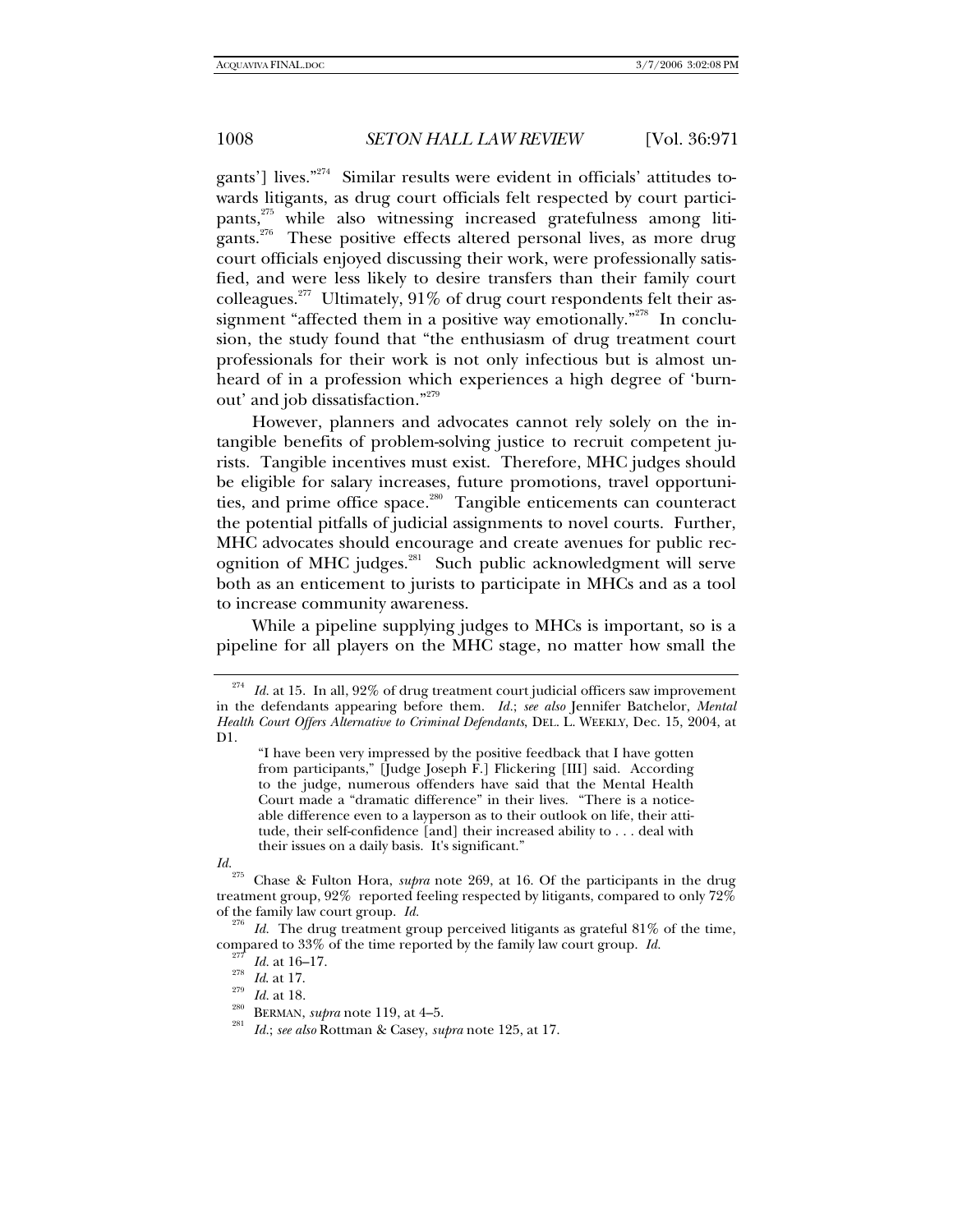part. As such, all court officials and law enforcement personnel should be provided with appropriate training to ensure continued staff replenishment.<sup>282</sup> Training is critical, as it will accustom stakeholders with MHC practices, promote MHC goals, and ensure succession in various MHC positions. Currently, however, training is inadequate.<sup>283</sup> "[T]he problem is that there isn't enough education or training of the lawyers who are working in these courts about how to do it a little bit differently  $\dots$ ."<sup>284</sup> But, inept training extends beyond legal education, as, for example, law enforcement personnel in 84% of the nation's jails have less than three hours training on mental illness.<sup>285</sup> Therefore, advocates must increase stakeholder training.

Numerous strategies exist for increased training. The simplest strategy is to provide stakeholders with educational programs, symposiums, lectures, and other similar events to increase MHC stakeholder interaction and disseminate information.<sup>286</sup> Second, at the state level, clearinghouse creation will facilitate the transfer of practical knowledge.<sup>287</sup> Third, law enforcement entities can adopt intervention strategies.<sup>288</sup> The most well known example is the Crisis Intervention Team of Memphis, Tennessee.<sup>289</sup> The program provides forty hours of voluntary training in psychiatric and substance use disorders to police officers.<sup>290</sup> Fourth, the cost-saving use of legal interns<sup>291</sup> will pro-

<sup>284</sup> Feinblatt & Denckla, *supra* note 92, at 212 (quoting Judge Harris Kluger, Administrative Judge, New York City Criminal Court).

<sup>282</sup> *See, e.g.*, BERMAN, *supra* note 119, at 4; Kondo, *supra* note 47, at 284–85 (calling for judicial expertise); Winick, *supra* note 32, at 1066, 1069 (calling for judicial expertise); Winick, *supra* note 115, at 127 (calling for increased training of police officers). Judges should also be included in training programs because, as Dee Kifowit, director of the Texas Council on Offenders with Mental Impairments suggests, "A lot of judges have no clue about mental illness." Andrew Tilghman, *A More Sensitive System: Justice for the Mentally Ill; County Judges Consider a Court Where Offenders with Medical* 

<sup>&</sup>lt;sup>283</sup> Wolff, *supra* note 65, at 144 (noting that most jail staffs receive less than three hours of training on issues concerning mental illness).

<sup>&</sup>lt;sup>285</sup> Kondo, *supra* note 47, at 309.<br><sup>286</sup> See Rottman & Casey, *supra* note 125, at 17.<br><sup>287</sup> Id. See Lamberti, *supra* note 43, at 33.<br><sup>288</sup> Id. Other similar programs include the Psychiatric Emergency Response Team in San Diego, California, and the Community Service Officer Unit in Birmingham,

Alabama. *Id.* <sup>290</sup> *Id.* The voluntary program includes the study of crisis de-escalation techniques. *Id.* 

See Baker & Zawid, *supra* note 232, at 730–34. The University of Miami is currently exploring a therapeutic court externship in conjunction with the Broward County MHC. *Id.*; *see also, e.g.*, N.J. CT. R. 1:21-3(b) (providing for the appearance of third year law students and graduates of American Bar Association-approved schools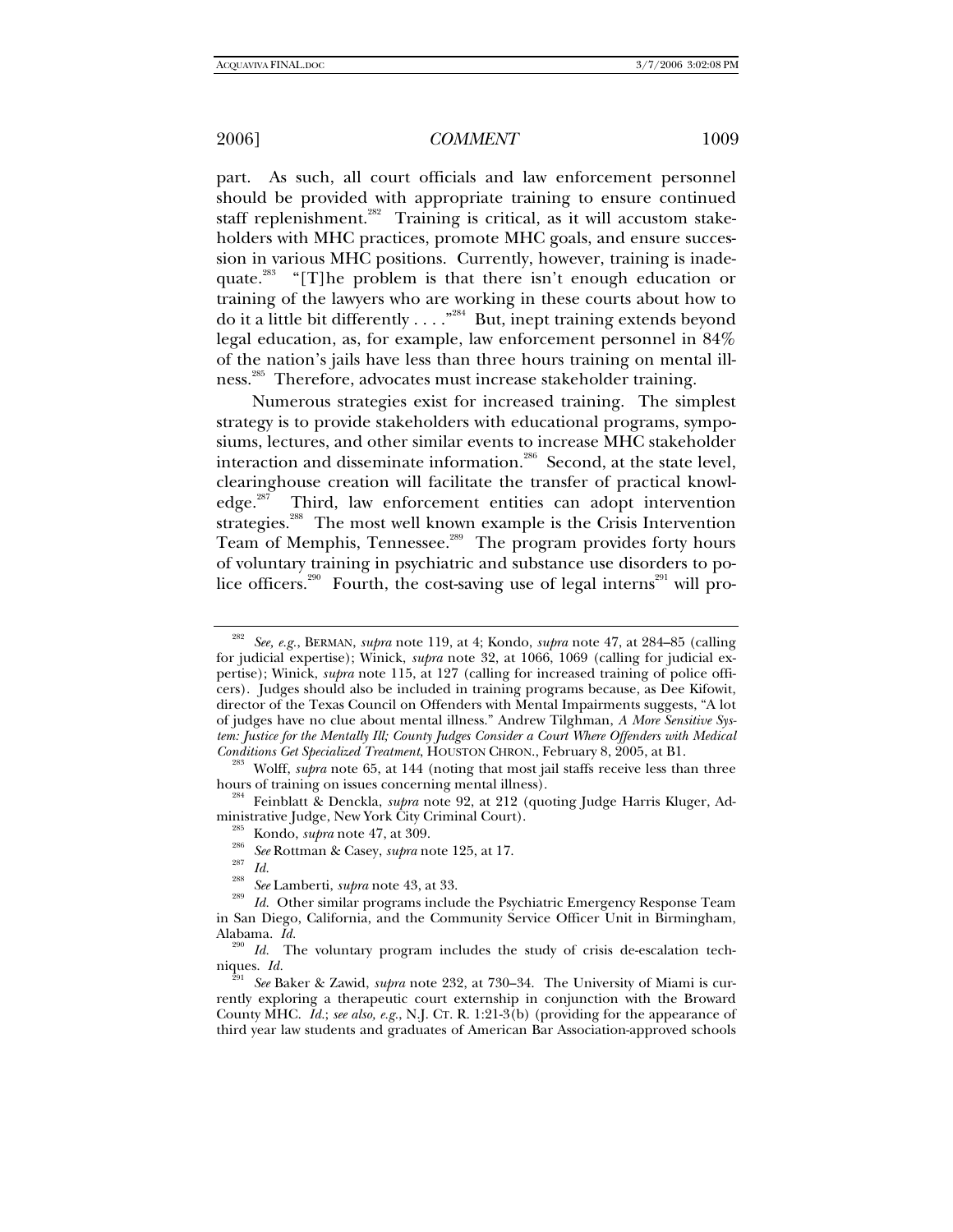vide training and cultivate future stakeholders.<sup>292</sup> By encouraging internship opportunities,<sup>293</sup> symbiotic relationships can be formed, where students gain experiential education and MHCs receive inexpensive labor.

### *D. Infrastructure*

In addition to creating an infrastructure providing for the indefinite replenishment of MHC personnel, planners must increase MHC research. Reliable data can be compiled by creating information management systems (IMS) which will provide invaluable statistics and permit MHCs to improve their practice through heightened accountability and transparency.<sup>294</sup>

Current MHC research has been highly criticized, as advocates and critics recognize the overall lack of empirical and credible evidence supporting MHCs.<sup>295</sup> One vocal critic stated: "[T]here is no reliable data, in my view, that [problem-solving courts] accomplish anything other than making judges feel warm and fuzzy  $\ldots$ .  $\cdot^{296}$  Such criticisms have sparked an equally loud clamor for increased research.<sup>297</sup> However, the financial support for such empirical research

See, e.g., Winick, *supra* note 32, at 1062. "These programs appear to be successful, although the empirical research on their efficacy remains preliminary and often methodologically flawed." STEVEN BELENKO, NAT'L CTR. ON ADDICTION AND SUBS-TANCE ABUSE AT COLUMBIA UNIV., RESEARCH ON DRUG COURTS: A CRITICAL REVIEW 2001 UPDATE 26–33 (2001); Greg Berman & Anne Gulick, *Just the (Unwieldy, Hard to Gather But Nonetheless Essential) Facts, Ma'am: What We Know and Don't Now About Problem-Solving Courts*, 30 FORDHAM URB. L.J. 1027, 1036 (2003); Keele, *supra* note 36, at 199 ("To date, there has been very little empirical data collected regarding the effective-

ness of the current mental health court system."). 296 *The Evolution of Problem Solving*, *supra* note 185, at 1795 (quoting Morris Hoffman). This position, however, is extreme, as numerous studies have recognized the success of the founding problem-solving courts (i.e., drug courts) in reducing recidivism. *See, e.g.*, Berman & Gulick, *supra* note 295, at 1030–35 (citing BELENKO, *supra*  note 295, at 26–33) (acknowledging that drug courts result in higher retention rates, improve outcomes, and reduce recidivism). 297 *See* Carns et al., *supra* note 114, at 54.

before a trial court or agency in accordance with programs approved by the New Jersey Supreme Court).

<sup>&</sup>lt;sup>292</sup> See supra notes 215–16 and accompanying text.<br><sup>293</sup> See supra notes 195–98 and accompanying text.<br><sup>294</sup> See Shoaf, *supra* note 31, at 975. While IMS is a recommended mechanism for compiling information, MHC planners should be willing to think creatively and utilize numerous forms of research. *Id.* For example, the Ohio Office of Criminal Justice Services funded a project to address the court's impact on recidivism and other criminal justice measures. *Id.* These moneys led to a case study of the Akron Mental Health Court, authored by Lisa Shoaf. *Id.* Such studies, regardless of scale, can provide MHC planners and advocates valuable information regarding the experiences of other MHCs and provide strategies to avoid past mistakes.  $Id$ .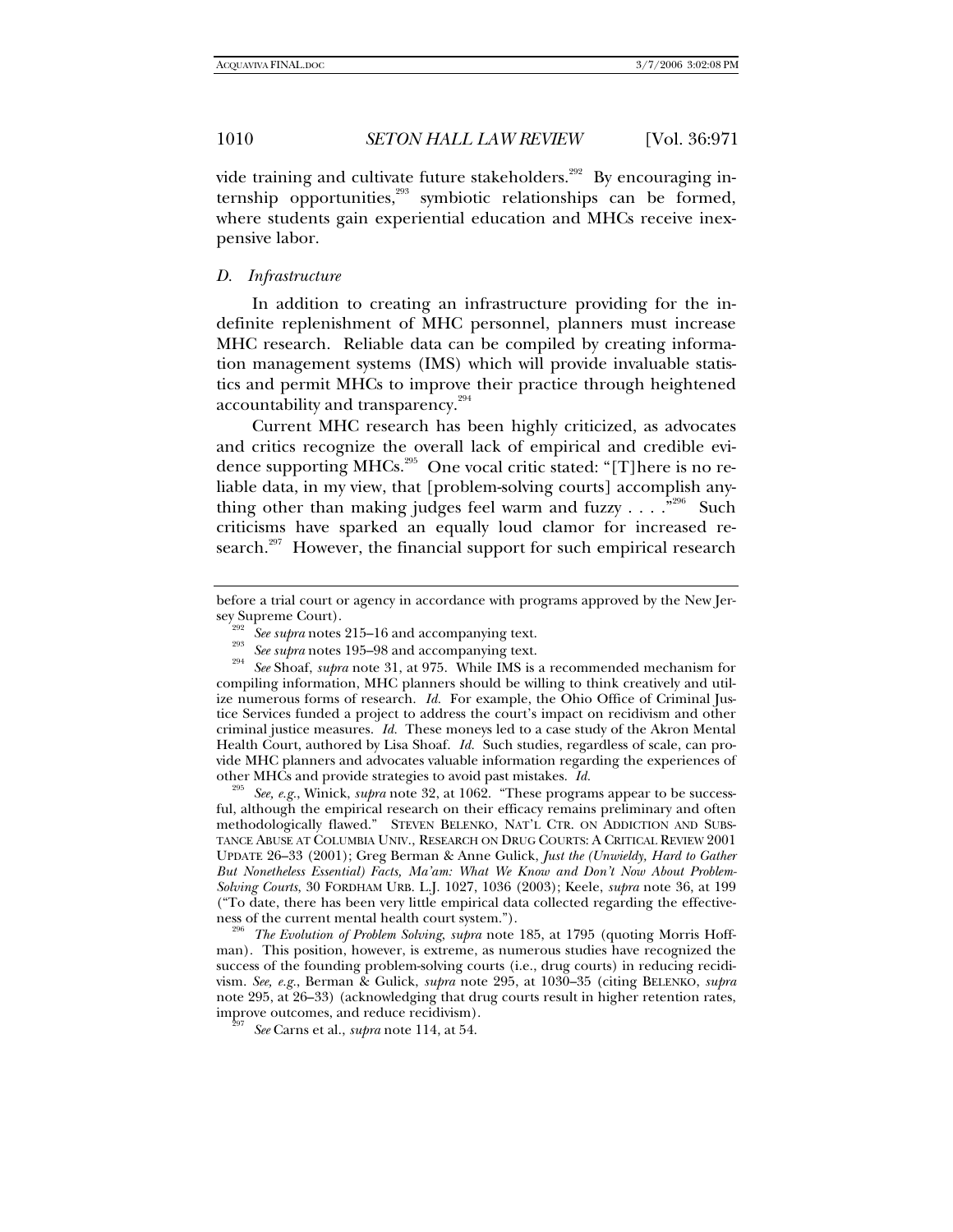lags.<sup>298</sup> The Marion County, Indiana, Psychiatric Assertive Identification Referral/Response Program is a fitting example as, despite a long history, the program has no statistics on recidivism due to insufficient funds.<sup>299</sup>

At the core of MHCs is a reliance on information to recognize problems, improve operations, increase accountability, and verify outcomes.300 Thus, MHCs need information to survive, but "[i]t takes time and money to track recidivism over the long term, to meaningfully weigh program costs and benefits, and to compare new practices to one another, as well as business as usual."<sup>301</sup> Therefore, rather than relying on research to be conducted and funded after MHC establishment, such research should be integrated into the court's infrastructure. The mechanism: Information Management Systems.<sup>302</sup>

Louisiana drug courts have already adopted and implemented IMS statewide, $303$  and a similar program could significantly assist MHCs. IMS permits advocates to collect reliable, standardized data about outcomes, $304$  allowing policymakers to prove the government's fiscal responsibility by collecting and reporting information to the public.<sup>305</sup> The results of this extensive research will inform taxpayers, stakeholders, and policymakers, attracting MHC community support and positive media coverage and strengthening the persuasive efforts of MHC advocates.<sup>306</sup> Additionally, information permits court officials to recognize areas needing improvement within their own procedures, while standardized statistics across jurisdictional boundaries will encourage MHC officials to implement successful practices from other jurisdictions practices.

However, information accumulation is not enough. Information must be shared among the numerous individuals and agencies in-

<sup>298</sup> Berman & Gulick, *supra* note 295, at 1029 (citing LAWRENCE W. SHERMAN ET AL., NATIONAL INSTITUTE OF JUSTICE, PREVENTING CRIME: WHAT WORKS, WHAT DOESN'T, WHAT'S PROMISING 1 (Lawrence W. Sherman et al. eds., 1998), *available at* http://

<sup>&</sup>lt;sup>299</sup> Leonard Post, *Courts Mix Justice with Social Work; "Problem Solving" Programs Flourish*, NAT'L L. J., June 7, 2004, at 1.

<sup>&</sup>lt;sup>300</sup> BERMAN, *supra* note 119, at 4.<br><sup>301</sup> Berman & Gulick, *supra* note 295, at 1029.<br><sup>302</sup> BERMAN, *supra* note 119, at 4; *cf.* FOX & WOLF, *supra* note 99, at 36 (examining IMS in the drug court context).

<sup>&</sup>lt;sup>303</sup> FOX & WOLF, *supra* note 99, at 36.<br><sup>304</sup> See Kondo, *supra* note 47, at 285. Objective factors capable of measurement for MHCs include the court's docket clearing efficiency and the percentage of offenders selecting MHC participation over other tribunals. *Id.* 305 FOX & WOLF, *supra* note 99, at 36–37. 306 *See id.* at 9.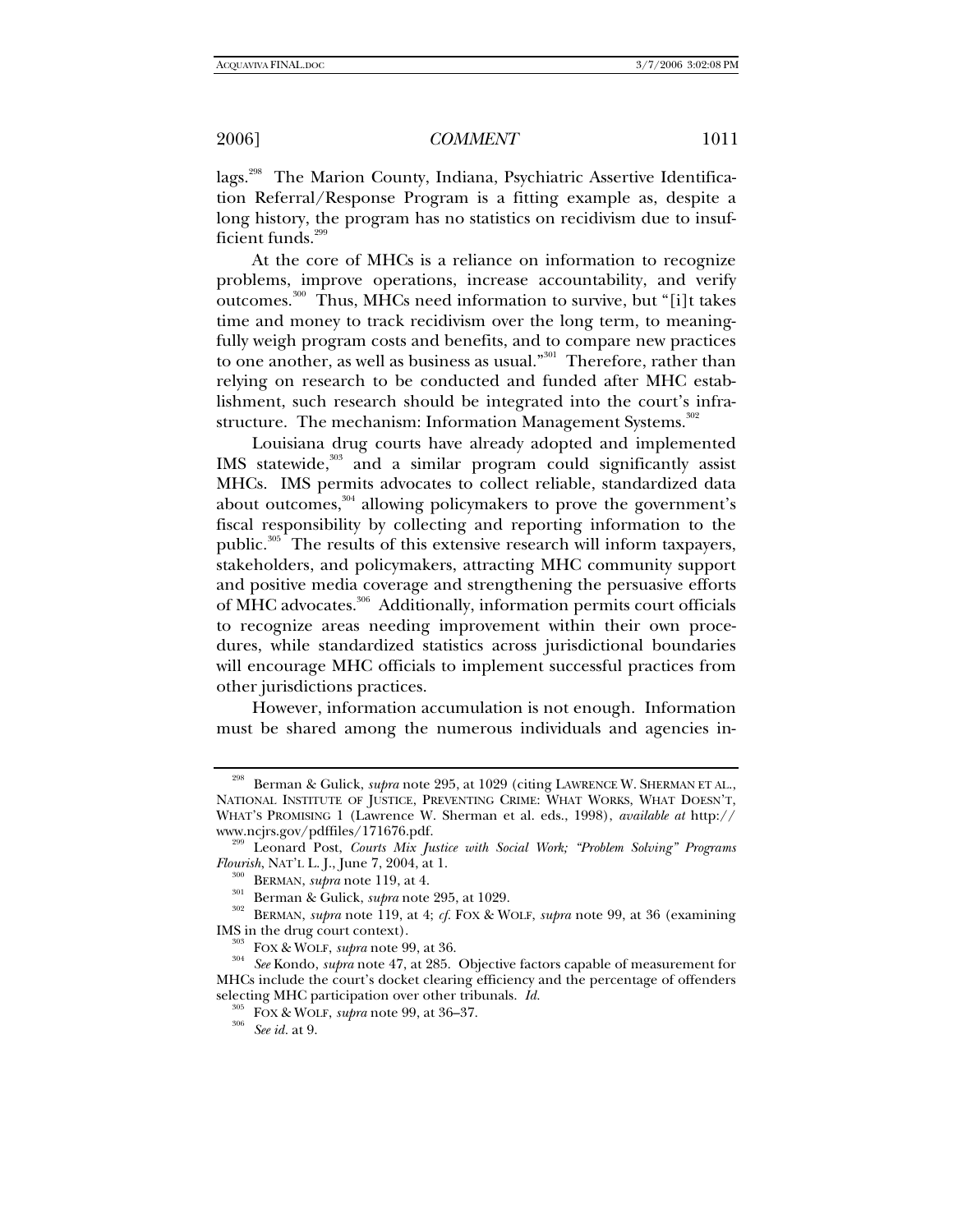volved in a MHC to create a successful collaboration.<sup>307</sup> In its formative days, the Akron Mental Health Court experienced difficulties as information was not being shared among the treatment and criminal justice systems, frustrating all stakeholders.<sup>308</sup> To correct the problem, the MHC created a database<sup>309</sup> to incorporate the disparate, and often duplicative, information, allowing stakeholders to access accurate and updated information concerning participants and their MHC interactions.<sup>310</sup> The creation of a similar system, combined with IMS, will increase operating efficiency, while staving off future problems associated with MHC establishment.

### IV. CONCLUSION

The pilot model of MHC establishment has failed. Until planners recognize and accept this failure, newly created MHCs such as those in California, Florida, Nevada, Oregon, Pennsylvania, Tennessee, Utah, and Washington will continue experiencing detrimental and existence-threatening growing pains.

Since 1997, MHCs have proven their desirability, adaptability, feasibility, and viability. The influx of mentally-ill offenders into the criminal justice system created a dynamic necessitating new solutions. The plight created by the "revolving door" of criminal justice combined with increased judicial dissatisfaction produced an environment where MHCs can thrive. This environment, combined with the flexible notions of problem-solving justice and MHCs' initial success in reducing recidivism, allowed MHCs to populate jurisdictions nationwide.

Despite the positives, planners continue utilizing the pilot model of MHC creation, refusing to recognize MHC viability. Planners should abandon the pilot model and instead implement strategies that will provide for MHCs' continued success. First, to secure future success, community support is essential. Communication of a nuanced message through varied mediums will convince citizens, community groups, and policymakers of the importance and benefits of MHCs. Second, numerous innovative and creative funding strategies must be implemented to ensure adequate funding. Third, employ-

<sup>307</sup> Shoaf, *supra* note 31, at 993. 308 *Id.* at 988. This lack of communication created a clash in regard to participant privacy rights and confidentiality. *Id.* The courts were frustrated by an inability to obtain information on a participant's history and treatment from mental health

treatment providers. *Id.* <sup>309</sup> The database was known as a management information system. *Id.* at 989. *Id.*